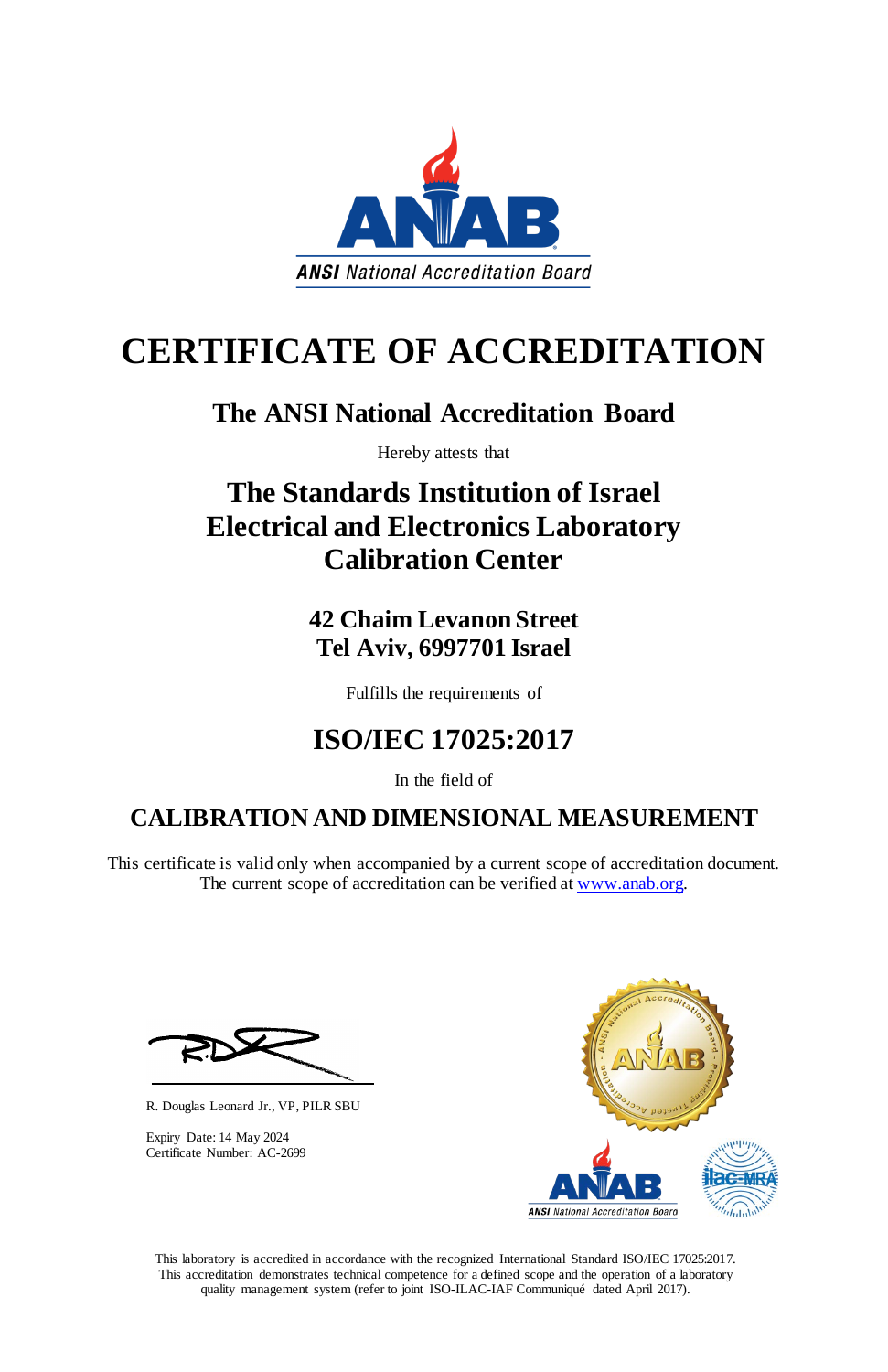

## **SCOPE OF ACCREDITATION TO ISO/IEC 17025:2017**

### **The Standards Institution of Israel Electrical and Electronics Laboratory Calibration Center**

42 Chaim Levanon Street Tel Aviv, 6997701 Israel Michael Kiss E-Mail: kiss@sii.org.il

### **CALIBRATION AND DIMENSIONAL MEASUREMENT**

Valid to: **May 14, 2024** Certificate Number: **AC-2699**

## **CALIBRATION**

| Parameter/Equipment                                 | Range <sup>5</sup><br>[including end point]<br>(does not include end point)                                                                                                                             | <b>Expanded Uncertainty of</b><br>Measurement $(+/-)$                                                                                                                                                                                                                                                                                                                                                                                                                                                                                                                                                              | Reference Standard,<br>Method, and/or<br>Equipment |
|-----------------------------------------------------|---------------------------------------------------------------------------------------------------------------------------------------------------------------------------------------------------------|--------------------------------------------------------------------------------------------------------------------------------------------------------------------------------------------------------------------------------------------------------------------------------------------------------------------------------------------------------------------------------------------------------------------------------------------------------------------------------------------------------------------------------------------------------------------------------------------------------------------|----------------------------------------------------|
|                                                     | $0m$ V                                                                                                                                                                                                  | 904 nV                                                                                                                                                                                                                                                                                                                                                                                                                                                                                                                                                                                                             | Short measurement                                  |
| DC Voltage,<br>Measuring Instruments $1,2$          | $(0.1 \text{ to } 190] \mu V$<br>$(0.19 \text{ to } 1.9) \text{ mV}$<br>$(1.9 \text{ to } 19) \text{ mV}$<br>$(19 to 190)$ mV<br>$(0.19 \text{ to } 1.9) \text{ V}$<br>$(1.9 \text{ to } 19) \text{ V}$ | $\sqrt{\frac{1}{8.1} \frac{\mu V}{V} \cdot \text{OR}} + (904 \text{ nV})^2 + 0.93 \text{ nV}$<br>$\sqrt{\left(8.1 \frac{\mu V}{V} \cdot \text{OR}\right)^2 + \left(904 \text{ nV}\right)^2 + 9.76 \text{ nV}}$<br>$\sqrt{\left(8.1\left \frac{\mu V}{V}\cdot\text{OR}\right \right)^2 + (905 \text{ nV})^2 + 92.3 \text{ nV}}$<br>$\sqrt{\left(8.1 \frac{\mu V}{V} \cdot \text{OR}\right)^2 + (1.03 \,\mu V)^2 + 4.33 \text{ nV}}$<br>$\sqrt{\left(5.8 \frac{\mu V}{V} \cdot \text{OR}\right)^2 + (2.91 \mu V)^2 + 994 \text{ nV}}$<br>$\sqrt{3.5\frac{\mu V}{V} \cdot \text{OR}}^2 + (21.3 \mu V)^2 + 2.57 \mu V$ | Calibrator Datron 4708                             |
| DC Voltage,<br>Measuring Instruments <sup>1,2</sup> | (19 to 190] V<br>(190 to 1 000] V                                                                                                                                                                       | $\sqrt{\left(5.8\frac{\mu V}{V}\cdot\right)$ $\left(\frac{\mu V}{V}\right)^2 + (296 \mu V)^2 + 49.5 \mu V}$<br>$\sqrt{\left(8.1\frac{\mu V}{V}\cdot\right)CR\right)^2 + (2.92 \text{ mV})^2 + 271 \mu V}$                                                                                                                                                                                                                                                                                                                                                                                                          | Calibrator Datron 4708                             |
| DC Voltage,<br>Measuring Instruments $1,2$          | $(1000 to 2000)$ V                                                                                                                                                                                      | $\sqrt{463\frac{\mu V}{V}}$ OR $\bigg)^2$ + (1.15 V) <sup>2</sup> + 263 mV                                                                                                                                                                                                                                                                                                                                                                                                                                                                                                                                         | DC High Voltage<br>Calibrator<br>PINTEK HVC-801    |

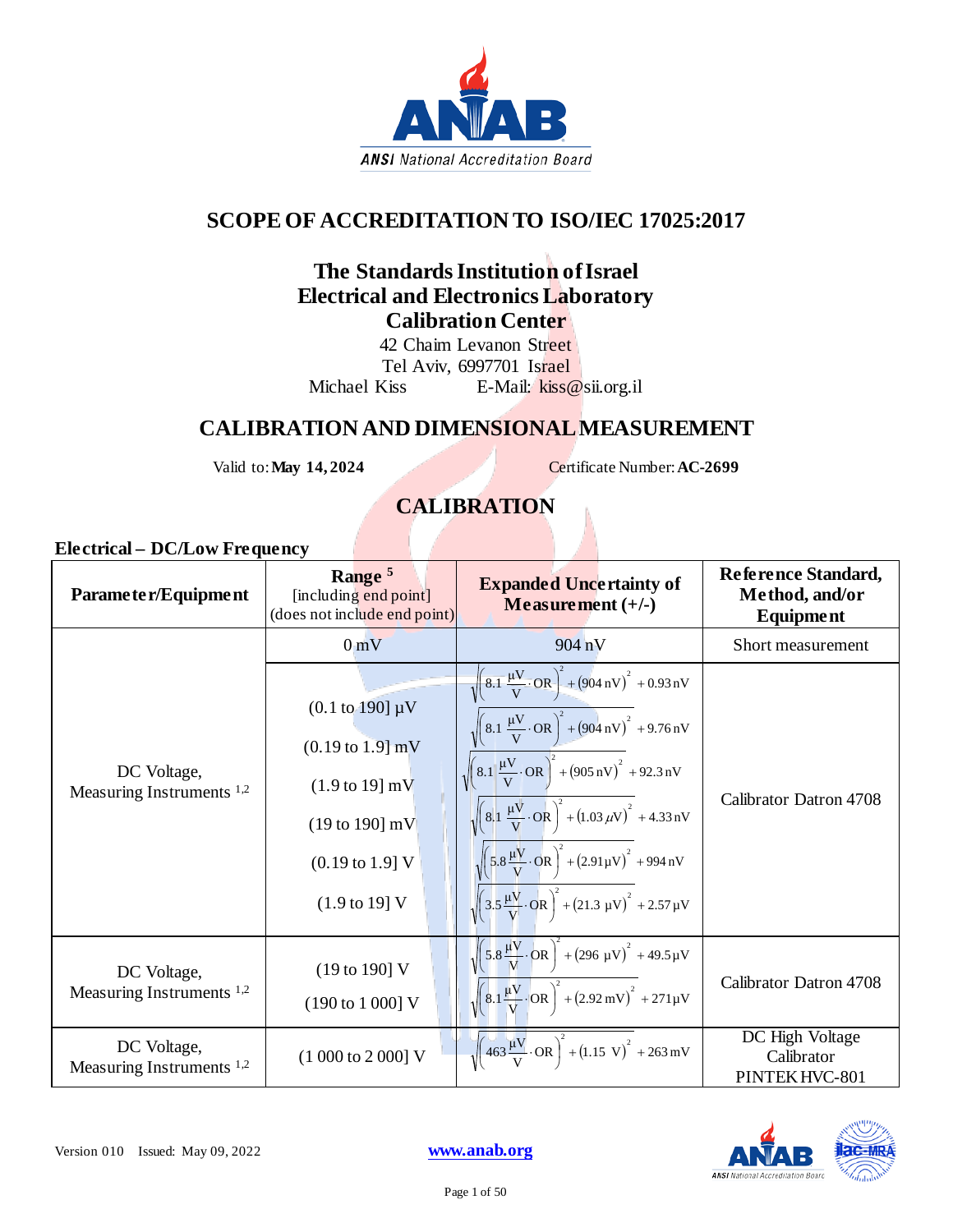

| Parameter/Equipment                                 | Range <sup>5</sup><br>[including end point]<br>(does not include end point)                                                                                                                                                    | <b>Expanded Uncertainty of</b><br>Measurement $(+/-)$                                                                                                                                                                                                                                                                                                                                                                                                                                                                                                                                                                                            | Reference Standard,<br>Method, and/or<br><b>Equipment</b> |
|-----------------------------------------------------|--------------------------------------------------------------------------------------------------------------------------------------------------------------------------------------------------------------------------------|--------------------------------------------------------------------------------------------------------------------------------------------------------------------------------------------------------------------------------------------------------------------------------------------------------------------------------------------------------------------------------------------------------------------------------------------------------------------------------------------------------------------------------------------------------------------------------------------------------------------------------------------------|-----------------------------------------------------------|
| DC Voltage,<br>Measuring Instruments $1,2$          | (2 000 to 20 000] V                                                                                                                                                                                                            | $\sqrt{463\frac{\mu V}{V}\cdot\text{OR}}$ + (11.5 V) <sup>2</sup> + 2.63 V                                                                                                                                                                                                                                                                                                                                                                                                                                                                                                                                                                       | Precision High Voltage<br>Meter VITREK 4700A              |
| DC Voltage,<br>Measuring Instruments <sup>1,2</sup> | $(20 \text{ to } 40) \text{ kV}$                                                                                                                                                                                               | 24 V/kV                                                                                                                                                                                                                                                                                                                                                                                                                                                                                                                                                                                                                                          | High Voltage Probe:<br>FLUKE 80K-40                       |
|                                                     | 0 <sub>m</sub>                                                                                                                                                                                                                 | $1.7 \mu V$                                                                                                                                                                                                                                                                                                                                                                                                                                                                                                                                                                                                                                      | Calibrator Datron 4708                                    |
| DC Voltage,<br>Sources $^{1,2}$                     | $(0.1 \,\mu\text{V}$ to 190] $\mu\text{V}$<br>$(0.19 \,\mathrm{mV}$ to $1.9 \,\mathrm{mV}$<br>$(1.9 \,\mathrm{mV}$ to $19 \,\mathrm{mV}$<br>$(19 \,\mathrm{mV}$ to $190 \,\mathrm{mV}$<br>(0.19 V to 1.9 V)<br>(1.9 V to 19) V | $\sqrt{\left(8.1\frac{\mu V}{V}\cdot\text{OR}\right)^2+\left(905\,\text{nV}\right)^2+1.34\,\text{nV}}$<br>$\sqrt{\left(8.1\frac{\mu V}{V}\cdot\text{OR}\right)^2 + (906 \text{ nV})^2 + 10.0 \text{ nV}}$<br>$\sqrt{\left(8.1\frac{\mu V}{V}\cdot\text{OR}\right)^2 + \left(1.03 \,\mu V\right)^2} + 86.7 \,\text{nV}$<br>$\sqrt{\left(8.1\frac{\mu V}{V}\cdot\text{OR}\right)^2 + \left(1.03 \,\mu V\right)^2 + 433 \text{ nV}}$<br>$\sqrt{\left(5.8 \frac{\mu V}{V} \cdot \text{OR}\right)^2 + \left(2.91 \mu V\right)^2} + 994 \text{ nV}$<br>$\sqrt{\left(3.5\frac{\mu V}{V}\cdot\text{OR}\right)^2 + \left(21.3\mu V\right)^2 + 2.57\mu V}$ | DMM Datron 1281                                           |
| DC Voltage,<br>Sources <sup>1,2</sup>               | (19 to 190] V<br>$(190 \text{ to } 1000) \text{ V}$<br>$(1000 to 2000)$ V                                                                                                                                                      | $\sqrt{\left(5.8 \frac{\mu V}{V} \cdot \text{OR}\right)^2 + (296 \mu V)^2 + 49.5 \mu V}$<br>$\sqrt{\left(8.1\frac{\mu V}{V}\cdot\text{OR}\right)^2 + (2.92 \text{ mV})^2 + 271 \mu V}$<br>$\sqrt{\left(463\frac{\mu V}{V}\cdot\text{OR}\right)^2+\left(1.15\text{ V}\right)^2+263\text{ mV}}$                                                                                                                                                                                                                                                                                                                                                    | Precision High Voltage<br>Meter<br>VITREK 4700A           |
| DC Voltage,<br>Sources <sup>1,2</sup>               | (2 000 to 20 000] V                                                                                                                                                                                                            | $\sqrt{\left(463\frac{\mu V}{V}\right)$ OR $\right)^2 + (11.5 V)^2 + 2.63 V$                                                                                                                                                                                                                                                                                                                                                                                                                                                                                                                                                                     | High Voltage Probe:<br>FLUKE 80K-40                       |
| DC Current,                                         | $(20 \text{ to } 30) \text{ kV}$                                                                                                                                                                                               | 24 V/kV                                                                                                                                                                                                                                                                                                                                                                                                                                                                                                                                                                                                                                          |                                                           |
| Measuring Instruments <sup>1,2</sup>                | 0 <sub>pA</sub>                                                                                                                                                                                                                | 810 fA                                                                                                                                                                                                                                                                                                                                                                                                                                                                                                                                                                                                                                           | Open measurement                                          |
| DC Current,<br>Measuring Instruments <sup>1,2</sup> | (0 to 2] pA<br>(2 to 20] pA<br>(20 to 200] pA                                                                                                                                                                                  | $\sqrt{(0.49\%)}\cdot \text{OR})^2 + (810 \text{ fA})^2 + 1.58 \text{ fA}$<br>$\sqrt{(0.43\% \cdot \text{OR})^2 + (810 \text{ fA})^2 + 12.4 \text{ fA}}$<br>$\sqrt{(0.29\% \cdot \text{OR})^2 + (8.02 \text{ pA})^2 + 9.81 \text{ fA}}$                                                                                                                                                                                                                                                                                                                                                                                                          | Calibrator KEITHLEY 263                                   |

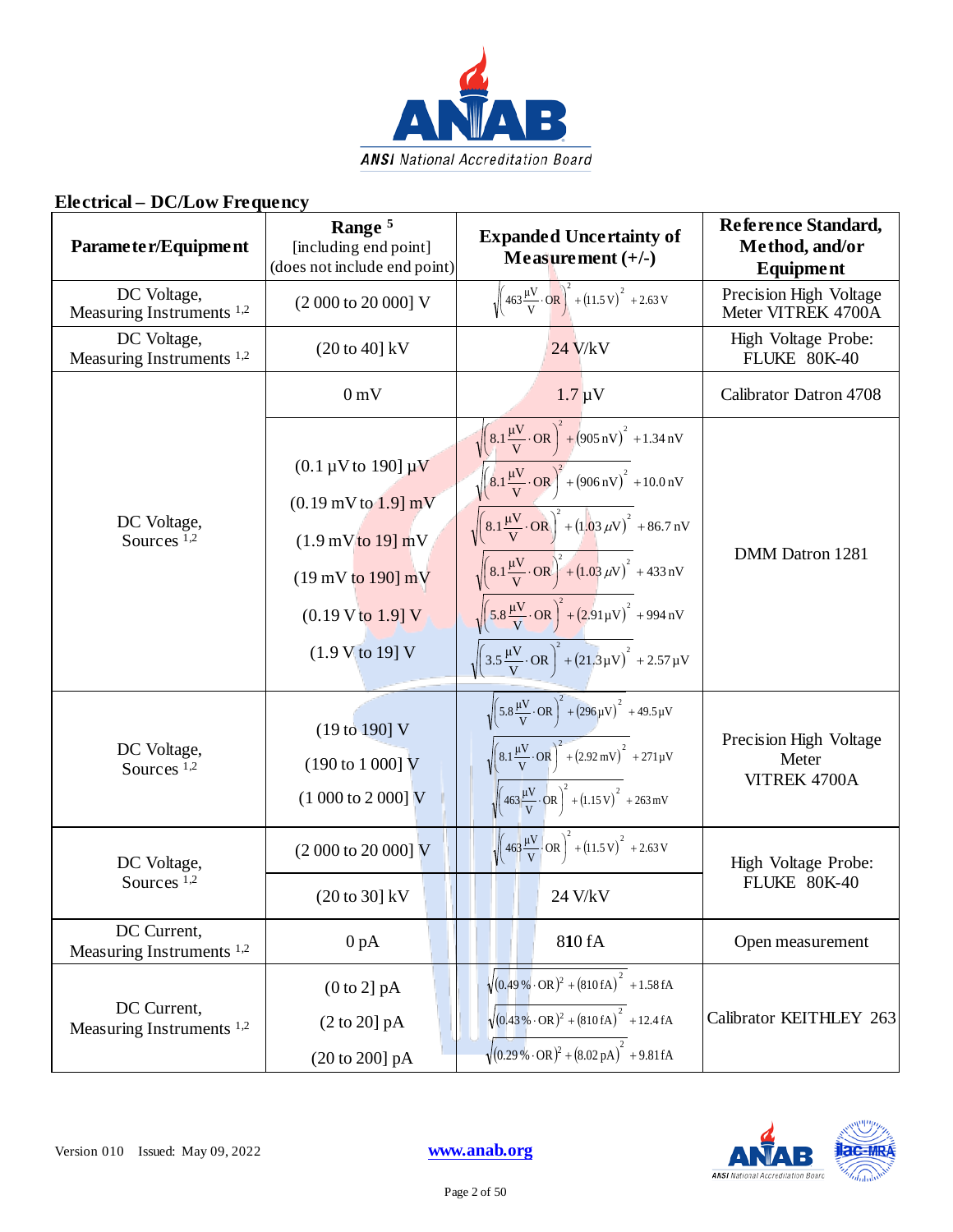

| Parameter/Equipment                                       | Range <sup>5</sup><br>[including end point]<br>(does not include end point)                                                                                                                          | <b>Expanded Uncertainty of</b><br>Measurement $(+/-)$                                                                                                                                                                                                                                                                                                                                                                                                                                                                                                                                                                                                                                | Reference Standard,<br>Method, and/or<br>Equipment |
|-----------------------------------------------------------|------------------------------------------------------------------------------------------------------------------------------------------------------------------------------------------------------|--------------------------------------------------------------------------------------------------------------------------------------------------------------------------------------------------------------------------------------------------------------------------------------------------------------------------------------------------------------------------------------------------------------------------------------------------------------------------------------------------------------------------------------------------------------------------------------------------------------------------------------------------------------------------------------|----------------------------------------------------|
| DC Current Measuring<br>Instruments <sup>1,2</sup>        | $(0.2 \text{ to } 2] \text{ nA}$<br>(2 to 20] nA<br>(20 to 200] nA<br>$(0.2 \text{ to } 2] \mu A$                                                                                                    | $752 \frac{\mu A}{A} \cdot QR \left[ + (20 pA)^2 + 65.1 fA \right]$<br>$752 \frac{\mu A}{A} \cdot \text{OR}$ + $(200 \text{ pA})^2$ + 554 fA<br>$(405 \frac{\mu A}{A} \cdot \text{OR})^2 + (2.0 \text{ nA})^2 + 5.12 \text{ pA}$<br>$\left(289 \frac{\mu A}{A} \cdot \text{OR}\right)^2 + (117 \text{ pA})^2 + 104 \text{ pA}$                                                                                                                                                                                                                                                                                                                                                       | Calibrator KEITHLEY 263                            |
| <b>DC Current Measuring</b><br>Instruments <sup>1,2</sup> | $(2 \text{ to } 19] \mu\text{A}$<br>$(19 \text{ to } 190) \mu\text{A}$<br>$(0.19 \text{ to } 1.9] \text{ mA}$<br>$(1.9 \text{ to } 19) \text{ mA}$<br>$(19 to 190)$ mA<br>$(0.19 \text{ to } 1.9]$ A | $\left(116 \frac{\mu A}{A} \cdot \text{OR}\right)^2 + (3.06 \text{ nA})^2 + 1.12 \text{ nA}$<br>$\left(116\frac{\mu A}{A}\cdot$ OR $\right)^2 + (3.06 \text{ nA})^2 + 2.09 \text{ nA}$<br>$\left(46.3 \frac{\mu A}{A} \cdot OR\right)^2 + \left(167 \text{ nA}\right)^2 + 45.5 \text{ nA}$<br>$46.3 \frac{\mu A}{A} \cdot OR \bigg)^2 + (1.96 \mu A)^2 + 412 nA$<br>$\left(46.3 \frac{\mu A}{A} \cdot \text{OR}\right)^2 + (1.96 \mu A)^2 + 1.02 \mu A$<br>$\left(116\frac{\mu A}{A}\cdot\text{OR}\right)^{2} + \left(36\mu A\right)^{2} + 20.8\mu A$                                                                                                                                | <b>Calibrator DATRON 4708</b>                      |
| DC Current,<br>Measuring Instruments <sup>1,2</sup>       | $(1.9 \text{ to } 3)$ A<br>$(3 \text{ to } 10]$ A<br>$(10 to 20]$ A<br>(20 to 32] A<br>$(32 \text{ to } 105]$ A<br>$(105 \text{ to } 160)$ A<br>$(160 \text{ to } 525)$ A<br>(525 to 1 000] A        | $\left(440 \frac{\mu A}{A} \cdot \text{OR}\right)^2 + \left(783 \mu A\right)^2 + 39.4 \mu A$<br>$\left(579 \frac{\mu A}{A} \cdot \text{OR}\right)^2 + (3.56 \text{ mA})^2 + 474 \mu A$<br>$\sqrt{\left(637 \frac{\mu A}{A} \cdot OR\right)^2 + \left(8.74 \text{ mA}\right)^2 + 3.82 \text{ mA}}$<br>$\sqrt{(0.30\% \cdot \text{OR})^2 + (7.94 \text{ mA})}^2 + 57.3 \text{ mA}$<br>$\sqrt{(0.30\% \cdot \text{OR})^2 + (27 \text{ mA})^2}$ + 194 mA<br>$\sqrt{(0.30\% \cdot \text{OR})^2 + (39.9 \text{ mA})^2}$ + 350 mA<br>$\sqrt{(0.30\% \cdot \text{OR})^2 + (134 \text{ mA})^2 + 1.18 \text{ A}}$<br>$\sqrt{(0.30\% \cdot \text{OR})^2 + (350 \text{ mA})^2 + 2.33 \text{ A}}$ | Calibrator FLUKE 5520A                             |
| DC Current Sources <sup>1,2</sup>                         | 0 nA                                                                                                                                                                                                 | 2 nA                                                                                                                                                                                                                                                                                                                                                                                                                                                                                                                                                                                                                                                                                 | Open measurement                                   |



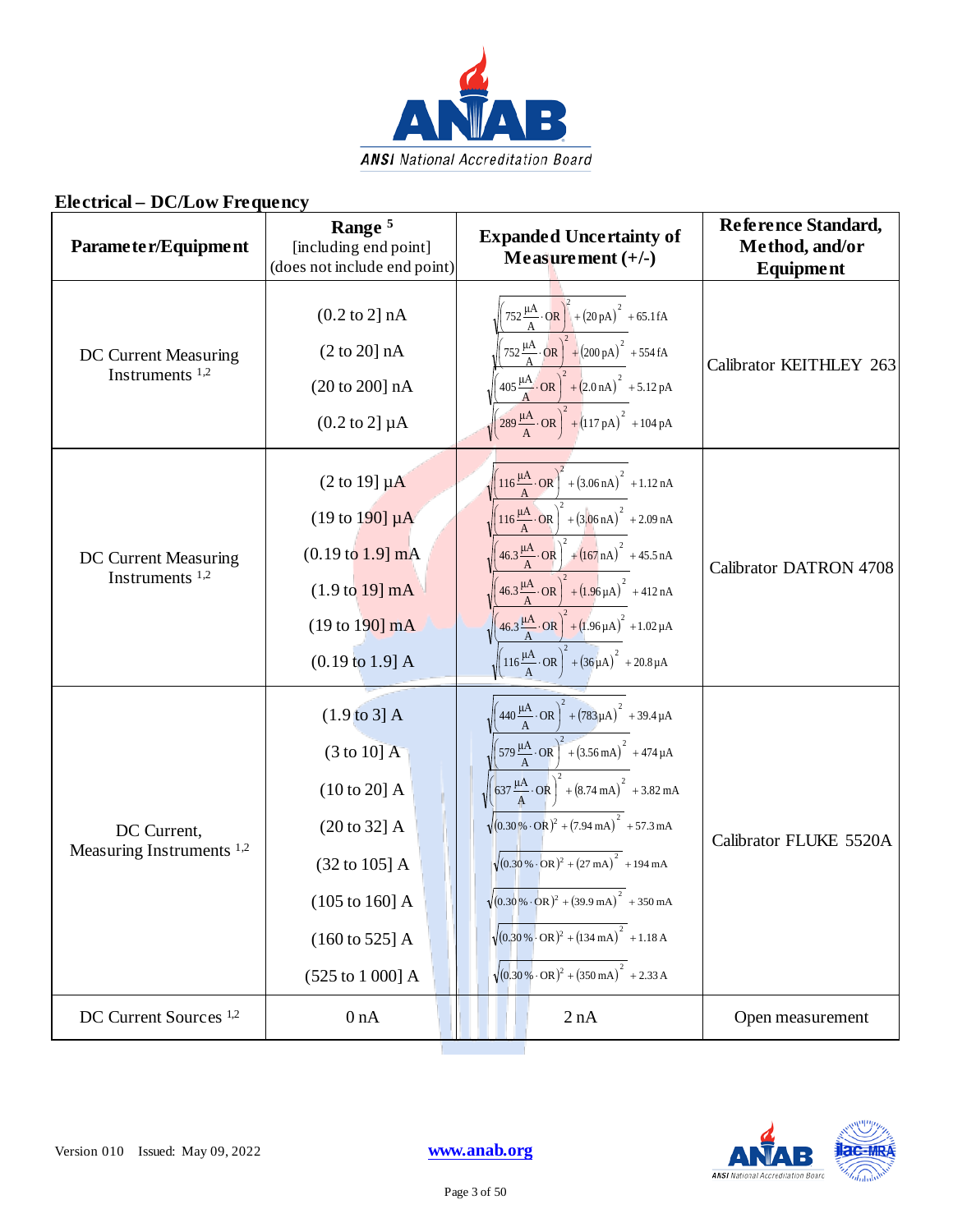

| Parameter/Equipment                                 | Range <sup>5</sup><br>[including end point]<br>(does not include end point)                                                                                                                        | <b>Expanded Uncertainty of</b><br>$Meas$ urement $(+/-)$                                                                                                                                                                                                                                                                                                                                                                                                                                                                                                                                                                                                    | Reference Standard,<br>Method, and/or<br><b>Equipment</b>                      |
|-----------------------------------------------------|----------------------------------------------------------------------------------------------------------------------------------------------------------------------------------------------------|-------------------------------------------------------------------------------------------------------------------------------------------------------------------------------------------------------------------------------------------------------------------------------------------------------------------------------------------------------------------------------------------------------------------------------------------------------------------------------------------------------------------------------------------------------------------------------------------------------------------------------------------------------------|--------------------------------------------------------------------------------|
| DC Current Sources <sup>1,2</sup>                   | (0 to 120] nA                                                                                                                                                                                      | $\sqrt{\left(34.7 \frac{\mu A}{A}\right) \cdot \text{OR}\right)^2 + (2.01 \text{ nA})^2}$<br>- 4.44 pA                                                                                                                                                                                                                                                                                                                                                                                                                                                                                                                                                      | <b>DMM</b><br>HP 3458A                                                         |
| DC Current Sources <sup>1,2</sup>                   | $(0.12 \text{ to } 1.2] \mu A$<br>$(1.2 \text{ to } 12] \mu A$<br>$(12 \text{ to } 120) \mu A$<br>$(0.12 \text{ to } 1.2] \text{ mA}$<br>$(1.2 \text{ to } 12) \text{ mA}$<br>$(12 to 120)$ mA     | $\sqrt{\left(23.1\frac{\mu A}{A}\cdot\overrightarrow{OR}\right)^{2}+\left(411pA\right)^{2}+80.5fA}$<br>$\sqrt{\left(23.1\frac{\mu A}{A}\cdot\text{OR}\right)^2 + \left(4.11\,\text{nA}\right)^2} - 406\,\text{fA}$<br>$\sqrt{\left(23.1\frac{\mu A}{A}\cdot\text{OR}\right)^2+\left(14.0\,\text{nA}\right)^2+33.4\,\text{pA}}$<br>$\sqrt{\left(23.1\frac{\mu A}{A}\cdot\text{OR}\right)^2 + \left(591\text{ nA}\right)^2 + 460\text{ pA}}$<br>$\sqrt{\left(23.1\frac{\mu A}{A}\cdot\text{OR}\right)^2 + \left(591\text{ nA}\right)^2} + 658\text{ pA}$<br>$\sqrt{\left(40.5\frac{\mu A}{A}\cdot\text{OR}\right)^2+\left(6.01\mu A\right)^2+4.38\text{ nA}}$ | <b>DMM</b><br>HP 3458A                                                         |
| DC Current Sources <sup>1,2</sup>                   | $(0.12 \text{ to } 1.05]$ A<br>$(1.05 \text{ to } 20)$ A                                                                                                                                           | $\sqrt{\left(127 \frac{\mu A}{A} \cdot \text{OR}\right)^2 + \left(141 \mu A\right)^2 + 8.1 \mu A}$<br>$230 \mu A/A$                                                                                                                                                                                                                                                                                                                                                                                                                                                                                                                                         | Shunt:<br>FLUKE A40A-20A                                                       |
| DC Current Sources <sup>1,2</sup>                   | (20 to 1 000] A                                                                                                                                                                                    | $8 \text{ mA}$                                                                                                                                                                                                                                                                                                                                                                                                                                                                                                                                                                                                                                              | Calibrator, FLUKE 5520A<br>+DC Clamp meter used as<br><b>Transfer Standard</b> |
| AC Voltage,<br>Measuring Instruments <sup>1,2</sup> | $[0.1 \text{ to } 1.9] \text{ mV}$<br>$[10 \text{ to } 31]$ Hz<br>(31 to 330) Hz<br>$(0.33 \text{ to } 10] \text{ kHz}$<br>(10 to 33] kHz<br>(33 to 100] kHz<br>(100 to 330) kHz<br>(033 to 1] MHz | $\left(139 \frac{\mu V}{V} \cdot \text{OR}\right) + \left(6.26 \mu V\right)^2 + 244 \text{ nV}$<br>$\left[81\frac{\mu V}{V} \cdot \text{OR}\right]^2 + (6.26 \,\mu\text{V})^2 + 137 \,\text{nV}$<br>69.4 $\frac{\mu V}{V}$ OR $\Big)^2$ + (6.26 $\mu$ V) <sup>2</sup> + 124 nV<br>$81\frac{\mu V}{V}$ OR<br>$+(6.30 \,\mu\text{V})^2 + 143 \,\text{nV}$<br>$\left(347\frac{\mu\text{V}}{\text{V}}\right)$ OR<br>$+(6.39 \,\mu\text{V})$ + 578 nV<br>$\sqrt{(0.12\% \cdot \text{OR})^2 + (12.0 \,\mu\text{V})}^2 + 1.95 \,\mu\text{V}$<br>$\sqrt{(0.23\% \cdot \text{OR})^2 + (24.3\,\mu\text{V})}^2 + 3.96\,\mu\text{V}$                                    | IEC 60051-9; IEC 60044<br>Calibrator Datron 4709                               |

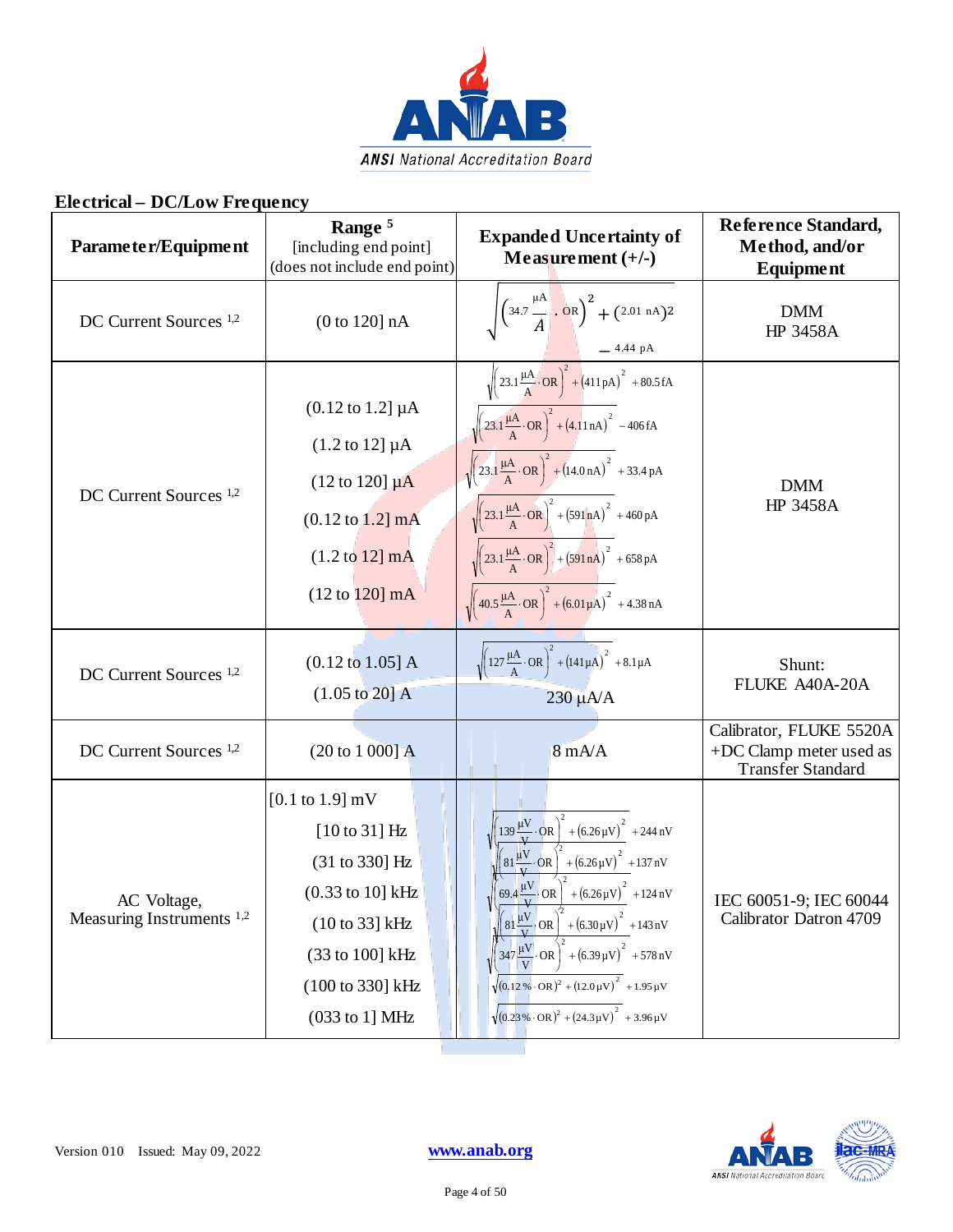

| Parameter/Equipment                                 | Range <sup>5</sup><br>[including end point]<br>(does not include end point)                                                                                                                                                        | <b>Expanded Uncertainty of</b><br>Measurement $(+/-)$                                                                                                                                                                                                                                                                                                                                                                                                                                                                                                                                                                                                                             | Reference Standard,<br>Method, and/or<br><b>Equipment</b> |
|-----------------------------------------------------|------------------------------------------------------------------------------------------------------------------------------------------------------------------------------------------------------------------------------------|-----------------------------------------------------------------------------------------------------------------------------------------------------------------------------------------------------------------------------------------------------------------------------------------------------------------------------------------------------------------------------------------------------------------------------------------------------------------------------------------------------------------------------------------------------------------------------------------------------------------------------------------------------------------------------------|-----------------------------------------------------------|
| AC Voltage,<br>Measuring Instruments <sup>1,2</sup> | $(1.9 \text{ to } 19) \text{ mV}$<br>$[10 \text{ to } 31]$ Hz<br>(31 to 330) Hz<br>$(0.33 \text{ to } 10] \text{ kHz}$<br>$(10 to 33)$ kHz<br>(33 to 100] kHz<br>$(100 \text{ to } 330) \text{ kHz}$<br>$(0.33 \text{ to } 1)$ MHz | $\sqrt{\left(139 \frac{\mu V}{V} \cdot \text{OR}\right)^2 + \left(7.18 \mu V\right)^2 + 1.91 \mu V}$<br>$\sqrt{\left(81\frac{\mu V}{V}\cdot\text{OR}\right)^2+\left(7.09\,\mu V\right)^2\ +1.22\,\mu V}$<br>$\sqrt{\left(69.4\frac{\mu V}{V}\cdot\text{OR}\right)^2+\left(7.18\mu V\right)^2+1.05\,\mu V}$<br>$\sqrt{\left(81\frac{\mu V}{V}\cdot\text{OR}\right)^2 + (7.63\,\mu\text{V})^2 + 1.15\,\mu\text{V}}$<br>$\sqrt{\left(347\frac{\mu V}{V}\cdot\text{OR}\right)^2+\left(8.70\,\mu\text{V}\right)^2+3.27\,\mu\text{V}}$<br>$\sqrt{(0.12\% \cdot OR)^2 + (14.9 \mu V)^2} + 8.99 \mu V$<br>$\sqrt{(0.23\% \cdot \text{OR})^2 + (36.2 \mu \text{V})}^2 + 22.1 \mu \text{V}$ | IEC 60051-9; IEC 60044<br>Calibrator Datron 4709          |
| AC Voltage,<br>Measuring Instruments <sup>1,2</sup> | [19 to 190] $mV$<br>$[10 \text{ to } 31]$ Hz<br>(31 to 330] Hz<br>(0.33 to 10] kHz<br>$(10 \text{ to } 33)$ kHz<br>(33 to 100] kHz<br>(100 to 330) kHz<br>$(0.33 \text{ to } 1) \text{ MHz}$                                       | $\sqrt{\left(139 \frac{\mu V}{V} \cdot \text{OR}\right)^2 + \left(17.3 \mu V\right)^2 + 7.58 \mu V}$<br>$\sqrt{\left(81\frac{\mu V}{V}\cdot\text{OR}\right)^2 + (15.1\mu V)^2 + 6.33\mu V}$<br>$\sqrt{\left(69.4 \frac{\mu V}{V} \cdot \text{OR}\right)^2 + \left(16.1 \mu V\right)^2 + 5.71 \mu V}$<br>$\sqrt{\left(81\frac{\mu V}{V}\cdot \text{OR}\right)^2 + (23.5\mu V)^2} + 5.10\mu V$<br>$\sqrt{\left(347\,\frac{\mu V}{V}\cdot\text{OR}\right)^2 + \left(39.3\mu V\right)^2 + 8.32\,\mu V}$<br>$\sqrt{(0.12\% \cdot \text{OR})^2 + (65.1\,\mu\text{V})}^2 + 20.7\,\mu\text{V}$<br>$\sqrt{(0.23\% \cdot \text{OR})^2 + (167 \mu \text{V})}^2 + 111 \mu \text{V}$           | IEC 60051-9; IEC 60044<br>Calibrator Datron 4709          |



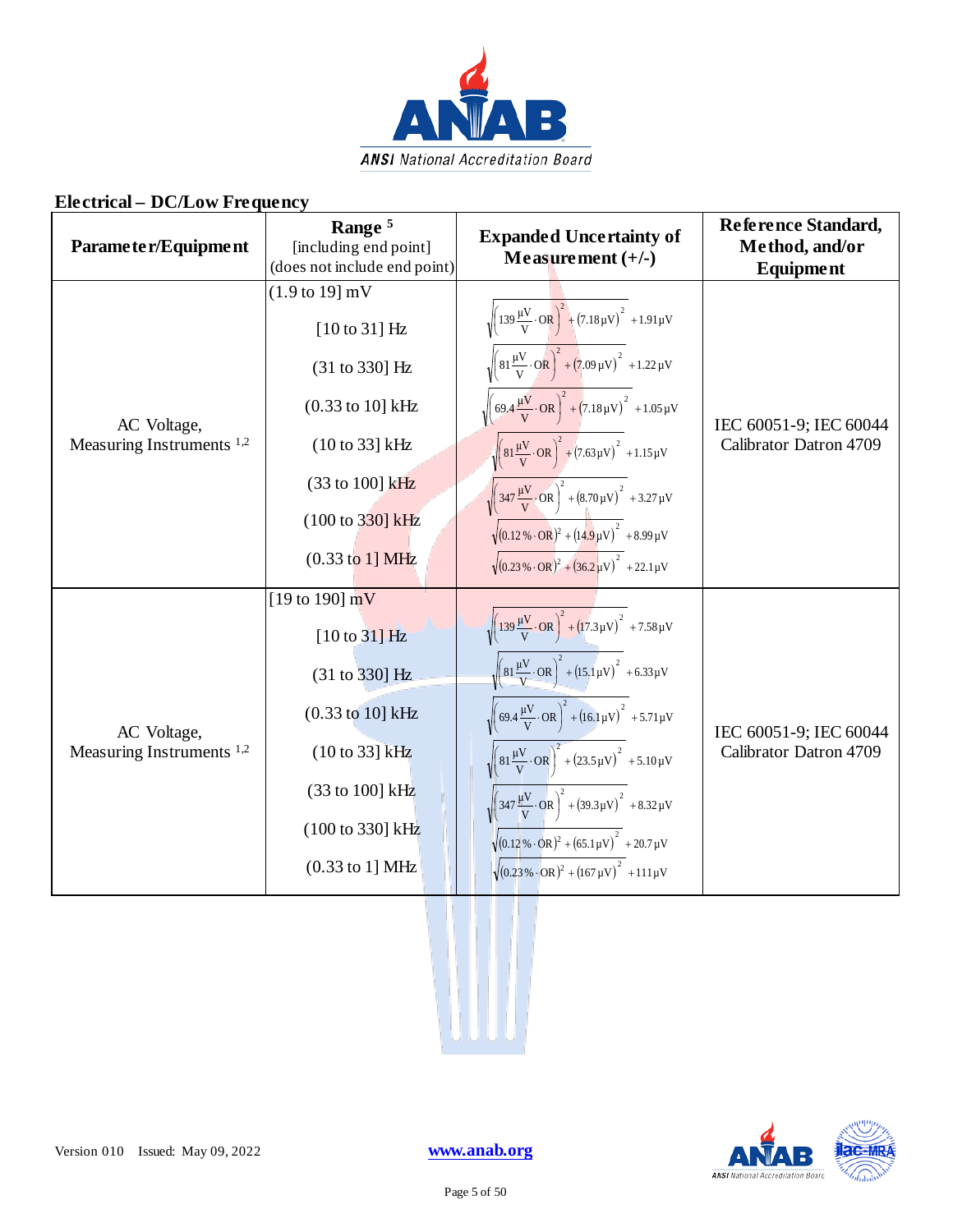

| Parameter/Equipment                                 | Range <sup>5</sup><br>[including end point]<br>(does not include end point) | <b>Expanded Uncertainty of</b><br>Measurement $(+/-)$                                                          | Reference Standard,<br>Method, and/or<br><b>Equipment</b> |
|-----------------------------------------------------|-----------------------------------------------------------------------------|----------------------------------------------------------------------------------------------------------------|-----------------------------------------------------------|
|                                                     | (190 mV to 1.90 V]                                                          |                                                                                                                |                                                           |
|                                                     | $[10 \text{ to } 31]$ Hz                                                    | $\sqrt{\left(104 \frac{\mu V}{V} \cdot \text{OR}\right)^2 + \left(50.4 \mu V\right)^2 + 29.7 \mu V}$           |                                                           |
|                                                     | (31 to 330] Hz                                                              | $\sqrt{\left(57.9 \frac{\mu V}{V} \cdot \text{OR}\right)^2 + \left(34.1 \mu V\right)^2 + 19.3 \mu V}$          |                                                           |
| AC Voltage,<br>Measuring Instruments <sup>1,2</sup> | (0.33 to 33] kHz                                                            | $\sqrt{\left(46.3\frac{\mu V}{V}\cdot\text{OR}\right)^2+\left(28.3\mu V\right)^2+9.92\,\mu V}$                 | IEC 60051-9; IEC 60044<br>Calibrator Datron 4709          |
|                                                     | (33 to 100] kHz                                                             | $\sqrt{\left(92.6\frac{\mu V}{V}\cdot\text{OR}\right)^2 + \left(52.0\,\mu V\right)^2} + 20.0\,\mu V$           |                                                           |
|                                                     | (100 to 330) kHz                                                            | $\sqrt{\left(289\frac{\mu V}{V}\cdot\text{OR}\right)^2 + \left(162\,\mu\text{V}\right)^2} + 97.4\,\mu\text{V}$ |                                                           |
|                                                     | $(0.33 \text{ to } 1)$ MHz                                                  | $\sqrt{(0.17\% \cdot \text{OR})^2 + (738 \,\mu\text{V})^2} + 405 \,\mu\text{V}$                                |                                                           |
|                                                     | $(1.9 \text{ to } 19) \text{ V}$                                            |                                                                                                                |                                                           |
|                                                     | $[10 \text{ to } 31]$ Hz                                                    | $\sqrt{\left(104 \frac{\mu V}{V} \cdot \text{OR}\right)^2 + \left(504 \mu V\right)^2 + 297 \mu V}$             |                                                           |
|                                                     | (31 to 330) Hz                                                              | $\sqrt{\left(57.9 \frac{\mu V}{V} \cdot \text{OR}\right)^2 + \left(341 \mu V\right)^2 + 193 \mu V}$            |                                                           |
|                                                     | $(0.33 \text{ to } 10] \text{ kHz}$                                         | $\sqrt{\left(46.3\frac{\mu V}{V}\cdot\text{OR}\right)^2 + (283\mu V)^2 + 992\mu V}$                            |                                                           |
| AC Voltage,<br>Measuring Instruments <sup>1,2</sup> | (10 to 33] kHz                                                              | $\sqrt{\left(46.3\frac{\mu V}{V}\cdot\text{OR}\right)^2 + \left(301\mu V\right)^2 + 988\mu V}$                 | IEC 60051-9; IEC 60044<br>Calibrator Datron 4709          |
|                                                     | (33 to 100] kHz                                                             | $\sqrt{\left(92.6\frac{\mu V}{V}\cdot\text{OR}\right)^2 + \left(457\,\mu\text{V}\right)^2 + 202\,\mu\text{V}}$ |                                                           |
|                                                     | (33 to 100] kHz                                                             | $\sqrt{\frac{92.6 \frac{\mu V}{V} \cdot \dot{O}R}{V}}$ + $(457 \mu V)^2$ + 202 $\mu V$                         |                                                           |
|                                                     | (100 to 330) kHz                                                            |                                                                                                                |                                                           |
|                                                     | (0.33 to 1] MHz                                                             | $\sqrt{\left(289 \frac{\mu V}{V} \cdot \text{OR}\right)^2 + (1.55 \text{ mV})^2 + 976 \mu V}$                  |                                                           |
|                                                     |                                                                             | $\sqrt{(0.17\% \cdot \text{OR})^2 + (7.14 \text{ mV})}^2 + 4.05 \text{ mV}$                                    |                                                           |



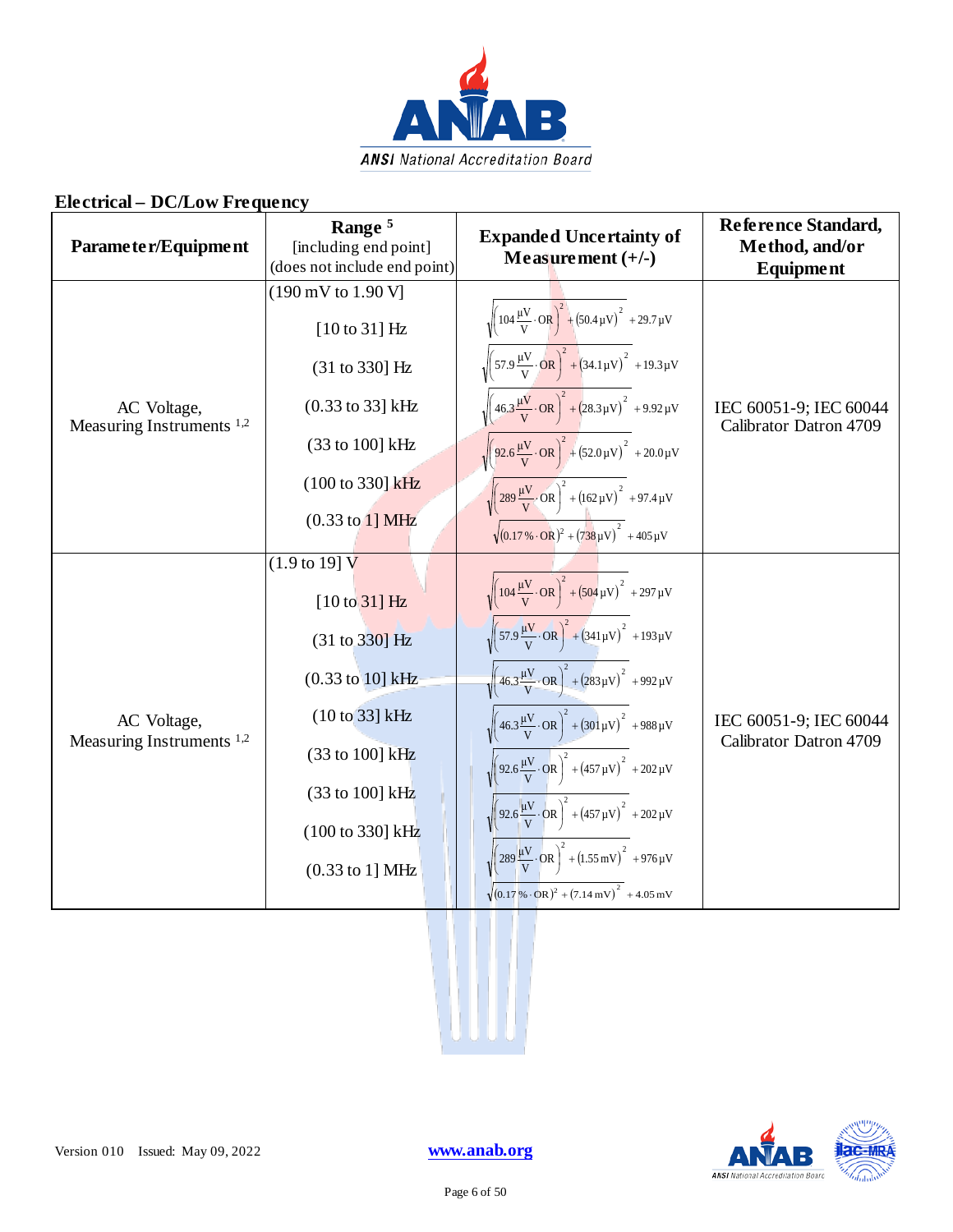

| Parameter/Equipment                                 | Range <sup>5</sup><br>[including end point]<br>(does not include end point) | <b>Expanded Uncertainty of</b><br>Measurement $(+/-)$                                                           | Reference Standard,<br>Method, and/or<br>Equipment                           |
|-----------------------------------------------------|-----------------------------------------------------------------------------|-----------------------------------------------------------------------------------------------------------------|------------------------------------------------------------------------------|
|                                                     | (19 to 190] V<br>$[10 \text{ to } 31]$ Hz                                   | $\sqrt{\left(116\frac{\mu V}{V}\cdot\text{OR}\right)^2+\left(5.35\,\text{mV}\right)^2+3.01\,\text{mV}}$         |                                                                              |
|                                                     | (31 to 330] Hz                                                              | $\sqrt{\left(69.4 \frac{\mu V}{V} \cdot \text{OR}\right)^2 + \left(3.57 \text{ mV}\right)^2} + 1.99 \text{ mV}$ |                                                                              |
| AC Voltage,                                         | $(0.33 \text{ to } 10] \text{ kHz}$                                         | $\sqrt{\left(57.9 \frac{\mu V}{V} \cdot \text{OR}\right)^2 + (3.01 \text{ mV})^2 + 1.0 \text{ mV}}$             | IEC 60051-9; IEC 60044<br>Calibrator Datron 4709                             |
| Measuring Instruments <sup>1,2</sup>                | (10 to 33) kHz                                                              | $\sqrt{\left(69.4 \frac{\mu V}{V} \cdot \text{OR}\right)^2 + (3.81 \text{ mV})^2} + 1.98 \text{ mV}$            |                                                                              |
|                                                     | (33 to 100] kHz                                                             | $\sqrt{\left(139\frac{\mu V}{V}\cdot\text{OR}\right)^2 + \left(7.84 \text{ mV}\right)^2} + 3.00 \text{ mV}$     |                                                                              |
|                                                     | $(100 \text{ to } 200) \text{ kHz}$                                         | $\sqrt{\left(463 \frac{\mu V}{V} \cdot \text{OR}\right)^2 + \left(26.8 \text{ mV}\right)^2} + 9.97 \text{ mV}$  |                                                                              |
|                                                     | $(190 \text{ to } 1000) \text{ V}$                                          | $\sqrt{\left(162\frac{\mu V}{V}\cdot\text{OR}\right)^2+\left(41.7\,\text{mV}\right)^2+10.9\,\text{mV}}$         |                                                                              |
|                                                     | $[50 \text{ to } 330]$ Hz                                                   |                                                                                                                 |                                                                              |
| AC Voltage,<br>Measuring Instruments <sup>1,2</sup> | $(0.33 \text{ to } 10] \text{ kHz}$                                         | $\sqrt{\left(116\frac{\mu V}{V}\cdot\text{OR}\right)^2+\left(45.6\,\text{mV}\right)^2+10.4\,\text{mV}}$         | IEC 60051-9; IEC 60044<br>Calibrator Datron 4709                             |
|                                                     | (10 to 33] kHz                                                              | $\sqrt{162\frac{\mu V}{V} \cdot \overrightarrow{OR}}^2 + (76.1 \,\text{mV})^2 + 10.2 \,\text{mV}$               |                                                                              |
|                                                     | (33 to 100] kHz                                                             | $\sqrt{(0.12\% \cdot \text{OR})^2 + (350 \text{ mV})^2} + 21.8 \text{ mV}$                                      |                                                                              |
| AC Voltage,<br>Measuring Instruments <sup>1,2</sup> | $(1 to 1.5)$ kV<br>$[40 \text{ to } 60]$ Hz                                 | $\sqrt{\left(810\frac{\mu V}{V}\cdot\right)$ OR $\right)^2 + (2.1 V)^2 + 7.54 V$                                | <b>Potential Transformer</b><br>TETTEX 7823, Precision<br>High Voltage Meter |
| AC Voltage,<br>Measuring Instruments <sup>1,2</sup> | $(1.5 \text{ to } 10) \text{ kV}$<br>$[40 \text{ to } 60]$ Hz               | $\sqrt{(0.23\% \cdot \text{OR})^2 + (23.0 \text{ V})}^2 + 10.6 \text{ V}$                                       | <b>VITREK VITREK 4600A</b><br>4600A                                          |
|                                                     | $[1 \text{ to } 3]$ mV                                                      |                                                                                                                 |                                                                              |
| AC Voltage,<br>Sources <sup>1,2</sup>               | $[10 \text{ to } 100]$ Hz                                                   | $\sqrt{(0.15\% \cdot \text{OR})^2 + (1.06\,\mu\text{V})}^2 + 38.5\,\text{nV}$                                   |                                                                              |
|                                                     | (100 Hz to 30 kHz)                                                          | $\sqrt{(0.13\% \cdot \text{OR})^2 + (1.06\,\mu\text{V})}^2 + 37.1\,\text{nV}$                                   | AV Measurement,                                                              |
|                                                     | (30 to 200] kHz                                                             | $\sqrt{(0.19\% \cdot \text{OR})^2 + (1.11 \mu \text{V})}^2$ – 8.6 nV                                            | Standard, Datron 4920                                                        |
|                                                     | (200 to 500] kHz                                                            | $\sqrt{(0.36\% \cdot \text{OR})^2 + (1.11\mu \text{V})}^2 + 45.4\,\text{nV}$                                    |                                                                              |
|                                                     | (500 to 1 000] kHz                                                          | $\sqrt{(0.75\% \cdot \text{OR})^2 + (1.31 \mu \text{V})}^2 + 50.0 \text{ nV}$                                   |                                                                              |

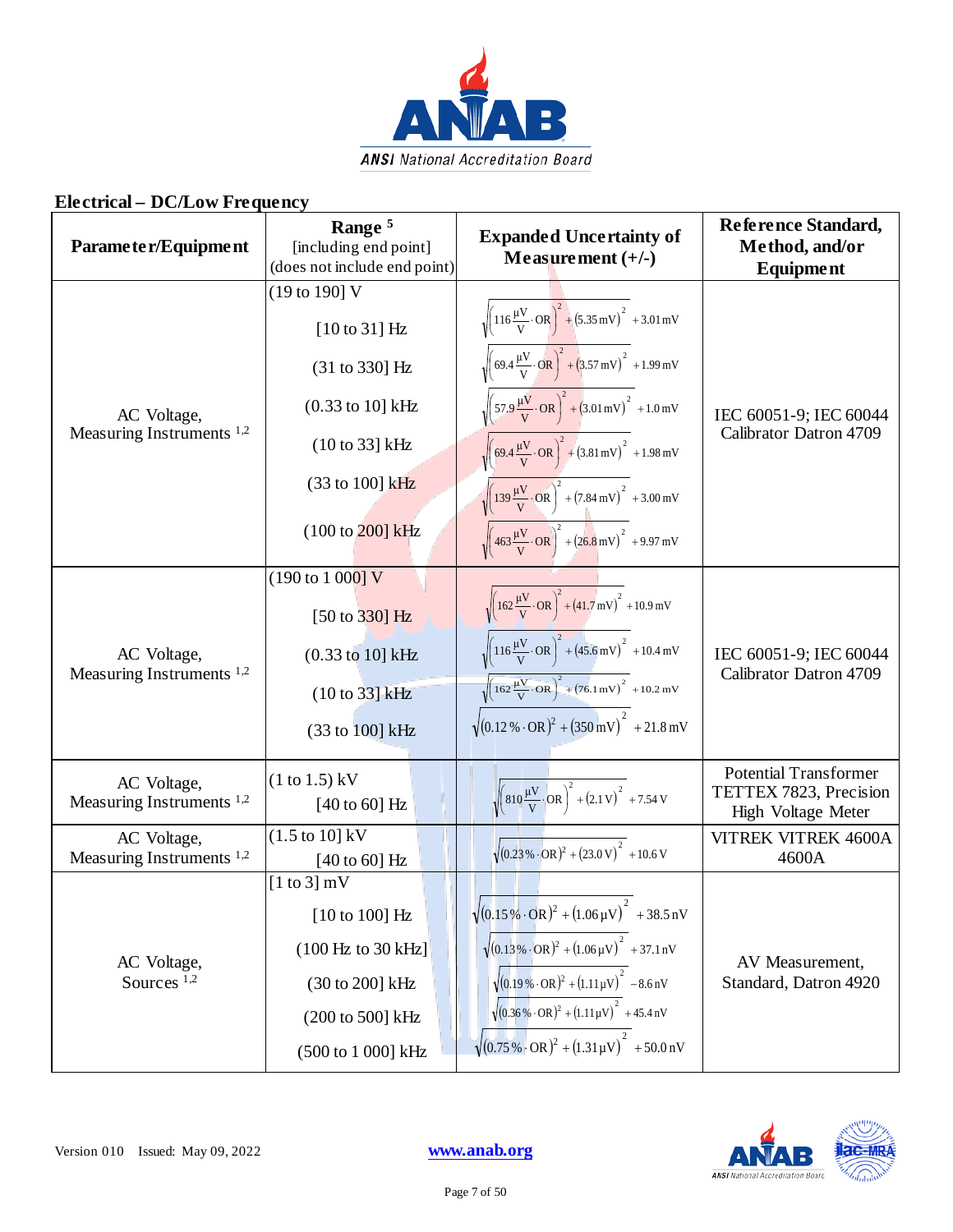

| Parameter/Equipment                   | Range <sup>5</sup><br>[including end point]<br>(does not include end point) | <b>Expanded Uncertainty of</b><br>Measurement $(+/-)$                                                                         | Reference Standard,<br>Method, and/or<br><b>Equipment</b> |
|---------------------------------------|-----------------------------------------------------------------------------|-------------------------------------------------------------------------------------------------------------------------------|-----------------------------------------------------------|
|                                       | $(3 \text{ to } 10)$ mV                                                     |                                                                                                                               |                                                           |
|                                       | $[10 \text{ to } 100]$ Hz                                                   | $\sqrt{\left(509 \frac{\mu V}{V} \cdot \text{OR}\right)^2 + (1.12 \mu V)^2 - 10.9 \text{ nV}}$                                |                                                           |
|                                       | (100 Hz to 30 kHz)                                                          | $\sqrt{\left(312\frac{\mu V}{V}\cdot\text{OR}\right)^2+\left(1.12\,\mu\text{V}\right)^2}-16.5\,\text{nV}$                     |                                                           |
| AC Voltage,<br>Sources <sup>1,2</sup> | (30 to 200] kHz                                                             | $\sqrt{\left(729\frac{\mu V}{V}\cdot\text{OR}\right)^2+\left(1.56\,\mu V\right)^2}-641\,\text{pV}$                            | AV Measurement,<br>Standard, Datron 4920                  |
|                                       | (200 to 500] kHz                                                            | $\sqrt{\left(2.1 \frac{\text{mV}}{\text{V}} \cdot \text{OR}\right)^2 + \left(1.56 \,\mu\text{V}\right)^2} + 49.8 \,\text{nV}$ |                                                           |
|                                       | $(500 \text{ kHz to } 1 \text{ MHz}]$                                       | $\sqrt{\left(5.2 \frac{\text{mV}}{\text{V}} \cdot \text{OR}\right)^2 + \left(3.00 \,\mu\text{V}\right)^2 + 50.4 \,\text{nV}}$ |                                                           |
|                                       | $(10 \text{ to } 30)$ mV                                                    |                                                                                                                               |                                                           |
|                                       | $[10 \text{ to } 100]$ Hz                                                   | $\sqrt{\left(405\frac{\mu V}{V}\cdot\text{OR}\right)^2 + \left(1.16\mu V\right)^2} + 45.1\,\text{nV}$                         |                                                           |
|                                       | (100 Hz to 30 kHz)                                                          | $\sqrt{\left(243\frac{\mu V}{V}\cdot\text{OR}\right)^{2} + (1.16\mu V)^{2}} + 41.1\,\text{nV}$                                |                                                           |
| AC Voltage,<br>Sources <sup>1,2</sup> | (30 to 200] kHz                                                             |                                                                                                                               | AV Measurement,<br>Standard, Datron 4920                  |
|                                       | (200 to 500] kHz                                                            | $\sqrt{\left(521\frac{\mu V}{V}\cdot\text{OR}\right)^2 + (1.52\mu V)^2}$ + 50.7 nV                                            |                                                           |
|                                       | (500 to 1 000] kHz                                                          | $\sqrt{1.6 \frac{mV}{V} \cdot \text{OR}}^2 + (2.94 \,\mu\text{V})^2}$ + 51.4 nV                                               |                                                           |
|                                       |                                                                             | $\sqrt{\left(3.9 \frac{\text{mV}}{\text{V}} \cdot \text{OR}\right)^2 + \left(8.54 \mu\text{V}\right)^2} + 50.5 \text{ nV}$    |                                                           |
|                                       | $(30 \text{ to } 100)$ mV                                                   |                                                                                                                               |                                                           |
|                                       | $[10 \text{ to } 100]$ Hz                                                   | $\sqrt{\left(301\frac{\mu V}{V}\cdot\text{OR}\right)^2 + (1.89 \,\mu V)^2 + 52.2 \,\text{nV}}$                                |                                                           |
|                                       | $(100 \text{ Hz}$ to $30 \text{ kHz}]$                                      | $\sqrt{\left(150 \frac{\mu V}{V}\cdot$ OR $\right)^2 + \left(1.89 \mu V\right)^2} + 46.2 \text{ nV}$                          |                                                           |
| AC Voltage,<br>Sources <sup>1,2</sup> | (30 to 200] kHz                                                             | $\sqrt{\left(289\frac{\mu V}{V}\right){}OR\right)^2 + \left(3.94\,\mu V\right)^2} + 4.51\,\text{nV}$                          | Standard, Datron 4920                                     |
|                                       | (200 to 500] kHz                                                            | $\sqrt{\left(868 \frac{\mu V}{V} \cdot \text{OR}\right)^2 + \left(9.28 \mu V\right)^2} + 53.6 \text{ nV}$                     |                                                           |
|                                       | (500 to 1 000] kHz                                                          | $\sqrt{2.3\frac{mV}{V} \cdot \text{OR}}^{2} + (24.1 \,\mu\text{V})^{2} + 45.2 \,\text{nV}$                                    |                                                           |
|                                       |                                                                             |                                                                                                                               |                                                           |



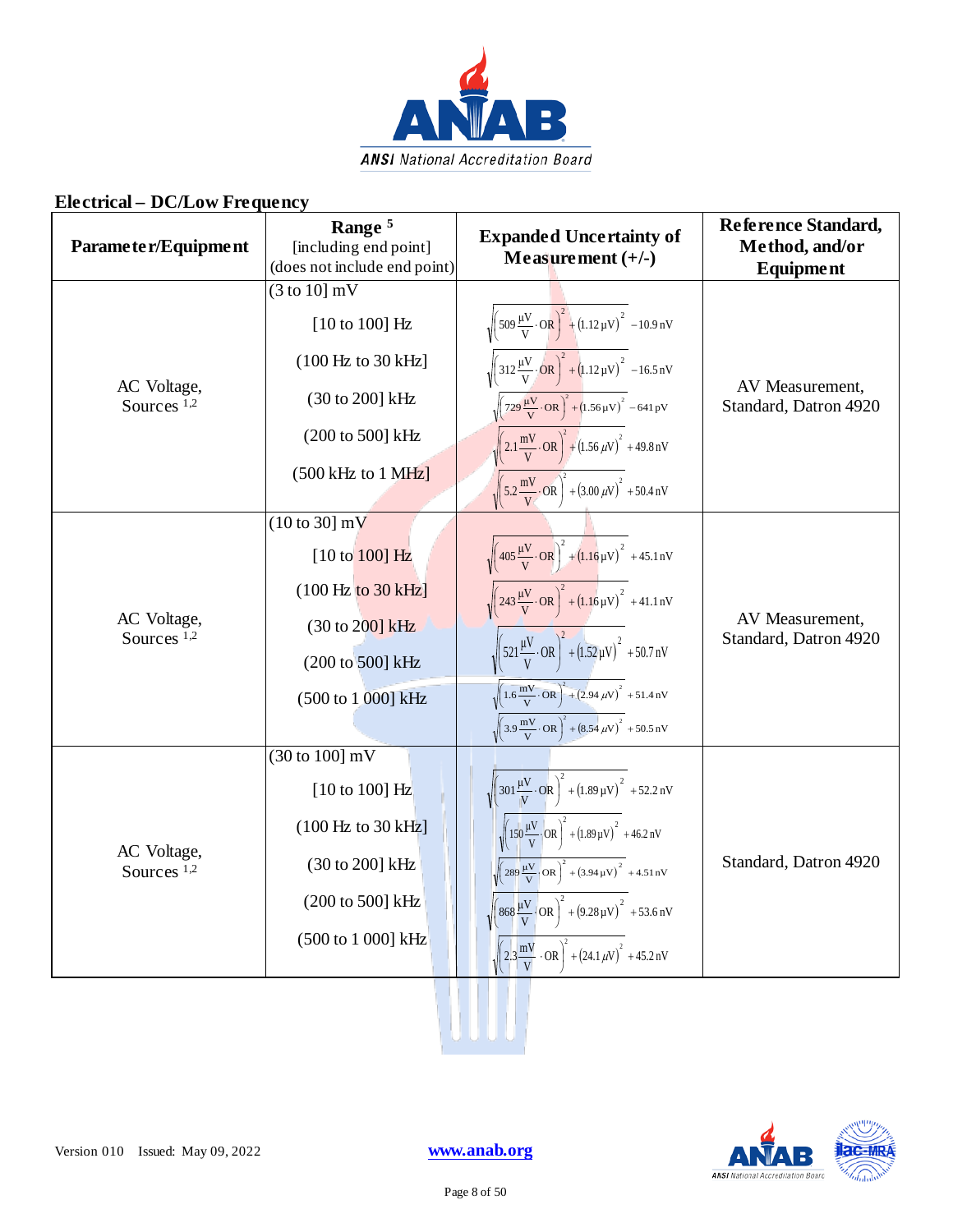

| Parameter/Equipment                   | Range <sup>5</sup><br>[including end point]<br>(does not include end point)                                                                                                                          | <b>Expanded Uncertainty of</b><br>Measurement $(+/-)$                                                                                                                                                                                                                                                                                                                                                                                                                                                                                                                                                                                                                                                                                                                                                | Reference Standard,<br>Method, and/or<br><b>Equipment</b> |
|---------------------------------------|------------------------------------------------------------------------------------------------------------------------------------------------------------------------------------------------------|------------------------------------------------------------------------------------------------------------------------------------------------------------------------------------------------------------------------------------------------------------------------------------------------------------------------------------------------------------------------------------------------------------------------------------------------------------------------------------------------------------------------------------------------------------------------------------------------------------------------------------------------------------------------------------------------------------------------------------------------------------------------------------------------------|-----------------------------------------------------------|
| AC Voltage,<br>Sources $1,2$          | $(100 \text{ to } 300) \text{ mV}$<br>$[1 \text{ to } 2]$ Hz<br>(2 to 10] Hz<br>$(10 to 40]$ Hz<br>(40 Hz to 30 kHz)<br>(30 to 200] kHz<br>$(200 \text{ to } 500) \text{ kHz}$<br>(500 to 1 000] kHz | $\sqrt{\left(428\frac{\mu V}{V}\cdot\text{OR}\right)^2 + \left(30.1\mu V\right)^2 + 2.94\,\text{nV}}$<br>$\sqrt{\left(197\frac{\mu V}{V}\cdot\text{OR}\right)^2+\left(10.5\mu V\right)^2}-8.65\,\text{nV}$<br>$\sqrt{\left(40.5\frac{\mu V}{V}\cdot\text{OR}\right)^2+\left(6.62\,\mu\text{V}\right)^2}+404\,\text{pV}$<br>$\sqrt{\left(40.5\frac{\mu V}{V}\cdot\text{OR}\right)^2+\left(11.1\mu V\right)^2}$ + 19.6 nV<br>$\sqrt{\left(98.4 \frac{\mu V}{V} \cdot \text{OR}\right)^2 + \left(35.8 \mu V\right)^2 - 17.1 \text{ nV}}$<br>$\sqrt{\left(\frac{405}{V} \cdot \frac{\mu V}{V} \cdot 0 R\right)^2 + \left(\frac{35.8 \,\mu V}{V}\right)^2 - \frac{8.85 \,\text{nV}}{V}}$<br>$\sqrt{\left(1.1 \frac{\text{mV}}{V} \cdot \text{OR}\right)^2 + \left(84.8 \mu V\right)^2 + 4.59 \text{ nV}}$ | Standard, Datron 4920                                     |
| AC Voltage,<br>Sources <sup>1,2</sup> | $(0.3 \text{ to } 1) \text{ V}$<br>$[1 \text{ to } 2]$ Hz<br>$(2 \text{ to } 10)$ Hz<br>$(10 to 40)$ Hz<br>(40 Hz to 30 kHz)<br>(30 to 200] kHz<br>(200 to 500] kHz<br>(500 to 1 000] kHz            | $\sqrt{\left(428\frac{\mu V}{V}\cdot\text{OR}\right)^2 + \left(50.1\mu V\right)^2 + 86.3\,\text{nV}}$<br>$\sqrt{\left(197\frac{\mu V}{V}\cdot\text{OR}\right)^2 + \left(27.1\mu V\right)^2 + 3.80\,\text{nV}}$<br>$\sqrt{(40.5\frac{\mu V}{V}\cdot\text{OR})^2 + (16.1\mu V)^2}$ - 3.61 nV<br>$\sqrt{\left(40.5\frac{\mu V}{V}\cdot\text{OR}\right)^2+\left(18.1\mu V\right)^2}$ - 4.48 nV<br>$\sqrt{\left(\rho 8.4 \frac{\mu V}{V} \cdot \text{OR}\right)^2 + (41.1 \mu V)^2 - 17.4 \text{ nV}}$<br>$\sqrt{\left(405\frac{\mu V}{V}\cdot\text{OR}\right)^2 + \left(118\,\mu\text{V}\right)^2} + 64.4\,\text{nV}$<br>$\sqrt{(0.11\% \cdot \text{OR})^2 + (283 \mu\text{V})^2}$ = 67.4 nV                                                                                                             | Standard, Datron 4920                                     |

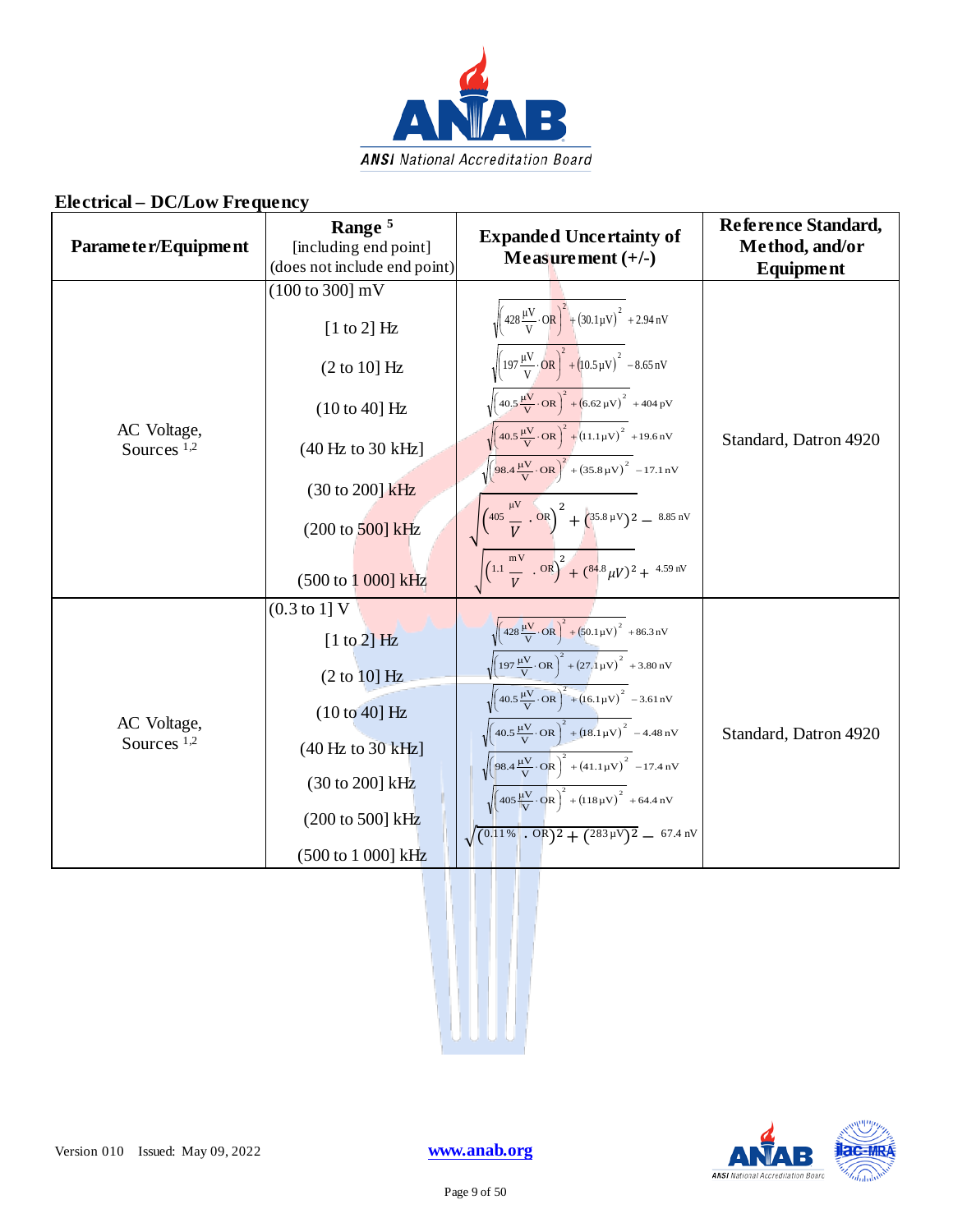

| Parameter/Equipment                   | Range <sup>5</sup><br>[including end point]<br>(does not include end point) | <b>Expanded Uncertainty of</b><br>Measurement $(+/-)$                                                                                                                                 | Reference Standard,<br>Method, and/or<br><b>Equipment</b> |
|---------------------------------------|-----------------------------------------------------------------------------|---------------------------------------------------------------------------------------------------------------------------------------------------------------------------------------|-----------------------------------------------------------|
|                                       | $(1 \text{ to } 3)$ V                                                       |                                                                                                                                                                                       |                                                           |
|                                       | $[1 \text{ to } 2]$ Hz                                                      | $\sqrt{\left(428 \frac{\mu V}{V} \cdot \text{OR}\right)^2 + \left(160 \mu V\right)^2 + 196 \text{ nV}}$                                                                               |                                                           |
|                                       | (2 to 10] Hz                                                                | $\sqrt{\left(197\frac{\mu V}{V}\cdot\text{OR}\right)^2+\left(81.2\,\mu V\right)^2}$ - 81.7 nV<br>$\sqrt{40.5\frac{\mu V}{V}}$ OR $\Big)^2 + (42.1\mu V)^2 + 27.5\,\text{nV}$          |                                                           |
| AC Voltage,                           | $(10 to 40]$ Hz                                                             | $\sqrt{\left(40.5\frac{\mu V}{V}\cdot\text{OR}\right)^2+\left(48.1\mu V\right)^2}$ + 32.1 nV                                                                                          |                                                           |
| Sources $1,2$                         | (40 Hz to 30 kHz)                                                           | $\sqrt{\left(98.4 \frac{\mu V}{V} \cdot \text{OR}\right)^2 + \left(114 \mu V\right)^2} + 35.6 \text{ nV}$                                                                             | Standard, Datron 4920                                     |
|                                       | (30 to 200] kHz                                                             | $\sqrt{\left(405\frac{\mu V}{V}\cdot\text{OR}\right)^2 + \left(277\,\mu\text{V}\right)^2 - 121\,\text{nV}}$                                                                           |                                                           |
|                                       | $(200 \text{ to } 500)$ kHz                                                 | $\sqrt{\left(1.1 \frac{mV}{V} \cdot \text{OR}\right)^2 + \left(722 \mu V\right)^2 - 15.3 \text{ nV}}$                                                                                 |                                                           |
|                                       | $(500 \text{ to } 1000) \text{ kHz}$                                        |                                                                                                                                                                                       |                                                           |
|                                       | $(3 \text{ to } 10)$ V                                                      |                                                                                                                                                                                       |                                                           |
|                                       | $[1 \text{ to } 2]$ Hz                                                      | $\sqrt{\left(428\frac{\mu V}{V}\cdot\text{OR}\right)^2 + (53.1\mu V)^2} + 835\,\text{nV}$                                                                                             |                                                           |
|                                       | (2 to 10) Hz                                                                | $\sqrt{\left(197\frac{\mu V}{V}\cdot\text{OR}\right)^2 + \left(271\mu V\right)^2 + 38.0 \text{ nV}}$<br>$\sqrt{40.5\frac{\mu V}{V}\cdot\text{OR}}^2 + (141\mu V)^2 - 22.6\,\text{nV}$ |                                                           |
| AC Voltage,                           | $(10 to 40]$ Hz                                                             | $\sqrt{(40.5\frac{\mu V}{V}\cdot\overline{OR})^2+(161\mu V)^2}-36.1\,\text{nV}$                                                                                                       |                                                           |
| Sources <sup>1,2</sup>                | (40 Hz to 30 kHz)                                                           | $\sqrt{\left(98.4 \frac{\mu V}{V} \cdot \text{OR}\right)^2 + \left(381 \mu V\right)^2}$ – 199 nV                                                                                      | Standard, Datron 4920                                     |
|                                       | (30 to 200] kHz                                                             | $\sqrt{\left(405\frac{\mu V}{V}\cdot\text{OR}\right)^2 + \left(922\,\mu\text{V}\right)^2}$ – 95.7 nV                                                                                  |                                                           |
|                                       | (200 to 500) kHz                                                            | $\sqrt{\left(1.1 \frac{mV}{V} \cdot \text{OR}\right)^2 + \left(2.83 \, mV\right)^2 - 674 \, nV}$                                                                                      |                                                           |
|                                       | (500 to 1 000] kHz                                                          |                                                                                                                                                                                       |                                                           |
|                                       | (10 to 30) V                                                                |                                                                                                                                                                                       |                                                           |
|                                       | $[1 \text{ to } 2]$ Hz                                                      | $\sqrt{\left(428 \frac{\mu V}{V} \cdot \text{OR}\right)^2 + (1.60 \text{ mV})^2 + 1.96 \mu V}$                                                                                        |                                                           |
| AC Voltage,<br>Sources <sup>1,2</sup> | (2 to 10) Hz                                                                | $\sqrt{\left(197\frac{\mu V}{V}\right)QR\right)^2 + \left(812\,\mu V\right)^2} - 817\,\text{nV}$                                                                                      |                                                           |
|                                       | $(10 to 40]$ Hz                                                             | $\sqrt{\left(40.5\,\frac{\mu V}{V}\cdot\text{OR}\right)^2 + \left(812\,\mu V\right)^2} + 184\,\text{nV}$                                                                              |                                                           |
|                                       | (40 Hz to 30 kHz)                                                           | $\sqrt{\left(40.5\frac{\mu V}{V}\cdot\text{OR}\right)^2 + \left(481\mu V\right)^2} + 321\,\text{nV}$                                                                                  | Standard, Datron 4920                                     |
|                                       | (30 to 200] kHz                                                             | $\sqrt{(98.4 \frac{\mu V}{V} \cdot \text{OR})^2 + (1.14 \text{ mV})^2 + 356 \text{ nV}}$                                                                                              |                                                           |
|                                       | (200 to 500] kHz                                                            | $\sqrt{\left(405\frac{\mu V}{V}\cdot\text{OR}\right)^2 + \left(2.77\,\text{mV}\right)^2 - 1.21\,\mu V}$                                                                               |                                                           |
|                                       | (500 to 1 000] kHz                                                          | $\sqrt{\left(1.1 \frac{mV}{V} \cdot \text{OR}\right)^2 + \left(7.22 \, mV\right)^2} - 153 \, nV$                                                                                      |                                                           |

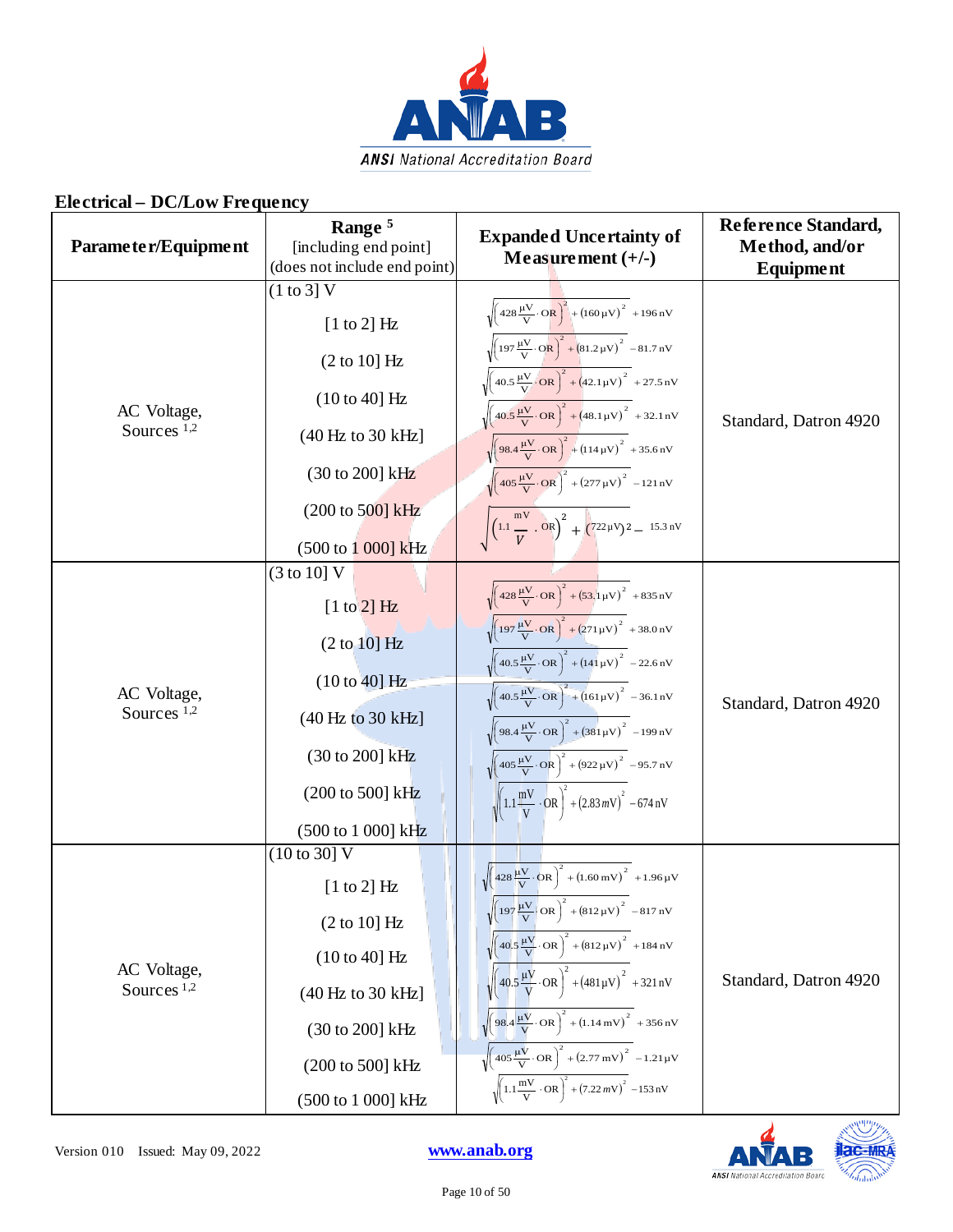

| Parameter/Equipment                   | Range <sup>5</sup><br>[including end point]<br>(does not include end point)                                                                                          | <b>Expanded Uncertainty of</b><br>Measurement $(+/-)$                                                                                                                                                                                                                                                                                                                                                                                                                                                                                                               | Reference Standard,<br>Method, and/or<br>Equipment |
|---------------------------------------|----------------------------------------------------------------------------------------------------------------------------------------------------------------------|---------------------------------------------------------------------------------------------------------------------------------------------------------------------------------------------------------------------------------------------------------------------------------------------------------------------------------------------------------------------------------------------------------------------------------------------------------------------------------------------------------------------------------------------------------------------|----------------------------------------------------|
| AC Voltage,<br>Sources <sup>1,2</sup> | (30 to 100] V<br>$[1 \text{ to } 2]$ Hz<br>(2 to 10] Hz<br>$(10 to 40]$ Hz<br>(40 Hz to 30 kHz)<br>(30 to 200] kHz                                                   | $\sqrt{\left(428 \frac{\mu V}{V} \cdot \text{OR}\right)^2 + \left(5.81 \text{ mV}\right)^2 + 8.90 \mu V}$<br>$\sqrt{\left(197\frac{\mu V}{V}\cdot\text{OR}\right)^2+\left(2.91\,\text{mV}\right)^2}-4.58\,\mu\text{V}$<br>$\sqrt{40.5\frac{\mu V}{V}\cdot\text{OR}}^2 + (2.91 \,\text{mV})^2 - 189 \,\text{nV}$<br>$\sqrt{\left(40.5\frac{\mu V}{V}\cdot\text{OR}\right)^2+\left(1.61\,\text{mV}\right)^2-361\,\text{nV}}$<br>$\sqrt{98.4\frac{\mu V}{V}\cdot \text{OR}}^2 + (5.01 \text{ mV})^2 - 765 \text{ nV}$                                                  | Standard, Datron 4920                              |
| AC Voltage,<br>Sources $1,2$          | $(100 \text{ to } 300) \text{ V}$<br>$[1 \text{ to } 2]$ Hz<br>$(2 \text{ to } 10)$ Hz<br>$(10 to 40)$ Hz<br>$(40 \text{ Hz to } 20 \text{ kHz}]$<br>(20 to 100] kHz | $\sqrt{\left(475\frac{\mu V}{V}\cdot\text{OR}\right)^2+\left(69.2\,\text{mV}\right)^2}-9.38\,\mu\text{V}$<br>$\sqrt{\left(243 \frac{\mu V}{V} \cdot \text{OR}\right)^2 + \left(10.0 \text{ mV}\right)^2} - 6.20 \mu V$<br>$\sqrt{\left(57.9 \frac{\mu V}{V} \cdot \text{OR}\right)^2 + \left(6.92 \text{ mV}\right)^2} - 9.72 \mu V$<br>$\sqrt{\left(57.9 \frac{\mu V}{V} \cdot \text{OR}\right)^2 + \left(7.22 \text{ mV}\right)^2} - 9.46 \mu V$<br>$\sqrt{\left(151\frac{\mu V}{V}\cdot\text{OR}\right)^2 + \left(39.7\,\text{mV}\right)^2} - 14.0\,\mu\text{V}$ | Standard, Datron 4920                              |
| AC Voltage,<br>Sources <sup>1,2</sup> | (300 to 1 000] V<br>$[1 \text{ to } 2]$ Hz<br>(2 to 10] Hz<br>$(10 to 40]$ Hz<br>$(40 \text{ Hz}$ to 20 kHz]<br>(20 to 100] kHz                                      | $\sqrt{\left(475 \frac{\mu V}{V} \cdot \text{OR}\right)^2 + \left(301 \text{ mV}\right)^2 - 136 \mu V}$<br>$\sqrt{\left(243\frac{\mu V}{V}\cdot\text{OR}\right)^2 + \left(27.1\,\text{mV}\right)^2} - 326\,\text{nV}$<br>$\sqrt{\left(57.9 \frac{\mu V}{V} \cdot \text{OR}\right)^2 + \left(27.1 \text{ mV}\right)^2} - 35.6 \mu V$<br>$\sqrt{\left(57.9 \frac{\mu V}{V} \cdot \text{OR}\right)^2 + \left(52.1 \text{ mV}\right)^2} - 2.22 \mu V$<br>$\sqrt{\left(151\frac{\mu V}{V}\right)$ OR $\right)^2 + \left(132 \text{ mV}\right)^2 + 175 \mu V}$            | Standard, Datron 4920                              |
| AC Voltage,<br>Sources <sup>1,2</sup> | $(1000 to 1500)$ V<br>$[50 \text{ to } 60]$ Hz<br>$(1.5 \text{ to } 15]$ kV<br>[50 to 60] $Hz$                                                                       | $\sqrt{\left(810\frac{\mu V}{V}\cdot \text{OR}\right)^2 + (2.10\text{ V})^2 + 754\text{ mV}}$<br>$\sqrt{2.3\frac{\text{mV}}{\text{V}}\cdot\text{OR}}$ + (23 V) <sup>2</sup> + 12.6 V                                                                                                                                                                                                                                                                                                                                                                                | Precision High Voltage<br>Meter VITREK 4700A       |
| AC Voltage,<br>Sources <sup>1,2</sup> | $(15 \text{ to } 28)$ kV<br>[50 to 60] $Hz$                                                                                                                          | 58 V/kV                                                                                                                                                                                                                                                                                                                                                                                                                                                                                                                                                             | High Voltage Probe<br><b>FLUKE 80K-40</b>          |

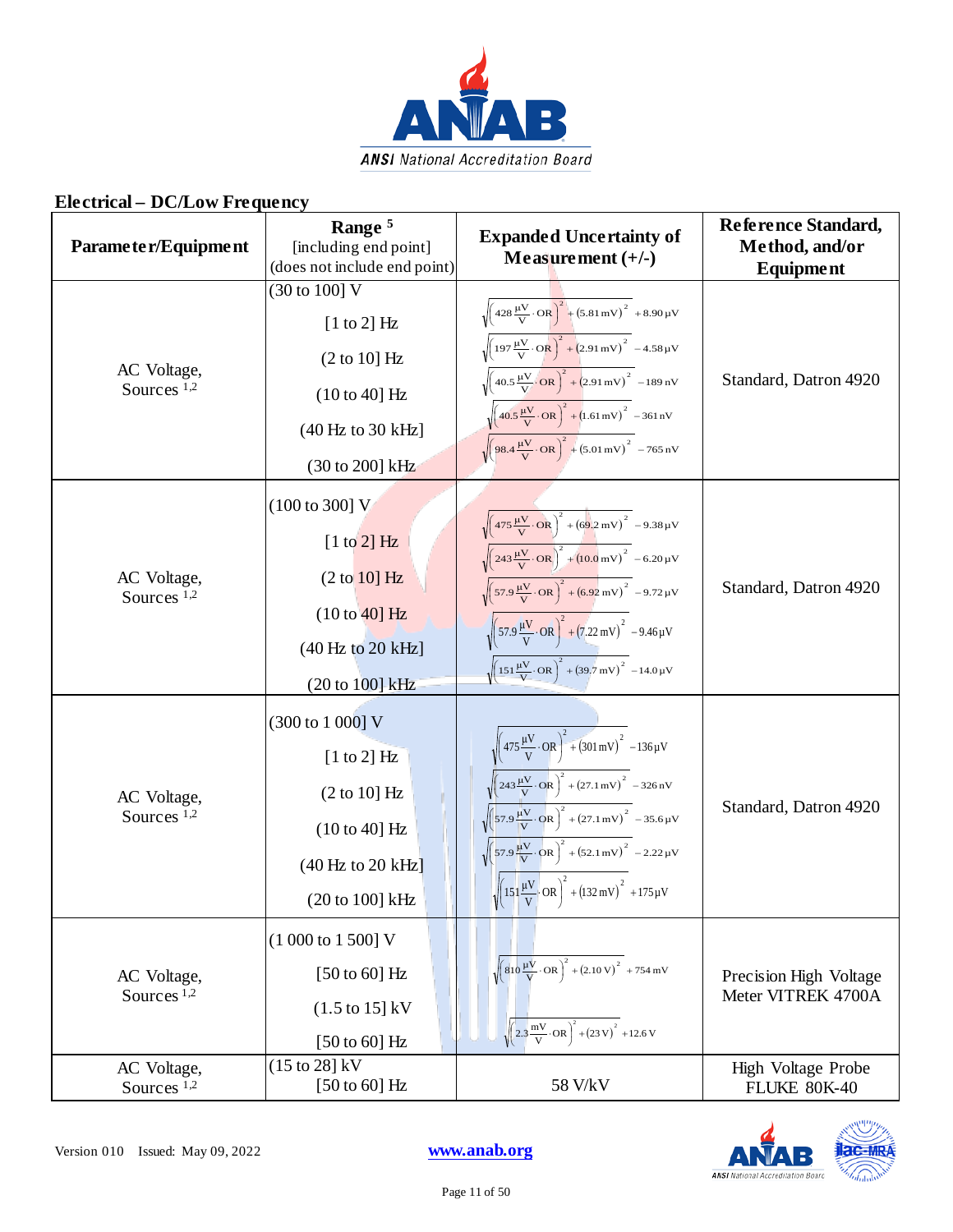

| Parameter/Equipment                         | Range <sup>5</sup><br>[including end point]<br>(does not include end point)                                      | <b>Expanded Uncertainty of</b><br>Measurement $(+/-)$                                                          | Reference Standard,<br>Method, and/or<br>Equipment      |
|---------------------------------------------|------------------------------------------------------------------------------------------------------------------|----------------------------------------------------------------------------------------------------------------|---------------------------------------------------------|
| AC Current,<br>Measuring Instruments        | $(0 \text{ to } 190] \mu A$<br>$(0.01$ to 1] kHz<br>(1 to 5] kHz                                                 | $\sqrt{(174\frac{\mu A}{A}OR)^2 + (17nA)^2 + 3.1nA}$<br>$-\sqrt{(347 \frac{\mu A}{A}OR)^2 + (22nA)^2} + 2.6nA$ | IEC 60051-9; IEC 60044<br><b>Calibrator DATRON 4708</b> |
| AC Current,<br><b>Measuring Instruments</b> | $(0 to 330] \mu A$<br>$(0.01 \text{ to } 10] \text{ kHz}$<br>$(10 \text{ to } 30)$ kHz                           | $\sqrt{(0.93\%OR)^2+239nA^2}-22nA$<br>$\sqrt{(1.85\%OR)^2+467nA^2}-435nA$                                      | Calibrator FLUKE 5520A                                  |
| AC Current,<br><b>Measuring Instruments</b> | $(0.33 \text{ to } 3.3] \text{ mA}$<br>$(0.01 \text{ to } 10) \text{ kHz}$<br>$(10 to 30)$ kHz                   | $\sqrt{(0.85\%OR)^2 + 688\mu A^2 - 2.3\mu A}$<br>$\sqrt{(1.16\%OR)^2+91.3\mu A^2-4.5\mu A}$                    | Calibrator FLUKE 5520A                                  |
| AC Current,<br><b>Measuring Instruments</b> | $(1.9 \text{ to } 19 \text{ mA}]$<br>$(0.01 \text{ to } 1)$ kHz<br>(1 to 5] kHz                                  | $\sqrt{(0.02\%OR)^2+1.7\mu A^2}+2.2\mu A$<br>$\sqrt{(116\frac{\mu A}{A}OR)^2 + (16nA)^2} + 15nA$               | <b>Calibrator DATRON 4708</b>                           |
| AC Current,<br><b>Measuring Instruments</b> | $\overline{(3.3 \text{ to } 33 \text{ mA}]}$<br>$(0.01 \text{ to } 10] \text{ kHz}$<br>$(10 \text{ to } 30)$ kHz | $\sqrt{(0.23\%OR)^2+6.9\mu A^2}-7.3\mu A$<br>$\sqrt{(0.46\%OR)^2 + 7.5\mu A^2} - 16.5\mu A$                    | Calibrator FLUKE 5520A                                  |
| AC Current,<br><b>Measuring Instruments</b> | (19 to 190 mA]<br>$(0.01$ to 1] kHz<br>(1 to 5] kHz                                                              | $\sqrt{(116\frac{\mu A}{A}OR)^2+(16nA)^2}+3.6nA$<br>$\sqrt{(232\frac{\mu A}{A}OR)^2+(17nA)^2+2.2nA)}$          | <b>Calibrator DATRON 47</b><br>08                       |
| AC Current,<br><b>Measuring Instruments</b> | (33 to 330 mA]<br>$(0.01 \text{ to } 10] \text{ kHz}$<br>$(10 \text{ to } 30)$ kHz                               | $\sqrt{(0.23\frac{\mu A}{A}OR)^2 + (130nA)^2 + 12nA}$<br>$\sqrt{(0.46\%OR)^2 + 239\mu A^2 - 22\mu A}$          | Calibrator FLUKE 5520A                                  |
| AC Current,<br><b>Measuring Instruments</b> | $(0.5 \text{ to } 1]$ A<br>$[44$ to $65]$ Hz<br>$(65 \text{ to } 850)$ Hz                                        | $(151\frac{\mu A}{A}OR)^2 + (38.1\mu A)^2 + 1.3\mu A$<br>$(161 \frac{\mu A}{4} OR)^2 + (38.8 nA)^2 + 97 nA$    | Calibrator FLUKE 6100B                                  |

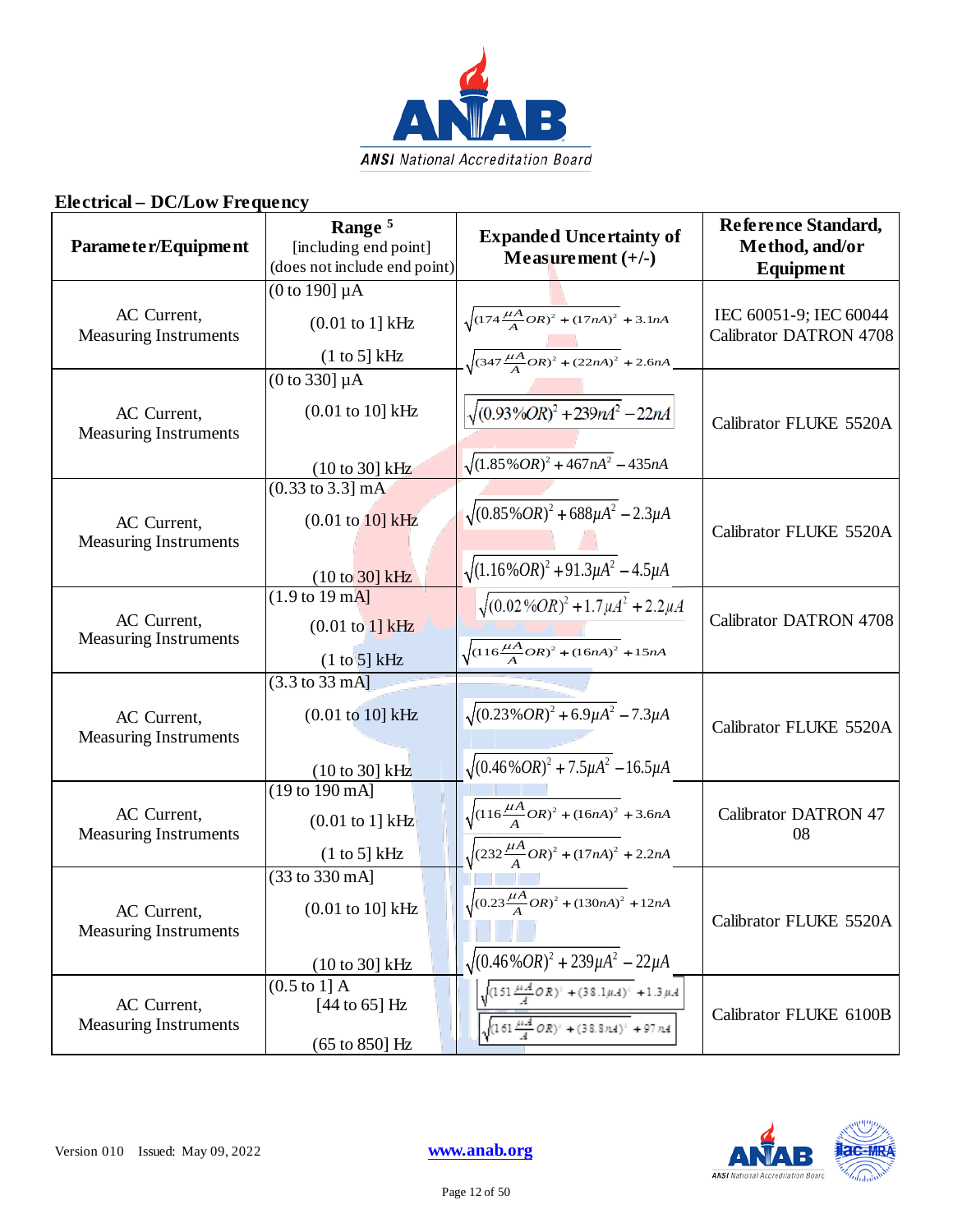

| Parameter/Equipment                         | Range <sup>5</sup><br>[including end point]<br>(does not include end point)                                         | <b>Expanded Uncertainty of</b><br>Measurement $(+/-)$                                                                         | Reference Standard,<br>Method, and/or<br>Equipment |
|---------------------------------------------|---------------------------------------------------------------------------------------------------------------------|-------------------------------------------------------------------------------------------------------------------------------|----------------------------------------------------|
| AC Current,<br><b>Measuring Instruments</b> | (1.1 to 1.9] A<br>$(0.85 \text{ to } 1]$ kHz                                                                        | $\sqrt{(347\frac{\mu A}{A}OR)^2+(203\mu A)^2}-2.2\mu A$<br>$\sqrt{(521\frac{\mu A}{A}OR)^2+(271\mu A)^2}-11\mu A$             | <b>Calibrator DATRON 47</b><br>08                  |
| AC Current,<br><b>Measuring Instruments</b> | $\frac{(1 \text{ to } 5) \text{ kHz}}{(1.9 \text{ to } 2) \text{ A}}$<br>[44 to 65] Hz<br>$(65 \text{ to } 850)$ Hz | $\sqrt{(151\frac{\mu A}{A}OR)^2 + (76.2\mu A)^2} + 2.6\mu A$<br>$\sqrt{(161\frac{\mu A}{A}OR)^2 + (77.6\mu A)^2 + 19.6\mu A}$ | Calibrator FLUKE 6100B                             |
| AC Current,                                 | $(2 \text{ to } 3)$ A<br>[44 to 65] $Hz$                                                                            | $\sqrt{(161\frac{\mu A}{A}OR)^2 + (216\mu A)^2} + 34.3\mu A$<br>$\sqrt{(0.12\%OR)^2 + 4.0mA^2} + 683\mu A$                    | Calibrator FLUKE 6100B                             |
| <b>Measuring Instruments</b>                | $(0.65 \text{ to } 5]$ kHz<br>(5 to 10) kHz                                                                         | $\sqrt{(3.47\%OR)^2+4.0mA^2}-12mA$                                                                                            | Calibrator FLUKE 5520A<br>Calibrator FLUKE 5520A   |
| AC Current,<br><b>Measuring Instruments</b> | $(3 \text{ to } 5)$ A<br>$[44 to 65]$ Hz<br>$(65 \text{ to } 850) \text{ Hz}$                                       | $\sqrt{(151\frac{\mu A}{A}OR)^2+(21\mu A)^2}+6.5\mu A$<br>$\sqrt{(161\frac{\mu A}{A}OR)^2+(22\mu A)^2}$ + 486nA               | Calibrator FLUKE 6100B                             |
| AC Current,<br><b>Measuring Instruments</b> | $(5 \text{ to } 10)$ A<br>$[44$ to $65]$ Hz<br>$(65 \text{ to } 850) \text{ Hz}$                                    | $\sqrt{(190 \frac{\mu A}{A}OR)^2 + (43.2 mA)^2} - 33 \mu A$<br>$\sqrt{(221\frac{\mu A}{A}OR)^2 + (45.5mA)^2} - 73\mu A$       | Calibrator FLUKE 6100B                             |
| AC Current,<br><b>Measuring Instruments</b> | $(3 \text{ to } 11)$ A<br>$(65 \text{ to } 100)$ Hz<br>$(0.85 \text{ to } 1]$ kHz<br>(1 to 5] kHz                   | $\sqrt{(0.07\%OR)^2 + 9mA^2} + 4.4mA$<br>$\sqrt{(0.12\%OR)^2 + 9mA^2} + 750\mu A$<br>$\sqrt{(3.47\%OR)^2 + 9mA^2} - 4.9mA$    | Calibrator FLUKE 5520A                             |
| AC Current,<br><b>Measuring Instruments</b> | $(10 to 20]$ A<br>[44 to 850] Hz                                                                                    | $\sqrt{(247\frac{\mu A}{A}OR)^2+(1.2mA)^2}-8.2\mu A$                                                                          | Calibrator FLUKE 6100B                             |
| AC Current,<br><b>Measuring Instruments</b> | $(11 \text{ to } 20.5]$ A<br>$(0.1$ to 1] kHz<br>(1 to 5] kHz                                                       | $\sqrt{(0.17\%OR)^2 + 17mA^2} - 21mA$<br>$\sqrt{(3.47\%OR)^2+17mA^2}-9mA$                                                     | Calibrator FLUKE 5520A                             |
| AC Current,<br><b>Measuring Instruments</b> | $(80 \text{ to } 205)$ A<br>$(0.65 \text{ to } 100] \text{ Hz}$<br>$(100 \text{ to } 440) \text{ Hz}$               | $\sqrt{(0.16\%OR)^2+170mA^2}+559mA$<br>$\sqrt{(3.47\%OR)^2+170mA^2}-903mA$                                                    | Calibrator FLUKE 5520A                             |
| AC Current,<br><b>Measuring Instruments</b> | $(205 \text{ to } 1000)$ A<br>$(0.65 \text{ to } 100] \text{ Hz}$                                                   | $\sqrt{(0.16\% \text{ OR})^2 + 852 \text{ mA}^2} + 7.2 \text{ mA}$                                                            | Calibrator FLUKE 5520A                             |

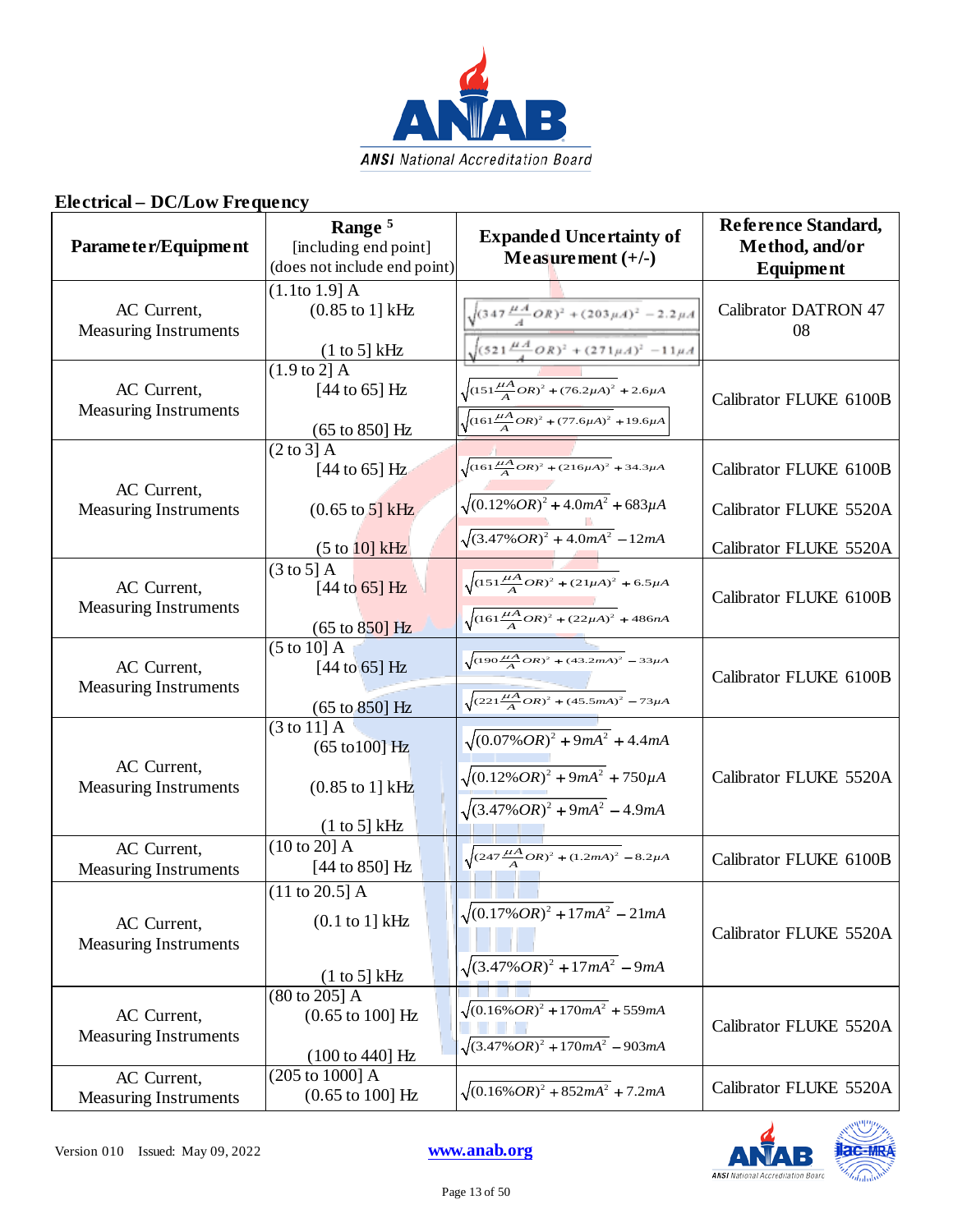

| Parameter/Equipment                   | Range <sup>5</sup><br>[including end point]<br>(does not include end point)                                                                                                                                             | <b>Expanded Uncertainty of</b><br>Measurement $(+/-)$                                                                                                                                                                                                                                                                                                                                                                                                                                                                                                                                                                                                                                 | Reference Standard,<br>Method, and/or<br>Equipment |
|---------------------------------------|-------------------------------------------------------------------------------------------------------------------------------------------------------------------------------------------------------------------------|---------------------------------------------------------------------------------------------------------------------------------------------------------------------------------------------------------------------------------------------------------------------------------------------------------------------------------------------------------------------------------------------------------------------------------------------------------------------------------------------------------------------------------------------------------------------------------------------------------------------------------------------------------------------------------------|----------------------------------------------------|
| AC Current,<br>Sources <sup>1,2</sup> | $(0 \text{ to } 120] \mu A$<br>$(10 to 20)$ Hz<br>$(20 to 45]$ Hz<br>(45 to 1 000] Hz                                                                                                                                   | $\sqrt{(0.46\% \cdot \text{OR})^2 + (31 \text{ nA})^2 + 44 \text{ pA}}$<br>$\sqrt{(0.17\% \cdot \text{OR})^2 + (42 \text{ nA})^2}$ + 26 nA<br>$\sqrt{\left(694 \frac{\mu A}{A}\right)^2 + \left(42 nA\right)^2 + 22 nA}$                                                                                                                                                                                                                                                                                                                                                                                                                                                              | DMM HP 3458A                                       |
| AC Current,<br>Sources $1,2$          | $(120 \,\mu A \text{ to } 1.2 \text{ mA}]$<br>$(10 to 20]$ Hz<br>$(20 to 45)$ Hz<br>(45 to 100) Hz<br>$(100 \text{ Hz to } 5 \text{ kHz})$<br>(5 to 20) kHz<br>$(20 \text{ to } 50)$ kHz<br>$(50 \text{ to } 100)$ kHz  | $\sqrt{(0.46\% \cdot \text{OR})^2 + (381 \text{ nA})}^2 + 271 \text{ nA}$<br>$\sqrt{(0.17\% \cdot \text{OR})^2 + (381 \text{ nA})^2 + 258 \text{ nA}}$<br>$\sqrt{\left(694 \frac{\mu A}{A} \cdot OR\right)^2 + \left(381 \text{ nA}\right)^2} + 225 \text{ nA}$<br>$\sqrt{\left(347\frac{\mu A}{A}\cdot\text{OR}\right)^2 + \left(371\,\text{nA}\right)^2} + 13\,\text{pA}$<br>$\sqrt{(694 \frac{\mu A}{A} \cdot \text{OR})^2 + (521 \text{ nA})^2 + 196 \text{ pA})^2}$<br>$\sqrt{(0.46\% \cdot \text{OR})^2 + (1.3 \mu \text{A})^2}$ + 642 pA<br>$\sqrt{(0.64\% \cdot \text{OR})^2 + (5.4 \mu \text{A})}^2 + 1.5 \text{ nA}$                                                        | DMM HP 3458A                                       |
| AC Current,<br>Sources $1,2$          | $(1.2 \text{ to } 12) \text{ mA}$<br>(10 to 20) Hz<br>$(20 to 45)$ Hz<br>(45 to 100] Hz<br>$(100 \text{ Hz to } 5 \text{ kHz}]$<br>$(5 to 20)$ kHz<br>$(20 \text{ to } 50)$ kHz<br>(50 to 100] kHz                      | $\sqrt{(0.46\% \cdot \text{OR})^2 + (3.8 \mu \text{A})^2}$ + 2.7 µ A<br>$\sqrt{(0.17\% \cdot \text{OR})^2 + (3.8 \mu \text{A})^2}$ + 2.6 $\mu \text{A}$<br>$\sqrt{\left(694 \frac{\mu A}{A} \cdot \text{OR}\right)^2 + (3.8 \mu A)^2}$ + 2.3 $\mu A$<br>$\sqrt{\left(347\frac{\mu A}{A}\cdot\text{OR}\right)^2 + \left(3.7\,\mu A\right)^2} + 126\,\text{pA}$<br>$\sqrt{\left(694 \frac{\mu A}{A} \cdot OR\right)^2 + (5.2 \mu A)^2}$ + 2.0 nA<br>$\sqrt{(0.46\% \cdot \text{OR})^2 + (14 \mu \text{A})^2}$ + 5.1µA<br>$\sqrt{(0.64\% \cdot \text{OR})^2 + (58 \mu \text{A})^2 + 15 \mu \text{A}}$                                                                                    | DMM HP 3458A                                       |
| AC Current,<br>Sources <sup>1,2</sup> | $(12 \text{ to } 120) \text{ mA}$<br>$(10 to 20]$ Hz<br>$(20 to 45)$ Hz<br>$(45 \text{ to } 100) \text{ Hz}$<br>$(100 \text{ Hz to } 5 \text{ kHz}]$<br>$(5 to 20)$ kHz<br>$(20 \text{ to } 50)$ kHz<br>(50 to 100] kHz | $\sqrt{(0.46\% \cdot \text{OR})^2 + (38 \mu \text{A})}^2 + 27 \mu \text{A}$<br>$\sqrt{(0.17\% \cdot \text{OR})^2 + (38 \mu \text{A})^2 + 26 \mu \text{A}}$<br>$\sqrt{\left(694 \frac{\mu A}{A} \cdot \text{OR}\right)^2 + \left(38 \mu A\right)^2 + 23 \mu A}$<br>$\sqrt{\left(347\frac{\mu A}{A}\cdot\text{OR}\right)^2 + \left(37\mu A\right)^2 + 1.3 \text{ nA}}$<br>$\sqrt{\left(\frac{694 \text{ }\mu\text{A}}{\text{A}}\cdot\text{OR}\right)^2 + \left(52 \text{ }\mu\text{A}\right)^2 + 20 \text{ }\text{nA}}$<br>$\sqrt{(0.46\%)} \cdot \text{OR})^2 + (142 \mu \text{A})^2 + 51 \mu \text{A}$<br>$\sqrt{(0.64\% \cdot \text{OR})^2 + (541 \mu \text{A})}^2 + 152 \text{ nA}$ | DMM HP 3458A                                       |

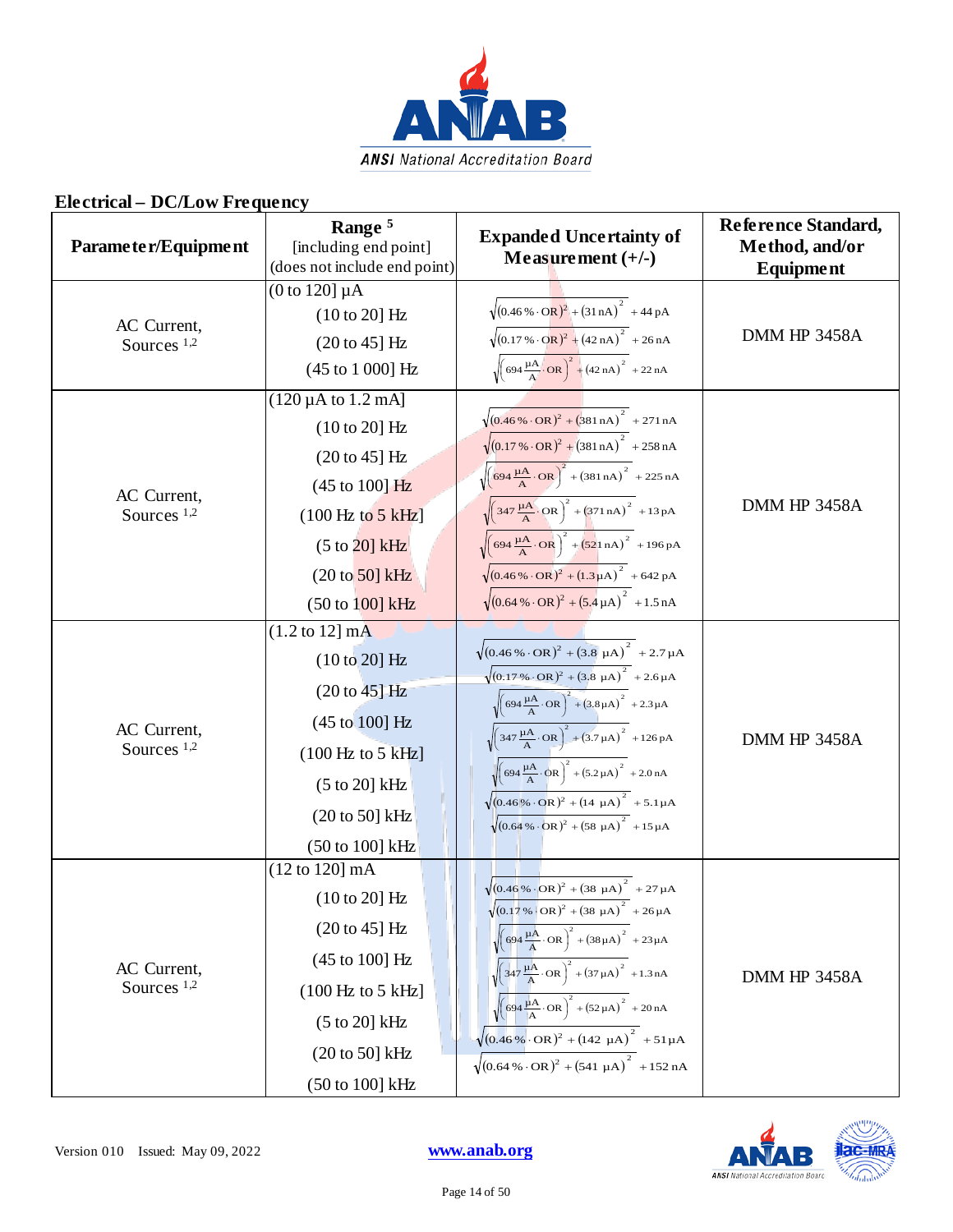

| Parameter/Equipment                                 | Range <sup>5</sup><br>[including end point]<br>(does not include end point)                                                                                                                     | <b>Expanded Uncertainty of</b><br>Measurement $(+/-)$                                                                                                                                                                                                                                                                                                                                                                                                                                             | Reference Standard,<br>Method, and/or<br><b>Equipment</b>                                                                                                                                     |
|-----------------------------------------------------|-------------------------------------------------------------------------------------------------------------------------------------------------------------------------------------------------|---------------------------------------------------------------------------------------------------------------------------------------------------------------------------------------------------------------------------------------------------------------------------------------------------------------------------------------------------------------------------------------------------------------------------------------------------------------------------------------------------|-----------------------------------------------------------------------------------------------------------------------------------------------------------------------------------------------|
| AC Current,<br>Sources $1,2$                        | $(120 \text{ mA to } 1.05 \text{ A}]$<br>$(10 to 20)$ Hz<br>$(20 to 45)$ Hz<br>(45 to 100] Hz<br>$(100 \text{ Hz to } 5 \text{ kHz}]$<br>$(5 to 20)$ kHz<br>$(20 \text{ to } 50)$ kHz           | $\sqrt{(0.46\% \cdot \text{OR})^2 + (548 \mu \text{A})^2 + 236 \mu \text{A}}$<br>$\sqrt{(0.19\% \cdot \text{OR})^2 + (548 \mu \text{A})^2} + 222 \mu \text{A}$<br>$\sqrt{\left(926\frac{\mu A}{A}\cdot\text{OR}\right)^2+\left(491\mu A\right)^2}$ + 119 nA<br>$\sqrt{(0.12\% \cdot \text{OR})^2 + (752 \mu \text{A})^2} + 194 \mu \text{A}$<br>$\sqrt{(0.35\% \cdot \text{OR})^2 + (1.0 \text{ mA})^2}$ + 228 µ A<br>$\sqrt{(1.16\% \cdot \text{OR})^2 + (3.5 \text{ mA})^2 + 459 \mu \text{A}}$ | DMM HP 3458A                                                                                                                                                                                  |
| AC Current,<br>Sources <sup>1,2</sup>               | $(1.05 \text{ to } 20)$ A<br>(10 to 1 000) Hz<br>(1 000 Hz to 5 kHz)                                                                                                                            | 690 µA/A<br>870 μA/A                                                                                                                                                                                                                                                                                                                                                                                                                                                                              | Shunt FLUKE A40A-20A                                                                                                                                                                          |
| AC Current,<br>Sources $1,2$                        | (20 to 100] A<br>(10 to 100) Hz<br>$(100 \text{ to } 400) \text{ Hz}$                                                                                                                           | $8.4$ mA/A OR<br>15 mA/A OR                                                                                                                                                                                                                                                                                                                                                                                                                                                                       | Calibrator FLUKE 5520A,<br>AC Clamp meter used as<br>transfer standard                                                                                                                        |
| AC Current,<br>Sources <sup>1,2</sup>               | $(100 \text{ to } 1000)$ A<br>$(10 \text{ to } 50)$ Hz<br>$(50 \text{ to } 100) \text{ Hz}$                                                                                                     | $8.0 \text{ mA}$ OR<br>$7.9 \text{ mA}$ OR                                                                                                                                                                                                                                                                                                                                                                                                                                                        | Calibrator FLUKE 5520A,<br>AC Clamp meter used as<br>transfer standard                                                                                                                        |
| DC Resistance<br>Measuring Instruments <sup>1</sup> | $0 \,\mathrm{m}\Omega$<br>$100 \mu \Omega$<br>$1 \text{ mA}$<br>$10 \text{ mA}$                                                                                                                 | $4.6 \,\mu\Omega$<br>$38 \mu\Omega/\Omega$<br>$34 \mu\Omega/\Omega$<br>56 $\mu\Omega/\Omega$                                                                                                                                                                                                                                                                                                                                                                                                      | IEC 60051-9<br><b>IEC 60477</b><br>IEC 60564<br>Short measurement                                                                                                                             |
| DC Resistance<br>Measuring Instruments <sup>1</sup> | $100 \text{ m}\Omega$<br>$1\Omega$<br>$1.9 \Omega$<br>$10\,\Omega$<br>$19\Omega$<br>$100 \Omega$<br>$190 \Omega$<br>$1 \text{ k}\Omega$<br>$1.9 k\Omega$<br>$10 \text{ k}\Omega$                | $824 \mu\Omega/\Omega$<br>9.3 $\mu\Omega/\Omega$<br>$15 \mu$ Ω/Ω<br>$9.3 \mu$ Ω/Ω<br>$37 \mu\Omega/\Omega$<br>$12 \mu\Omega/\Omega$<br>$24 \mu\Omega/\Omega$<br>$11 \muΩ/Ω$<br>$18 \muΩ/Ω$<br>$11 \muΩ/Ω$                                                                                                                                                                                                                                                                                         | <b>Standard Resistors:</b><br>Tettex 3200, Tettex 3201<br>Tettex 3202, Tettex 3203<br>Tettex 3274, Tettex 3275<br>Calibrator Datron 4708<br>Calibrator Fluke 5700A<br>Calibrator Keithley 263 |
| DC Resistance<br>Measuring Instruments <sup>1</sup> | $19 k\Omega$<br>$100 \text{ k}\Omega$<br>$190 \text{ k}\Omega$<br>$1 M\Omega$<br>$1.9 M\Omega$<br>$10 \text{ M}\Omega$<br>$19 \text{ M}\Omega$<br>$100 \text{ M}\Omega$<br>$1 \text{ } G\Omega$ | $17 \muΩ/Ω$<br>$14 \mu\Omega/\Omega$<br>$20 \mu\Omega/\Omega$<br>$32 \mu\Omega/\Omega$<br>$30 \mu\Omega/\Omega$<br>63 $\mu\Omega/\Omega$<br>67 μ $\Omega/\Omega$<br>$214 \mu\Omega/\Omega$<br>5.1 m $\Omega/\Omega$                                                                                                                                                                                                                                                                               | <b>Standard Resistors:</b><br>Tettex 3200, Tettex 3201<br>Tettex 3202, Tettex 3203<br>Tettex 3274, Tettex 3275<br>Calibrator Datron 4708<br>Calibrator Fluke 5700A<br>Calibrator Keithley 263 |

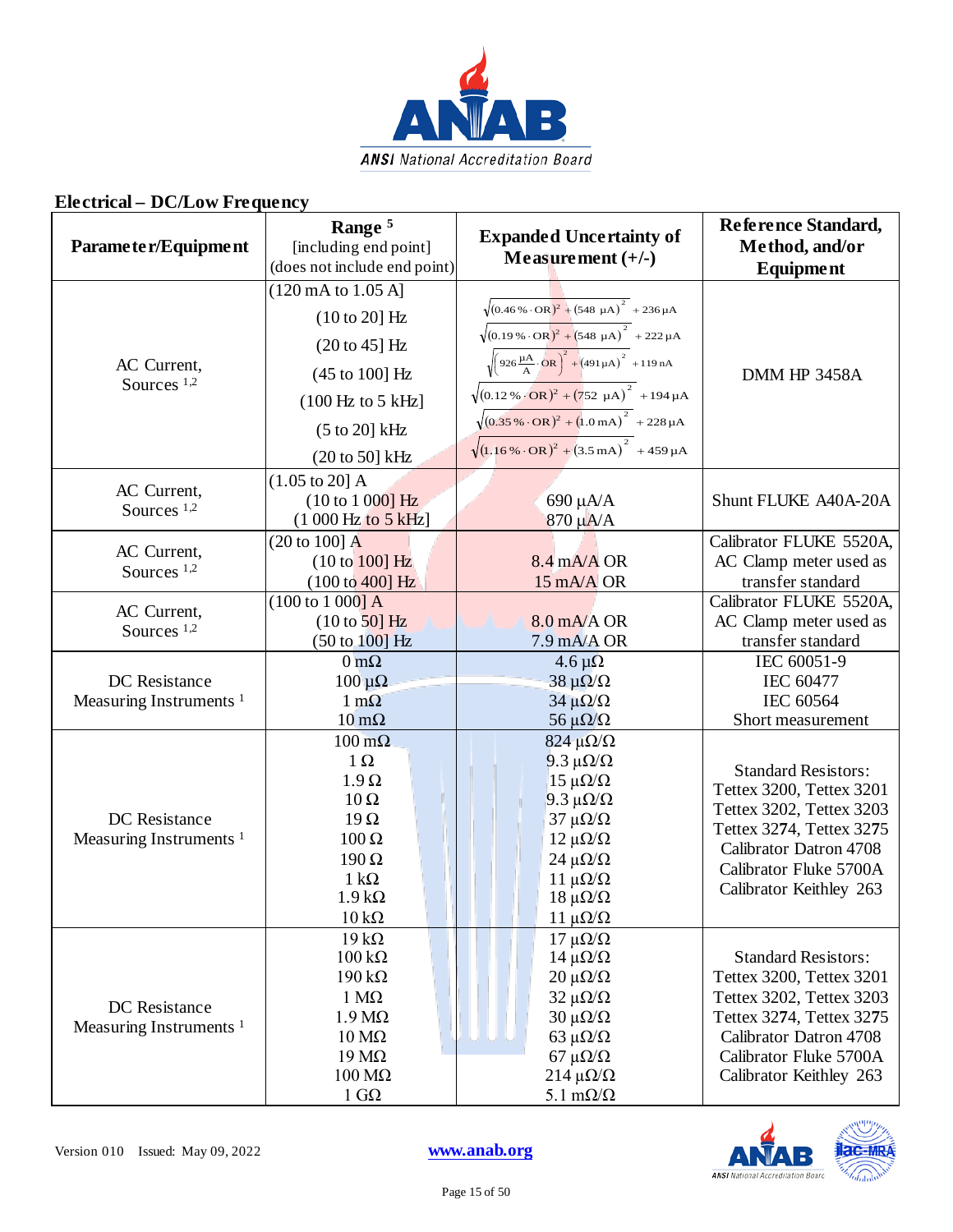

| Parameter/Equipment                                   | Range <sup>5</sup><br>[including end point]<br>(does not include end point)                                                                                                                                                                                                                                                                                                                                | <b>Expanded Uncertainty of</b><br>Measurement $(+/-)$                                                                                                                                                                                                                                                                                                                                                                                                                                                                                                                                                                                                                                                                                                                                                                                                                                                                                                                                                                                                                                                                                                                                                                                                                                                                                                 | Reference Standard,<br>Method, and/or<br>Equipment                                                      |
|-------------------------------------------------------|------------------------------------------------------------------------------------------------------------------------------------------------------------------------------------------------------------------------------------------------------------------------------------------------------------------------------------------------------------------------------------------------------------|-------------------------------------------------------------------------------------------------------------------------------------------------------------------------------------------------------------------------------------------------------------------------------------------------------------------------------------------------------------------------------------------------------------------------------------------------------------------------------------------------------------------------------------------------------------------------------------------------------------------------------------------------------------------------------------------------------------------------------------------------------------------------------------------------------------------------------------------------------------------------------------------------------------------------------------------------------------------------------------------------------------------------------------------------------------------------------------------------------------------------------------------------------------------------------------------------------------------------------------------------------------------------------------------------------------------------------------------------------|---------------------------------------------------------------------------------------------------------|
| DC Resistance<br>Measuring Instruments <sup>1,2</sup> | $(1 \text{ to } 20) \text{ m}\Omega$<br>(20 to 200] $m\Omega$<br>$(200 \,\mathrm{m}\Omega \mathrm{to} 2 \,\Omega)$<br>(2 to 19] $\Omega$<br>(19 to 190] $\Omega$<br>90) $\Omega$ to 1.9 k $\Omega$<br>$(1.9 \text{ to } 19) \text{ k}\Omega$<br>(19 to 190] $k\Omega$<br>$(190 \text{ k}\Omega \text{ to } 1.9 \text{ M}\Omega)$<br>$(1.9 \text{ to } 19) \text{ M}\Omega$<br>(19 to 190] $\text{M}\Omega$ | $\left(347 \frac{\mu\Omega}{\Omega}\cdot \text{OR}\right)^2 + \left(10.8 \mu\Omega\right)^2 + 830 \text{ n}\Omega$<br>$\sqrt{\left(347\frac{\mu\Omega}{\Omega}\cdot\mathbf{OR}\right)^2+\left(108\mu\Omega\right)^2+8.3\mu\Omega}$<br>$\left(347 \frac{\mu\Omega}{\Omega} \cdot \text{OR}\right)^2 + \left(1.08 \text{ m}\Omega\right)^2 + 83 \mu\Omega$<br>$\sqrt{\left(17.4 \frac{\mu\Omega}{\Omega}\cdot \text{OR}\right)^2 + \left(302 \mu\Omega\right)^2 + 15.2 \mu\Omega}$<br>$\sqrt{\left(12.7\frac{\mu\Omega}{\Omega}\cdot\text{OR}\right)^2 + \left(1.2\text{ m}\Omega\right)^2 + 65.8\mu\Omega}$<br>$\sqrt{\left(10.4 \frac{\mu\Omega}{\Omega}\cdot\text{OR}\right)^2 + \left(11 \text{ m}\Omega\right)^2 + 619 \mu\Omega}$<br>$\sqrt{\left(10.4 \frac{\mu\Omega}{\Omega}\cdot\text{OR}\right)^2 + \left(110 \text{ mA}\right)^2 + 6.19 \text{ mA}}$<br>$\sqrt{\left(10.4 \frac{\mu\Omega}{\Omega}\cdot \text{OR}\right)^2 + \left(1.4 \Omega\right)^2} + 58.6 \text{ m}\Omega$<br>$\sqrt{\left(16.2 \frac{\mu\Omega}{\Omega}\cdot \text{OR}\right)^2 + \left(32.1 \Omega\right)^2} + 1.07 \Omega$<br>$\sqrt{\left(34.7\frac{\mu\Omega}{\Omega}\cdot\text{OR}\right)^2+\left(638\,\Omega\right)^2+61.2\,\Omega}$<br>$\sqrt{\left(347\frac{\mu\Omega}{\Omega}\cdot\text{OR}\right)^2+\left(23.3\,\text{k}\Omega\right)^2}$ + 8.78 k $\Omega$ | Resistance decades,<br>micro-ommeter Tettex<br>2226 or DMM Datron<br>1281 used as transfer<br>standards |
| DC Resistance<br>Measuring Instruments <sup>1,2</sup> | $(190 \text{ M}\Omega \text{ to } 1.9 \text{ G}\Omega)$<br>$(1.9 \text{ to } 10]$ GQ                                                                                                                                                                                                                                                                                                                       | $\sqrt{(0.35\% \text{ OR})^2 + (1.01 \text{ M}\Omega)^2} + 916 \text{ k}\Omega$<br>$12 \text{ m}\Omega/\Omega$                                                                                                                                                                                                                                                                                                                                                                                                                                                                                                                                                                                                                                                                                                                                                                                                                                                                                                                                                                                                                                                                                                                                                                                                                                        | Resistance decades,<br>micro-ommeter Tettex<br>2226 or DMM Datron<br>1281 used as transfer<br>standards |
| DC Resistance<br>Measuring Instruments <sup>1,2</sup> | (10 to 90] $G\Omega$                                                                                                                                                                                                                                                                                                                                                                                       | 58 m $\Omega/\Omega$                                                                                                                                                                                                                                                                                                                                                                                                                                                                                                                                                                                                                                                                                                                                                                                                                                                                                                                                                                                                                                                                                                                                                                                                                                                                                                                                  | Resistance decades,<br>micro-ommeter Tettex<br>2226 or DMM Datron<br>1281 used as transfer<br>standards |

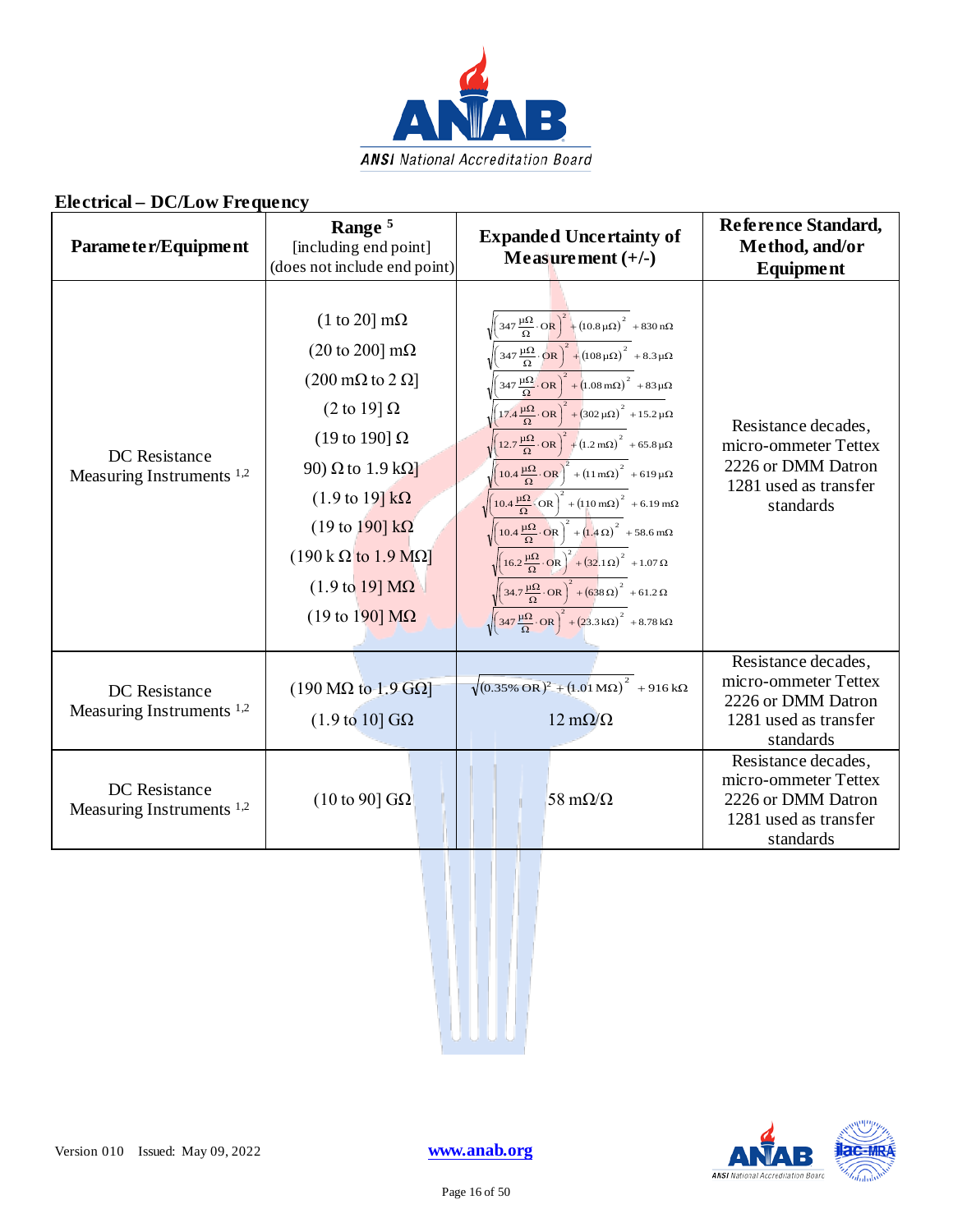

| Parameter/Equipment                           | Range <sup>5</sup><br>[including end point]<br>(does not include end point) | <b>Expanded Uncertainty of</b><br>Measurement $(+/-)$                                                                                                                                                                            | Reference Standard,<br>Method, and/or<br>Equipment |
|-----------------------------------------------|-----------------------------------------------------------------------------|----------------------------------------------------------------------------------------------------------------------------------------------------------------------------------------------------------------------------------|----------------------------------------------------|
|                                               | $0 \text{ m}\Omega$                                                         |                                                                                                                                                                                                                                  |                                                    |
|                                               | $(100 \mu\Omega \text{ to } 2 \text{ m}\Omega)$                             | $\frac{290 \text{ n}\Omega}{\sqrt{\left(347 \frac{\mu\Omega}{\Omega} \cdot \text{OR}\right)^2 + \left(1.08 \mu\Omega\right)^2} + 83 \text{ n}\Omega}$                                                                            |                                                    |
|                                               | $(2 \text{ to } 20) \text{ mA}$                                             | $\sqrt{\left(347\frac{\mu\Omega}{\Omega}\cdot\text{OR}\right)^2+\left(10.8\mu\Omega\right)^2}$ + 830 n $\Omega$                                                                                                                  |                                                    |
|                                               | (20 to 200] $m\Omega$                                                       | $\sqrt{\left(347\frac{\mu\Omega}{\Omega}\cdot\text{OR}\right)^2+\left(108\mu\Omega\right)^2}$ + 8.3 $\mu\Omega$                                                                                                                  |                                                    |
|                                               | $(200 \text{ m}\Omega \text{ to } 2 \Omega)$                                | $\sqrt{\left(347\frac{\mu\Omega}{\Omega}\cdot\text{OR}\right)^2+\left(1.08\,\text{m}\Omega\right)^2+83\,\mu\Omega}$                                                                                                              |                                                    |
|                                               | (2 to 19] $\Omega$                                                          | $\sqrt{\left(17.4 \frac{\mu\Omega}{\Omega}\cdot\text{OR}\right)^2 + \left(302 \mu\Omega\right)^2 + 15.2 \mu\Omega}$                                                                                                              |                                                    |
| DC Resistance,                                | (19 to 190] $\Omega$                                                        | $\sqrt{\left(12.7\frac{\mu\Omega}{\Omega}\cdot\text{OR}\right)^2+\left(1.2\,\text{m}\Omega\right)^2+65.8\,\mu\Omega}$                                                                                                            | Micro-ommeter<br>Tettex 2226                       |
| Resistors $1,2$                               | $(190 \Omega \text{ to } 1.9 \text{ k}\Omega)$                              | $\sqrt{\left(10.4 \frac{\mu\Omega}{\Omega} \cdot \mathbf{OR}\right)^2 + \left(11 \text{ m}\Omega\right)^2} + 619 \mu\Omega$                                                                                                      | DMM Datron 1281<br>$OR - Of Reading$               |
|                                               | $(1.9 \text{ to } 19] \text{ k}\Omega$                                      | $\sqrt{\left(10.4 \frac{\mu\Omega}{\Omega}\cdot\text{OR}\right)^2 + \left(110 \text{ mA}\right)^2 + 6.19 \text{ mA}}$                                                                                                            |                                                    |
|                                               | (19 to 190] $k\Omega$                                                       | $\sqrt{\left(10.4\frac{\mu\Omega}{\Omega}\cdot\text{OR}\right)^2+\left(1.4\,\Omega\right)^2}$ + 58.6 m $\Omega$                                                                                                                  |                                                    |
|                                               | $(190 \text{ k}\Omega \text{ to } 1.9 \text{ M}\Omega)$                     | $\sqrt{\left(16.2 \frac{\mu\Omega}{\Omega}\cdot \text{OR}\right)^2 + \left(32.1 \Omega\right)^2 + 1.07 \Omega}$<br>$\sqrt{\left(34.7\frac{\mu\Omega}{\Omega}\cdot\text{OR}\right)^2+\left(638\,\Omega\right)^2}$ + 61.2 $\Omega$ |                                                    |
|                                               | $(1.9 \text{ to } 19) \text{ M}\Omega$                                      | $\sqrt{\left(347\frac{\mu\Omega}{\Omega}\cdot\text{OR}\right)^2+\left(23.3\text{k}\,\Omega\right)^2+8.78\text{k}\Omega}$                                                                                                         |                                                    |
|                                               | (19 to 190] $\text{M}\Omega$                                                | $\sqrt{(0.35\% \cdot \text{OR})^2 + (1.01 \text{M}\Omega)^2} + 916 \text{ k}\Omega$                                                                                                                                              |                                                    |
|                                               | $(190 \text{ M}\Omega \text{ to } 1.9 \text{ G}\Omega)$                     |                                                                                                                                                                                                                                  |                                                    |
|                                               | [1 to 6.25) $\Omega$                                                        |                                                                                                                                                                                                                                  | Resistance decades<br>GENRAD 1433-F; 1433-H        |
| AC Resistance.<br>Measuring Instruments $1,2$ | $[12 \text{ to } 30)$ Hz                                                    | $\sqrt{(0.59\%)}\cdot \text{OR})^2 + (1.42 \text{ m}\Omega)^2$                                                                                                                                                                   | Digibridge GENRAD                                  |
|                                               | [30 to 100) Hz                                                              | $\sqrt{(0.30\% \cdot \text{OR})^2 + (1.42 \text{ m}\Omega)}^2$                                                                                                                                                                   | 1689M used as transfer<br>standard                 |
| AC Resistance.                                | [1 to 6.25) $\Omega$                                                        | $\sqrt{(0.23\% \cdot \text{OR})^2 + (1.42 \text{ m}\Omega)}^2$                                                                                                                                                                   | Resistance decades                                 |
| Measuring Instruments $1,2$                   | $[100 \text{ to } 250) \text{ Hz}$<br>$[250 \text{ to } 1000) \text{ Hz}$   | $\sqrt{(0.16\% \cdot \text{OR})^2 + (1.42 \text{ m}\Omega)}^2$                                                                                                                                                                   | <b>GENRAD</b><br>1433-F; 1433-H                    |
|                                               |                                                                             |                                                                                                                                                                                                                                  |                                                    |



WUU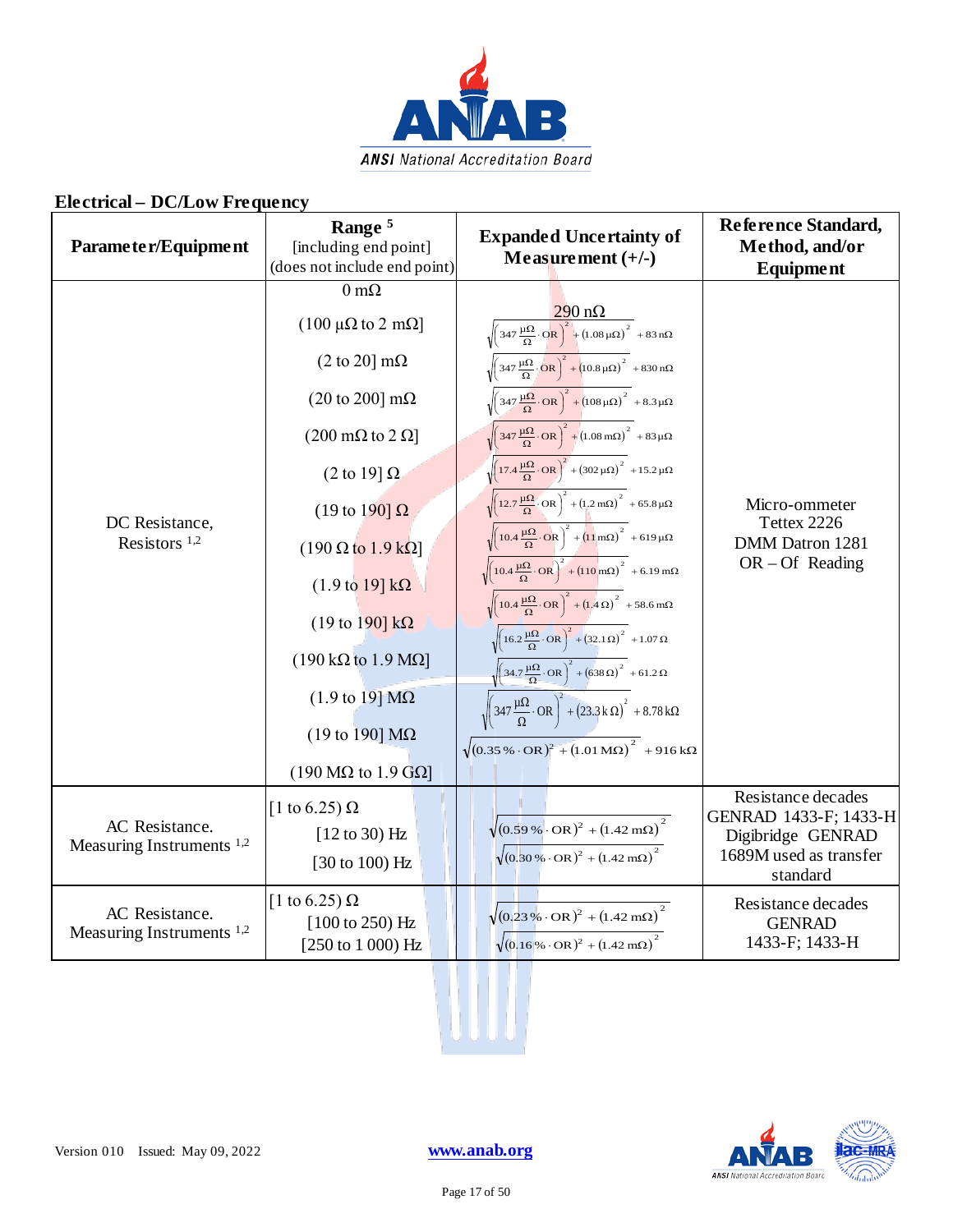

| Parameter/Equipment                                    | Range <sup>5</sup><br>[including end point]<br>(does not include end point)                                                                                                                                                                                                                 | <b>Expanded Uncertainty of</b><br>Measurement $(+/-)$                                                                                                                                                                                                                                                                                                                                                                                                                                                                                                                                                                                                                                                     | Reference Standard,<br>Method, and/or<br><b>Equipment</b>                                                        |
|--------------------------------------------------------|---------------------------------------------------------------------------------------------------------------------------------------------------------------------------------------------------------------------------------------------------------------------------------------------|-----------------------------------------------------------------------------------------------------------------------------------------------------------------------------------------------------------------------------------------------------------------------------------------------------------------------------------------------------------------------------------------------------------------------------------------------------------------------------------------------------------------------------------------------------------------------------------------------------------------------------------------------------------------------------------------------------------|------------------------------------------------------------------------------------------------------------------|
| AC Resistance.<br>Measuring Instruments <sup>1,2</sup> | [1 to 6.25) $\Omega$<br>$1$ kHz<br>(1 to 3] kHz<br>$(3 \text{ to } 6)$ kHz<br>(6 to 10] kHz<br>(10 to 20] kHz<br>(20 to 50] kHz<br>(50 to 100] kHz                                                                                                                                          | $\sqrt{(0.08\% \cdot \text{OR})^2 + (1.42 \text{ mA})^2}$<br>$\sqrt{(0.16\% \cdot \text{OR})^2 + (1.42 \text{ m}\Omega)}$<br>$\sqrt{(0.23\% \cdot \text{OR})^2 + (1.42 \text{ m}\Omega)}$<br>$\sqrt{(0.30\% \cdot \text{OR})^2 + (1.42 \text{ mA})^2}$<br>$\sqrt{(0.45\% \cdot \text{OR})^2 + (1.42 \text{ mA})^2}$<br>$\sqrt{(1.21\% \cdot \text{OR})^2 + (1.42 \text{ m}\Omega)}^2$<br>$\sqrt{(2.39\% \cdot \text{OR})^2 + (1.42 \text{ mA})^2}$                                                                                                                                                                                                                                                        | Digibridge GENRAD<br>1689M used as transfer<br>standard                                                          |
| AC Resistance.<br>Measuring Instruments <sup>1,2</sup> | [6.25 to 100) $\Omega$<br>$[12 \text{ to } 30)$ Hz<br>$[30 \text{ to } 100) \text{ Hz}$<br>$[100 \text{ to } 250) \text{ Hz}]$<br>$[250 \text{ to } 1000) \text{ Hz}]$<br>$1$ kHz<br>(1 to 3] kHz<br>(3 to 6) kHz<br>(6 to 10] kHz<br>$(10 to 20)$ kHz<br>(20 to 50] kHz<br>(50 to 100] kHz | $\sqrt{(0.10\% \cdot \text{OR})^2 + (1.42 \text{ m}\Omega)}$<br>$\sqrt{(0.06\% \cdot \text{OR})^2 + (1.42 \text{ mA})^2}$<br>$\sqrt{(0.05\% \cdot \text{OR})^2 + (1.42 \text{ mA})^2}$<br>$\sqrt{(0.03\% \cdot \text{OR})^2 + (1.42 \text{ mA})}$<br>$\sqrt{(0.02\% \cdot \text{OR})^2 + (1.42 \text{ m}\Omega)}$<br>$\sqrt{(0.03\% \cdot \text{OR})^2 + (1.42 \text{ mA})^2}$<br>$\sqrt{(0.05\% \cdot \text{OR})^2 + (1.42 \text{ mA})^2}$<br>$\sqrt{(0.06\% \cdot \text{OR})^2 + (1.42 \text{ m}\Omega)}$<br>$\sqrt{(0.08\% \cdot \text{OR})^2 + (1.42 \text{ m}\Omega)}$<br>$\sqrt{(0.20\% \cdot \text{OR})^2 + (1.42 \text{ m}\Omega)}^2$<br>$\sqrt{(037\% \cdot \text{OR})^2 + (1.42 \text{ mA})^2}$ | Resistance decades<br><b>GENRAD</b><br>1433-F; 1433-H<br>Digibridge GENRAD<br>1689M used as transfer<br>standard |
| AC Resistance.<br>Measuring Instruments $1,2$          | $[100 \Omega$ to 1.6 k $\Omega$ )<br>$[12 \text{ to } 30)$ Hz<br>[30 to 100) Hz<br>$[100 \text{ to } 250) \text{ Hz}$<br>]250 to 1 000) Hz<br>$1$ kHz<br>(1 to 3] kHz<br>$(3 \text{ to } 6)$ kHz<br>$(6 to 10)$ ] kHz<br>(10 to 20] kHz<br>$(20 to 50)$ kHz<br>(50 to 100] kHz              | $\sqrt{(0.10\% \cdot \text{OR})^2 + (1.02 \,\Omega)}$<br>$\sqrt{(0.06\% \cdot \text{OR})^2 + (1.02 \,\Omega)}$<br>$\sqrt{(0.05\% \cdot \text{OR})^2 + (1.02 \,\Omega)}$<br>$\sqrt{(0.03\% \cdot \text{OR})^2 + (1.02 \,\Omega)}^2$<br>$\sqrt{(0.02 \% \cdot \text{OR})^2 + (1.02 \,\Omega)}^2$<br>$\sqrt{(0.03\% \cdot \text{OR})^2 + (1.02 \,\Omega)}^2$<br>$\sqrt{(0.05\% \cdot \text{OR})^2 + (1.02 \,\Omega)}^2$<br>$\sqrt{(0.06\% \cdot \text{OR})^2 + (1.02 \Omega)}^2$<br>$\sqrt{(0.10\% \cdot \text{OR})^2 + (1.02 \,\Omega)}^2$<br>$\sqrt{(0.20\% \cdot \text{OR})^2 + (1.02 \Omega)^2}$<br>$\sqrt{(037\% \cdot \text{OR})^2 + (1.02 \,\Omega)}^2$                                               | Resistance decades<br><b>GENRAD</b><br>1433-F; 1433-H<br>Digibridge GENRAD<br>1689M used as transfer<br>standard |

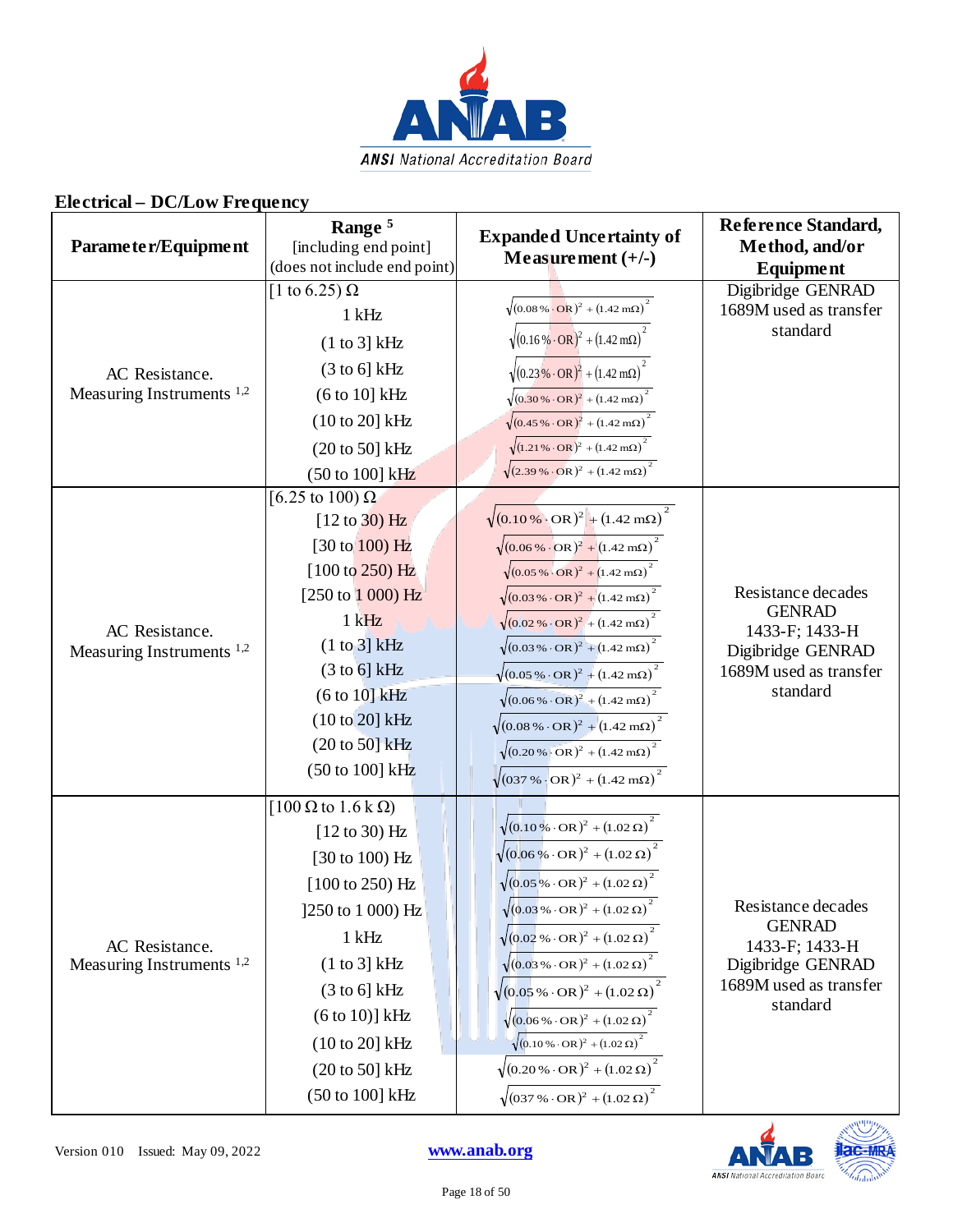

| Parameter/Equipment                                    | Range <sup>5</sup><br>[including end point]<br>(does not include end point)                                                                                                                                                                                                                     | <b>Expanded Uncertainty of</b><br>Measurement $(+/-)$                                                                                                                                                                                                                                                                                                                                                                                                                                                                                                                                                                                            | Reference Standard,<br>Method, and/or<br>Equipment                                                               |
|--------------------------------------------------------|-------------------------------------------------------------------------------------------------------------------------------------------------------------------------------------------------------------------------------------------------------------------------------------------------|--------------------------------------------------------------------------------------------------------------------------------------------------------------------------------------------------------------------------------------------------------------------------------------------------------------------------------------------------------------------------------------------------------------------------------------------------------------------------------------------------------------------------------------------------------------------------------------------------------------------------------------------------|------------------------------------------------------------------------------------------------------------------|
| AC Resistance.<br>Measuring Instruments <sup>1,2</sup> | $(1.6 \text{ to } 25.6) \text{ k}\Omega$<br>$[12 \text{ to } 30)$ Hz<br>[30 to 100) Hz<br>$[100 \text{ to } 250)$ Hz<br>[250 to 1 000) Hz<br>$1$ kHz<br>(1 to 3] kHz<br>$(3 \text{ to } 6)$ kHz<br>$(6 to 10)$ kHz<br>$(10 \text{ to } 20)$ kHz<br>$(20 \text{ to } 50)$ kHz<br>(50 to 100) kHz | $\sqrt{(0.10\% \cdot \text{OR})^2 + (11.7 \Omega)^2}$<br>$\sqrt{(0.06\% \cdot \text{OR})^2 + (11.7 \Omega)^2}$<br>$\sqrt{(0.05\% \cdot \text{OR})^2 + (11.7 \Omega)^2}$<br>$\sqrt{(0.03\% \cdot \text{OR})^2 + (11.7 \,\Omega)}^2$<br>$\sqrt{(0.02\% \cdot \text{OR})^2 + (11.7 \Omega)^2}$<br>$\sqrt{(0.03\% \cdot \text{OR})^2 + (11.7 \Omega)^2}$<br>$\sqrt{(0.05\% \cdot \text{OR})^2 + (11.7 \Omega)^2}$<br>$\sqrt{(0.06\% \cdot \text{OR})^2 + (11.7 \Omega)}^2$<br>$\sqrt{(0.08\% \cdot \text{OR})^2 + (11.7 \Omega)}^2$<br>$\sqrt{(0.20\% \cdot \text{OR})^2 + (11.7 \Omega)^2}$<br>$\sqrt{(037\% \cdot \text{OR})^2 + (11.7 \Omega)^2}$ | Resistance decades<br><b>GENRAD</b><br>1433-F; 1433-H<br>Digibridge GENRAD<br>1689M used as transfer<br>standard |
| AC Resistance.<br>Measuring Instruments <sup>1,2</sup> | $(25.6 \text{ to } 410) \text{ k}\Omega$<br>$[12 \text{ to } 30)$ Hz<br>$[30 \text{ to } 100)$ Hz<br>[100 to 250) Hz<br>$[250 \text{ to } 1000) \text{ Hz}$<br>$1$ kHz<br>(1 to 3) kHz<br>$(3 \text{ to } 6)$ kHz<br>(6 to 10] kHz<br>(10 to 20] kHz                                            | $\sqrt{(0.10\% \cdot \text{OR})^2 + (102 \,\Omega)}^2$<br>$\sqrt{(0.06\% \cdot \text{OR})^2 + (102 \,\Omega)}^2$<br>$\sqrt{(0.05\% \cdot \text{OR})^2 + (102 \,\Omega)}^2$<br>$\sqrt{(0.03\% \cdot \text{OR})^2 + (102 \,\Omega)}^2$<br>$\sqrt{(0.02\% \cdot \text{OR})^2 + (102 \,\Omega)}^2$<br>$\sqrt{(0.05\% \cdot \text{OR})^2 + (102 \,\Omega)}^2$<br>$\sqrt{(0.09\% \cdot \text{OR})^2 + (102 \,\Omega)}^2$<br>$\sqrt{(0.20\% \cdot \text{OR})^2 + (102 \,\Omega)}^2$<br>$\sqrt{(0.60\% \cdot \text{OR})^2 + (102 \Omega)^2}$                                                                                                             | Resistance decades<br><b>GENRAD</b><br>1433-F; 1433-H<br>Digibridge GENRAD<br>1689M used as transfer<br>standard |

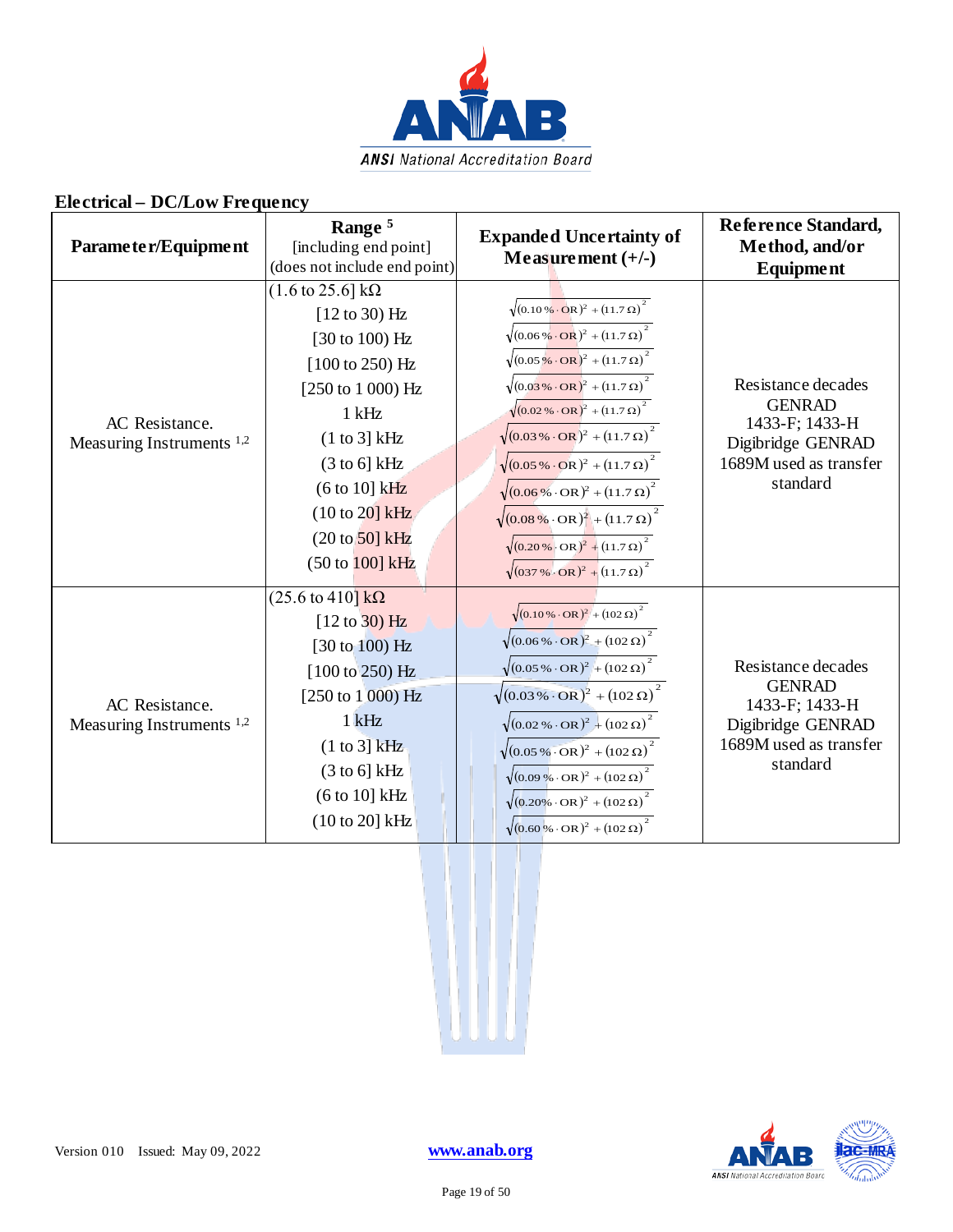

| Parameter/Equipment                        | Range <sup>5</sup><br>[including end point]<br>(does not include end point)                                                                                                                                                                                                                                      | <b>Expanded Uncertainty of</b><br>Measurement $(+/-)$                                                                                                                                                                                                                                                                                                                                                                                                                                                                                                                                                                                                                                                                         | Reference Standard,<br>Method, and/or<br><b>Equipment</b>                                                                                                                                 |
|--------------------------------------------|------------------------------------------------------------------------------------------------------------------------------------------------------------------------------------------------------------------------------------------------------------------------------------------------------------------|-------------------------------------------------------------------------------------------------------------------------------------------------------------------------------------------------------------------------------------------------------------------------------------------------------------------------------------------------------------------------------------------------------------------------------------------------------------------------------------------------------------------------------------------------------------------------------------------------------------------------------------------------------------------------------------------------------------------------------|-------------------------------------------------------------------------------------------------------------------------------------------------------------------------------------------|
| AC Resistance,<br>Resistors <sup>1,2</sup> | (1 to 6.25] $\Omega$<br>$[12 \text{ to } 30)$ Hz<br>[30 to 100) Hz<br>$[100 \text{ to } 250) \text{ Hz}$<br>$[250 \text{ to } 1000) \text{ Hz}$<br>$1$ kHz<br>(1 to 3] kHz<br>$(3 \text{ to } 6)$ kHz<br>$(6 to 10)$ kHz<br>$(10 \text{ to } 20)$ kHz<br>$(20 \text{ to } 50)$ kHz<br>$(50 \text{ to } 100)$ kHz | $\sqrt{(0.59\% \cdot \text{OR})^2 + (1.42 \text{ m}\Omega)}^2$<br>$\sqrt{(0.30\% \cdot \text{OR})^2 + (1.42 \text{ m}\Omega)}^2$<br>$\sqrt{(0.23\% \cdot \text{OR})^2 + (1.42 \text{ mA})^2}$<br>$\sqrt{(0.16\% \cdot \text{OR})^2 + (1.42 \text{ m}\Omega)}$<br>$\sqrt{(0.08\% \cdot \text{OR})^2 + (1.42 \text{ m}\Omega)}^2$<br>$\sqrt{(0.16\% \cdot \text{OR})^2 + (1.42 \text{ mA})^2}$<br>$\sqrt{(0.23\% \cdot \text{OR})^2 + (1.42 \text{ m}\Omega)^2}$<br>$\sqrt{(0.30\% \cdot \text{OR})^2 + (1.42 \text{ mA})}$<br>$\sqrt{(0.45\% \cdot \text{OR})^2 + (1.42 \text{ m}\Omega)}$<br>$\sqrt{(1.21\% \cdot \text{OR})^2 + (1.42 \text{ m}\Omega)}$<br>$\sqrt{(2.39 \cdot 0.0 \cdot \text{OR})^2 + (1.42 \cdot 0.0)^2}$ | Digibridge<br>Genrad 1689M<br>Resistors that have a serial<br>inductance not exceeding<br>$10 \mu H$ .<br>The uncertainties will be<br>increased for resistors with<br>higher inductance. |
| AC Resistance,<br>Resistors $1,2$          | $(6.25 \text{ to } 100)$ $\Omega$<br>$[12 \text{ to } 30)$ Hz<br>[30 to 100) Hz<br>$[100 \text{ to } 250) \text{ Hz}$<br>[250 to 1 000) Hz<br>$1$ kHz<br>(1 to 3] kHz<br>$(3 \text{ to } 6)$ kHz<br>(6 to 10] kHz<br>$(10 \text{ to } 20)$ kHz<br>$(20 \text{ to } 50)$ kHz<br>(50 to 100] kHz                   | $\sqrt{(0.10\% \cdot \text{OR})^2 + (1.42 \text{ m}\Omega)}^2$<br>$\sqrt{(0.06\% \cdot \text{OR})^2 + (1.42 \text{ m}\Omega)}$<br>$\sqrt{(0.05\% \cdot \text{OR})^2 + (1.42 \text{ mA})^2}$<br>$\sqrt{(0.03\% \cdot \text{OR})^2 + (1.42 \text{ mA})^2}$<br>$\sqrt{(0.02\% \cdot \text{OR})^2 + (1.42 \text{ mA})^2}$<br>$\sqrt{(0.03\% \cdot \text{OR})^2 + (1.42 \text{ m}\Omega)}$<br>$\sqrt{(0.05\% \cdot \text{OR})^2 + (1.42 \text{ m}\Omega)}^2$<br>$\sqrt{(0.06\% \cdot \text{OR})^2 + (1.42 \text{ mA})}$<br>$\sqrt{(0.08\% \cdot \text{OR})^2 + (1.42 \text{ m}\Omega)}^2$<br>$\sqrt{(0.20\% \cdot \text{OR})^2 + (1.42 \text{ mA})^2}$<br>$\sqrt{(037\% \cdot \text{OR})^2 + (1.42 \text{ m}\Omega)}^2$            | Digibridge<br>Genrad 1689M<br>Resistors that have a serial<br>inductance not exceeding<br>$10 \mu H$ .<br>The uncertainties will be<br>increased for resistors with<br>higher inductance. |



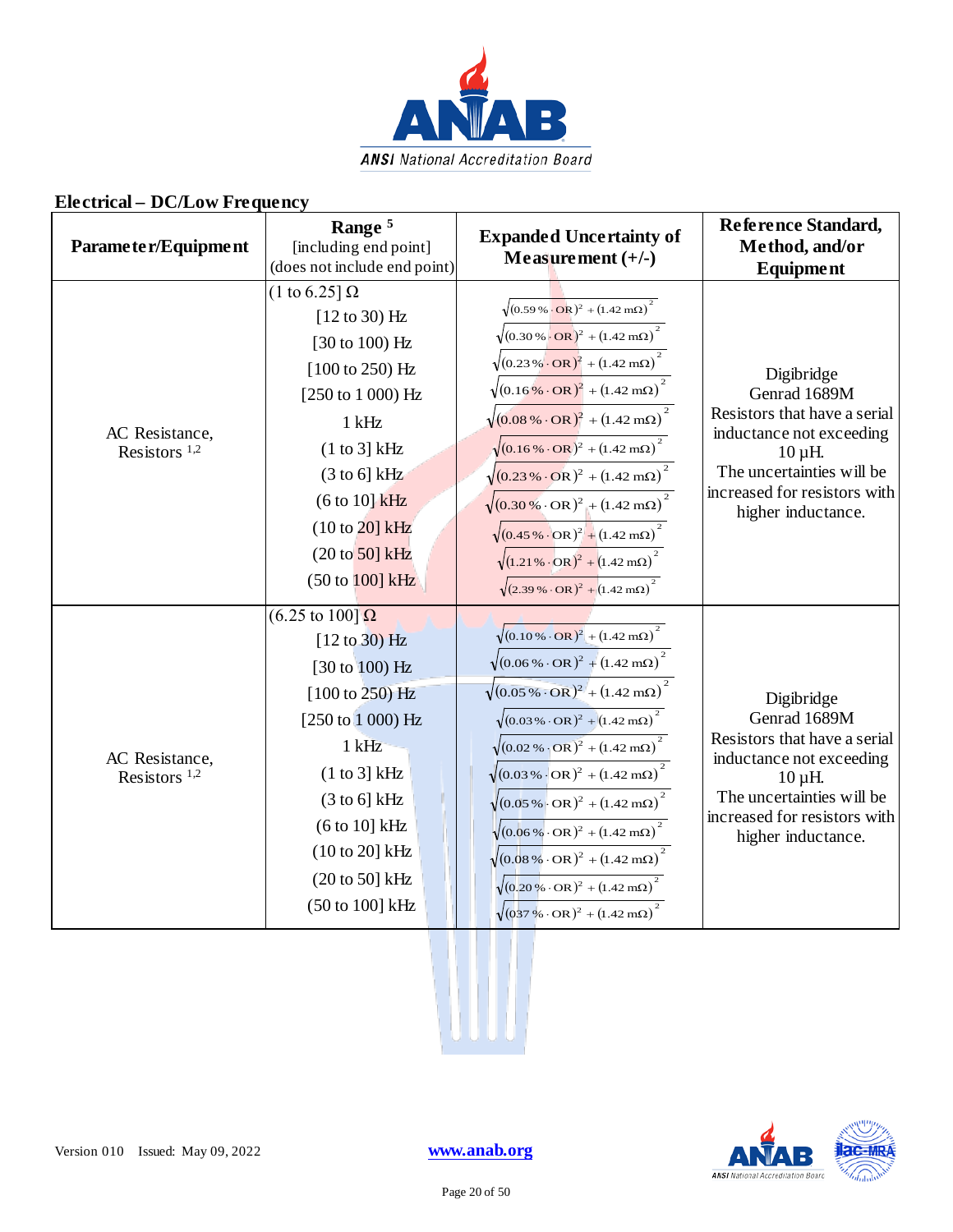

| Parameter/Equipment                        | Range <sup>5</sup><br>[including end point]<br>(does not include end point)                                                                                                                                                                                                                                           | <b>Expanded Uncertainty of</b><br>Measurement $(+/-)$                                                                                                                                                                                                                                                                                                                                                                                                                                                                                                                                                                                                      | Reference Standard,<br>Method, and/or<br><b>Equipment</b>                                                                                                                                |
|--------------------------------------------|-----------------------------------------------------------------------------------------------------------------------------------------------------------------------------------------------------------------------------------------------------------------------------------------------------------------------|------------------------------------------------------------------------------------------------------------------------------------------------------------------------------------------------------------------------------------------------------------------------------------------------------------------------------------------------------------------------------------------------------------------------------------------------------------------------------------------------------------------------------------------------------------------------------------------------------------------------------------------------------------|------------------------------------------------------------------------------------------------------------------------------------------------------------------------------------------|
| AC Resistance,<br>Resistors <sup>1,2</sup> | $(100 \Omega \text{ to } 1.6 \text{ k } \Omega)$<br>$[12 \text{ to } 30)$ Hz<br>[30 to 100) Hz<br>[100 to 250) Hz<br>[250 to 1 000) Hz<br>$1$ kHz<br>(1 to 3] kHz<br>$(3 \text{ to } 6)$ kHz<br>(6 to 10] kHz<br>$(10 to 20)$ kHz<br>$(20 \text{ to } 50)$ kHz<br>$(50 \text{ to } 100) \text{ kHz}$                  | $\sqrt{(0.10\% \cdot \text{OR})^2 + (1.02 \,\Omega)}^2$<br>$\sqrt{(0.06\% \cdot \text{OR})^2 + (1.02 \,\Omega)}^2$<br>$\sqrt{(0.05\% \cdot \text{OR})^2 + (1.02 \,\Omega)}^2$<br>$\sqrt{(0.03\% \cdot \text{OR})^2 + (1.02 \Omega)^2}$<br>$\sqrt{(0.02\% \cdot \text{OR})^2 + (1.02 \Omega)}^2$<br>$\sqrt{(0.03\% \cdot \text{OR})^2 + (1.02 \Omega)^2}$<br>$\sqrt{(0.05\% \cdot \text{OR})^2 + (1.02 \,\Omega)}^2$<br>$\sqrt{(0.06\% \cdot \text{OR})^2 + (1.02 \,\Omega)}^2$<br>$\sqrt{(0.10\% \cdot \text{OR})^2 + (1.02 \Omega)}^2$<br>$\sqrt{(0.20\% \cdot \text{OR})^2 + (1.02 \,\Omega)}^2$<br>$\sqrt{(037\% \cdot \text{OR})^2 + (1.02 \Omega)^2}$ | Digibridge<br>Genrad 1689M<br>Resistors that have a serial<br>inductance not exceeding<br>$10 \mu H$ .<br>The uncertainties will be<br>increased for resistors with<br>higher inductance |
| AC Resistance,<br>Resistors <sup>1,2</sup> | $(1.6 \Omega \text{ to } 25.6 \text{ k } \Omega)$<br>$[12 \text{ to } 30)$ Hz<br>[30 to 100) Hz<br>$[100 \text{ to } 250) \text{ Hz}$<br>[250 to 1000) Hz<br>$1$ kHz<br>(1 to 3] kHz<br>$(3 \text{ to } 6)$ kHz<br>$(6 \text{ to } 10] \text{ kHz}$<br>(10 to 20] kHz<br>$(20 \text{ to } 50)$ kHz<br>(50 to 100] kHz | $\sqrt{(0.10\% \cdot \text{OR})^2 + (11.7 \Omega)^2}$<br>$\sqrt{(0.06\% \cdot \text{OR})^2 + (11.7 \Omega)^2}$<br>$\sqrt{(0.05\% \cdot \text{OR})^2 + (11.7 \Omega)^2}$<br>$\sqrt{(0.03\% \cdot \text{OR})^2 + (11.7 \Omega)^2}$<br>$\sqrt{(0.02\% \cdot \text{OR})^2 + (11.7 \Omega)}$<br>$\sqrt{(0.03\% \cdot \text{OR})^2 + (11.7 \Omega)^2}$<br>$\sqrt{(0.05\% \cdot \text{OR})^2 + (11.7 \Omega)^2}$<br>$\sqrt{(0.06\% \cdot \text{OR})^2 + (11.7 \Omega)}^2$<br>$\sqrt{(0.08\% \cdot \text{OR})^2 + (11.7 \Omega)^2}$<br>$\sqrt{(0.20\% \cdot \text{OR})^2 + (11.7 \Omega)^2}$<br>$\sqrt{(037\% \cdot \text{OR})^2 + (11.7 \Omega)^2}$               | Digibridge<br>Genrad 1689M<br>Resistors that have a serial<br>inductance not exceeding<br>$10 \mu H$ .<br>The uncertainties will be<br>increased for resistors with<br>higher inductance |
| AC Resistance,<br>Resistors <sup>1,2</sup> | $(25.6 \Omega \text{ to } 410 \text{ k}\Omega)$<br>$[12 \text{ to } 30)$ Hz<br>[30 to 100) Hz<br>$[100 \text{ to } 250) \text{ Hz}$<br>$[250 \text{ to } 1000) \text{ Hz}$<br>$1$ kHz<br>(1 to 3] kHz<br>$(3 \text{ to } 6)$ kHz<br>(6 to 10] kHz<br>(10 to 20] kHz                                                   | $\sqrt{(0.10\% \cdot \text{OR})^2 + (102 \,\Omega)}^2$<br>$\sqrt{(0.06\% \cdot \text{OR})^2 + (102 \,\Omega)}^2$<br>$\sqrt{(0.05\% \cdot \text{OR})^2 + (102 \,\Omega)}$<br>$\sqrt{(0.03\% \cdot \text{OR})^2 + (102 \,\Omega)}^2$<br>$\sqrt{(0.02\% \cdot \text{OR})^2 + (102 \Omega)^2}$<br>$\sqrt{(0.05\% \cdot \text{OR})^2 + (102 \Omega)^2}$<br>$\sqrt{(0.09\% \cdot \text{OR})^2 + (102 \,\Omega)}^2$<br>$\sqrt{(0.20\% \cdot \text{OR})^2 + (102 \,\Omega)}^2$<br>$\sqrt{(0.60\% \cdot \text{OR})^2 + (102 \,\Omega)}^2$                                                                                                                           | Digibridge<br>Genrad 1689M<br>Resistors that have a serial<br>inductance not exceeding<br>$10 \mu H$ .<br>The uncertainties will be<br>increased for resistors with<br>higher inductance |

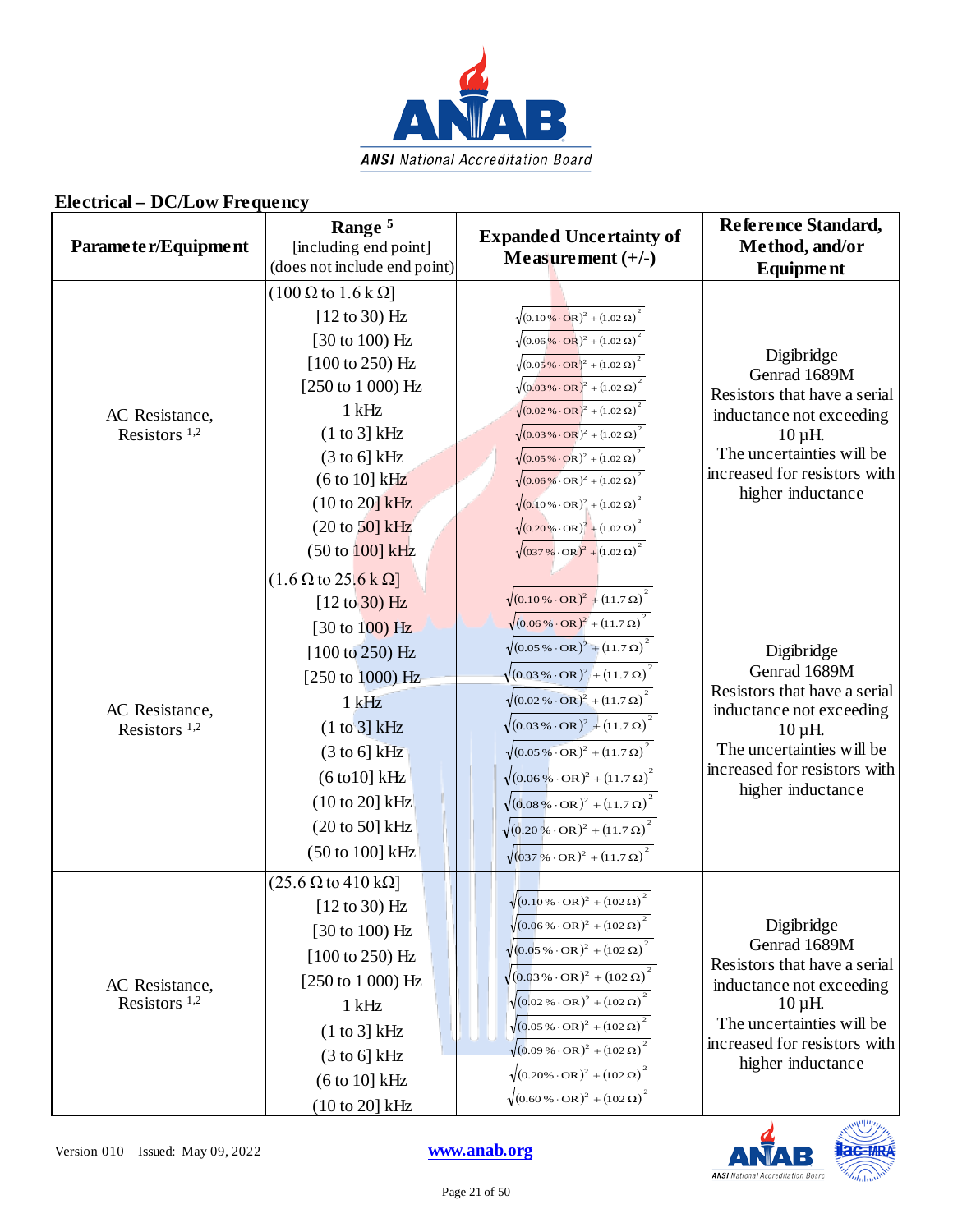

| Parameter/Equipment                                  | Range <sup>5</sup><br>[including end point]<br>(does not include end point)                                                                                                                                                                                                                                                                                                            | <b>Expanded Uncertainty of</b><br>Measurement $(+/-)$                                                                                                                                                                                                                                                                                                                                                                                                                                                                                                                                                                                                                                         | Reference Standard,<br>Method, and/or<br>Equipment                                                                                                                                                                                   |
|------------------------------------------------------|----------------------------------------------------------------------------------------------------------------------------------------------------------------------------------------------------------------------------------------------------------------------------------------------------------------------------------------------------------------------------------------|-----------------------------------------------------------------------------------------------------------------------------------------------------------------------------------------------------------------------------------------------------------------------------------------------------------------------------------------------------------------------------------------------------------------------------------------------------------------------------------------------------------------------------------------------------------------------------------------------------------------------------------------------------------------------------------------------|--------------------------------------------------------------------------------------------------------------------------------------------------------------------------------------------------------------------------------------|
| Capacitance,<br>Measuring Instruments <sup>1,2</sup> | 1kHz<br>1pF<br>10pF<br>100 pF<br>1000 pF<br>$10$ nF<br>$100$ nF<br>$1 \mu F$<br>[1 to 10) $pF$<br>$(10 \text{ to } 1000) \text{ pF}$<br>(1 to 1.5] nF<br>$(1.5 \text{ to } 6.4] \text{ nF}$<br>$(6.4 \text{ to } 10] \text{ nF}$<br>(10 to 25) nF<br>(25 to 100] nF<br>$(100 \text{ to } 200) \text{ nF}$<br>$(200 \text{ to } 400) \text{ nF}$<br>$(400 \text{ to } 1000) \text{ nF}$ | $0.19$ fF<br>$1.3$ fF<br>$11$ fF<br>110 fF<br>$1.5$ pF<br>15pF<br>$150$ pF<br>$\sqrt{(0.02\% \cdot \text{OR})^2 + (2.2 \text{ fF})^2}$<br>$\sqrt{(0.02\% \cdot \text{OR})^2 + (7.4 \text{ fF})^2}$<br>$\sqrt{(0.02\% \cdot \text{OR})^2 + (240 \text{ fF})^2}$<br>$\sqrt{(0.02\% \cdot \text{OR})^2 + (680 \text{ fF})^2}$<br>$\sqrt{(0.02\% \cdot \text{OR})^2 + (740 \text{ fF})^2}$<br>$\sqrt{(0.02\% \cdot \text{OR})^2 + (3.3 \text{pF})^2}$<br>$\sqrt{(0.02\% \cdot \text{OR})^2 + (11 \text{pF})^2}$<br>$\sqrt{(0.02\% \cdot \text{OR})^2 + (29 \text{ pF})^2}$<br>$\sqrt{(0.02\% \cdot \text{OR})^2 + (46 \text{ pF})^2}$<br>$\sqrt{(0.02\% \cdot \text{OR})^2 + (102 \text{ pF})^2}$ | IEC 60477<br>IEC 60564<br>HP 16381A, HP 16382A<br>HP 16383A, HP 16384A<br>St. Capacitors<br>Genrad 1409 Y,<br>Genrad 1409 L,<br>Genrad 1409 T,<br>Capacitance Decades<br>+ Digibridge Genrad<br>1689M used as a transfer<br>standard |
| Capacitance,<br>Capacitors <sup>1,2</sup>            | $1$ kHz<br>$[1 \text{ to } 10] \text{ pF}$<br>$(10 \text{ to } 1000) \text{ pF}$<br>$(1 to 1.5]$ nF<br>$(1.5 \text{ to } 6.4] \text{ nF}$<br>$(6.4 \text{ to } 10] \text{ nF}$<br>$(10 to 25]$ nF<br>$(25 \text{ to } 100) \text{ nF}$<br>$(100 \text{ to } 200) \text{ nF}$<br>$(200 \text{ to } 400) \text{ nF}$<br>(400 to 1 000) nF                                                | $\sqrt{(0.02\% \cdot \text{OR})^2 + (2.2 \text{ fF})^2}$<br>$\sqrt{(0.02\% \cdot \text{OR})^2 + (7.4 \text{ fF})^2}$<br>$\sqrt{(0.02\% \cdot \text{OR})^2 + (240 \text{ fF})^2}$<br>$\sqrt{(0.02\% \cdot \text{OR})^2 + (680 \text{ fF})^2}$<br>$\sqrt{(0.02\% \cdot \text{OR})^2 + (740 \text{ fF})^2}$<br>$\sqrt{(0.02\% \cdot \text{OR})^2 + (3.3 \text{pF})^2}$<br>$\sqrt{(0.02\% \cdot \text{OR})^2 + (11 \text{pF})^2}$<br>$\sqrt{(0.02\% \cdot \text{OR})^2 + (29 \text{ pF})^2}$<br>$\sqrt{(0.02\% \cdot \text{OR})^2 + (46 \text{ pF})^2}$<br>$\sqrt{(0.02\% \cdot \text{OR})^2 + (102 \text{ pF})^2}$                                                                               | Digibridge Genrad 1689M<br>The uncertainties<br>measurement of capacitors<br>that have a dissipation<br>factor $\leq 1\%$ of a lossless<br>capacitor                                                                                 |

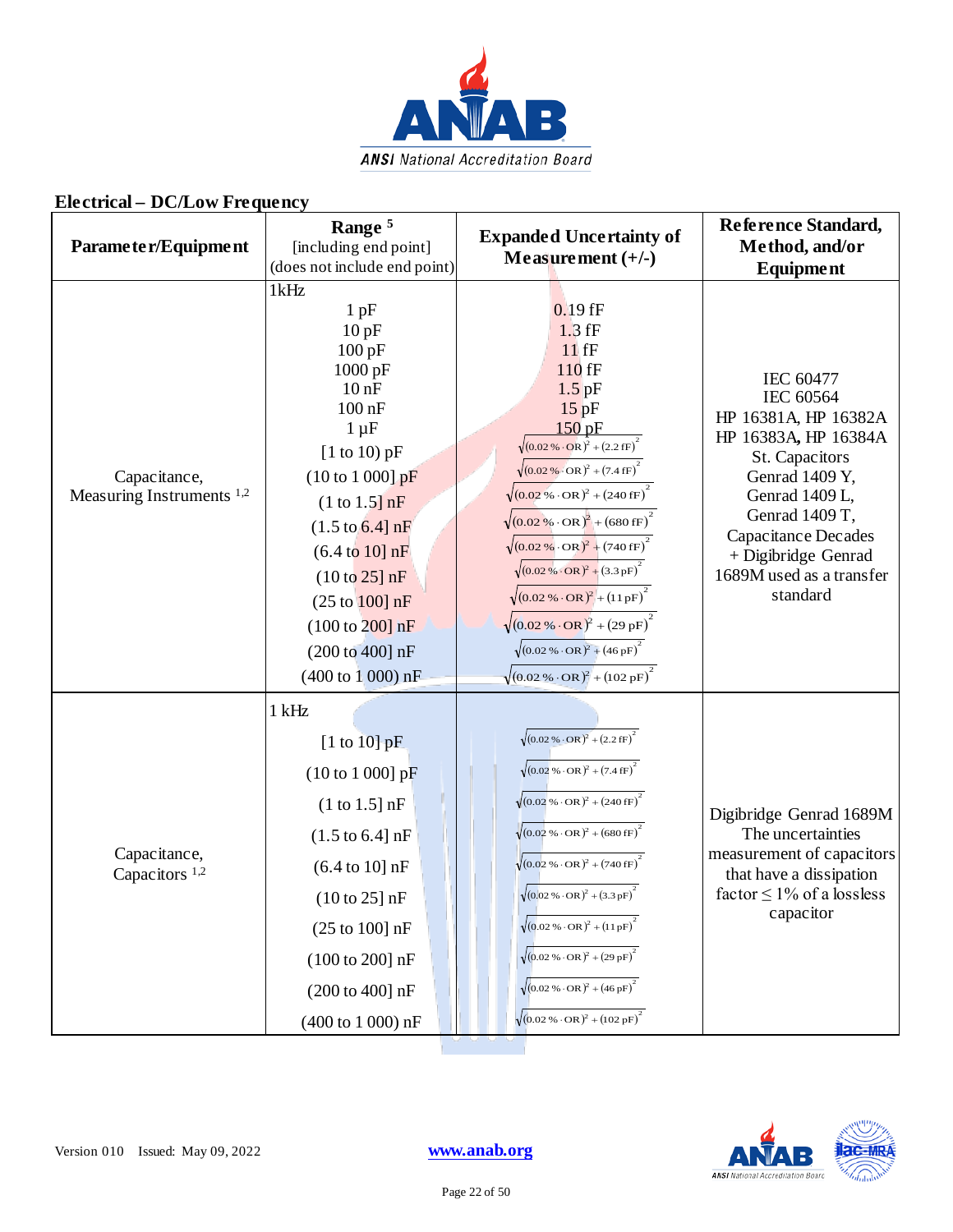

| EIGGIRAI – DU/LOW FIGYUGIRY                      |                                                                                                                                                                                                                                |                                                                                                                                                                                                                                                                                                                                                                                |                                                                                                                                                                                                                                                     |
|--------------------------------------------------|--------------------------------------------------------------------------------------------------------------------------------------------------------------------------------------------------------------------------------|--------------------------------------------------------------------------------------------------------------------------------------------------------------------------------------------------------------------------------------------------------------------------------------------------------------------------------------------------------------------------------|-----------------------------------------------------------------------------------------------------------------------------------------------------------------------------------------------------------------------------------------------------|
| Parameter/Equipment                              | Range <sup>5</sup><br>[including end point]<br>(does not include end point)                                                                                                                                                    | <b>Expanded Uncertainty of</b><br>Measurement $(+/-)$                                                                                                                                                                                                                                                                                                                          | Reference Standard,<br>Method, and/or<br>Equipment                                                                                                                                                                                                  |
| <b>Inductance Measuring</b><br>Instruments $1,2$ | $100 \mu H$<br>100 Hz<br>400 Hz<br>$1$ kHz<br>1mH<br>100 Hz<br>400 Hz<br>$1$ kHz<br>10 <sub>mH</sub><br>100 Hz<br>400 Hz<br>1kHz<br>$100 \text{ mH}$<br>100 Hz<br>400 Hz<br>$1$ kHz<br>1H<br>100 Hz<br>400 Hz<br>10H<br>100 Hz | $1.1 \mu H$<br>$1.2 \mu H$<br>$11 \mu H$<br>$33 \mu H$<br>$1.2 \text{ mH}$<br>$1.3 \text{ mH}$<br>13mH                                                                                                                                                                                                                                                                         | IEC 60477<br>IEC 60 564<br>St. Inductors<br>Genrad 1482-B,<br>Genrad 1482-E,<br>Genrad 1482-H,<br>Genrad 1482-L, Genrad<br>1482-P, Genrad 1482-T,<br>+Digibridge Genrad<br>1689M<br>Used as a transfer standard                                     |
| <b>Inductance Measuring</b><br>Instruments $1,2$ | 100 Hz<br>$[10 \mu H$ to 1 mH<br>(1 to 9) mH<br>$(9 to 90)$ mH<br>(90 to 900] mH<br>$(0.9 \text{ to } 9) \text{ H}$<br>(9 to 10] H                                                                                             | $\sqrt{(9.10\% \cdot \text{OR})^2 + (5.1 \mu \text{H})^2}$<br>$\sqrt{(0.07\% \cdot \text{OR})^2 + (5.1 \mu \text{H})^2}$<br>$\sqrt{(0.11\% \cdot \text{OR})^2 + (3.1\,\mu\text{H})}^2$<br>$\sqrt{(0.17 \times \cdot \text{OR})^2 + (55 \mu \text{H})^2}$<br>$\sqrt{(0.05\% \cdot \text{OR})^2 + (11 \text{ mH})^2}$<br>$\sqrt{(0.06\% \cdot \text{OR})^2 + (24 \text{ mH})^2}$ | <b>IEC 60477</b><br>IEC 60 564<br>St. Inductors<br>Genrad 1482- B,<br>Genrad 1482-E,<br>Genrad 1482-H,<br>Genrad 1482-L, Genrad<br>1482-P, Genrad 1482-T,<br><b>Inductance Decade</b><br>+Digibridge Genrad<br>1689M<br>Used as a transfer standard |



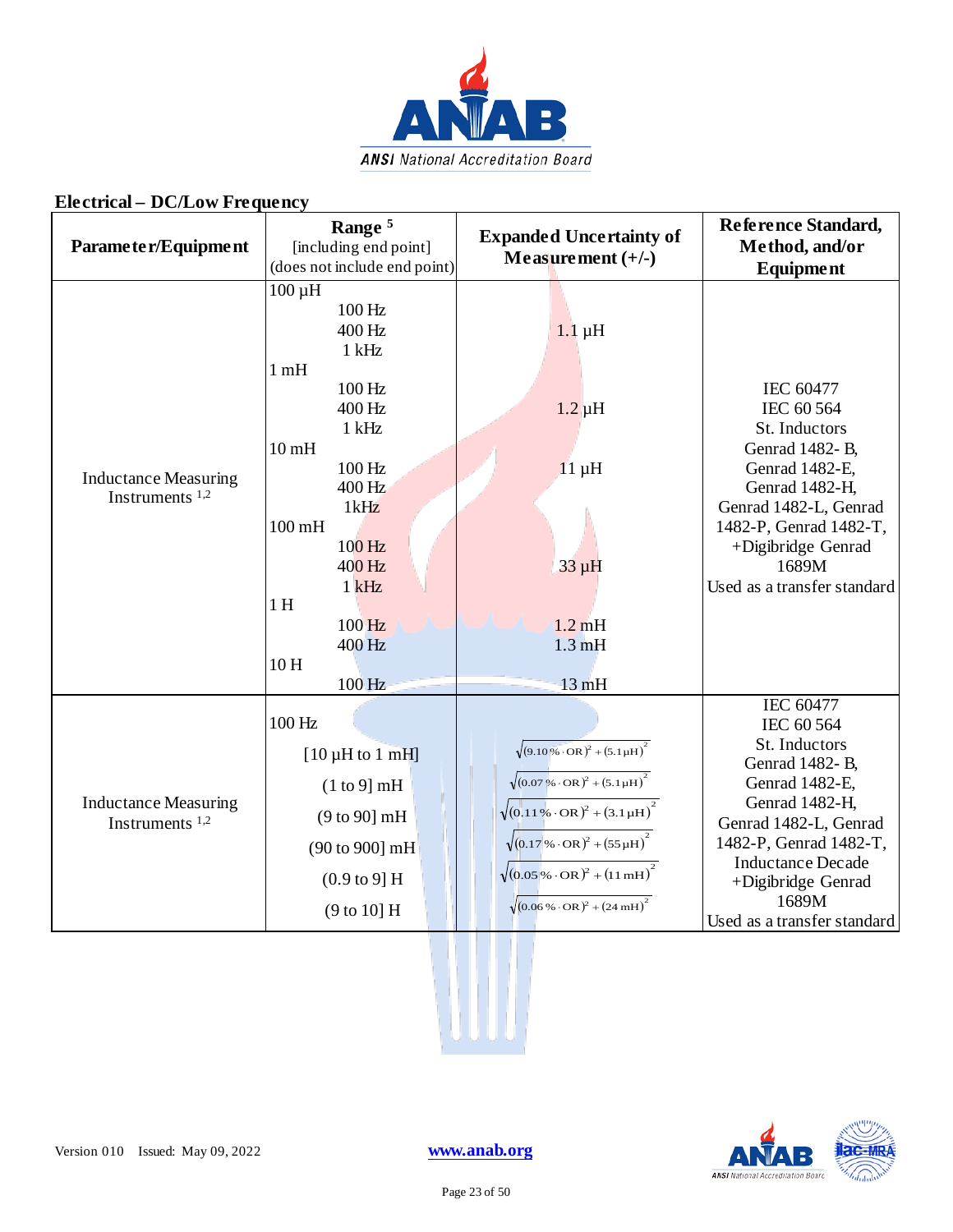

| Parameter/Equipment                               | Range <sup>5</sup><br>[including end point]<br>(does not include end point)                                                                                                                                                                                                        | <b>Expanded Uncertainty of</b><br>Measurement $(+/-)$                                                                                                                                                                                                                                                                                                                                                                              | Reference Standard,<br>Method, and/or<br>Equipment                                                                                                                                  |
|---------------------------------------------------|------------------------------------------------------------------------------------------------------------------------------------------------------------------------------------------------------------------------------------------------------------------------------------|------------------------------------------------------------------------------------------------------------------------------------------------------------------------------------------------------------------------------------------------------------------------------------------------------------------------------------------------------------------------------------------------------------------------------------|-------------------------------------------------------------------------------------------------------------------------------------------------------------------------------------|
| Inductance,<br>Inductors <sup>1,2</sup>           | $100 \text{ Hz}$<br>$[10 \mu H$ to 1 mH]<br>(1 to 9) mH<br>(9 to 90) mH<br>(90 to 900] mH<br>$(0.9 \text{ to } 9)$ H<br>(9 to 90] H<br>$(90 \text{ to } 900) \text{ H}$                                                                                                            | $\sqrt{(9.10\% \cdot \text{OR})^2 + (5.1 \mu \text{H})^2}$<br>$\sqrt{(0.07\% \cdot \text{OR})^2 + (5.1 \mu \text{H})^2}$<br>$\sqrt{(0.11\% \cdot \text{OR})^2 + (3.1\mu\text{H})^2}$<br>$\sqrt{(0.17\% \cdot \text{OR})^2 + (55\,\mu\text{H})}^2$<br>$\sqrt{(0.05\% \cdot \text{OR})^2 + (11 \text{ mH})^2}$<br>$\sqrt{(0.06\% \cdot \text{OR})^2 + (24 \text{ mH})^2}$<br>$\sqrt{(0.49\% \cdot \text{OR})^2 + (21 \text{ mH})^2}$ | Digibridge Genrad<br>1689M<br>The uncertainties apply to<br>the measurement of<br>inductors that have a<br>quality factor $\leq 1\%$ of<br>series impedance of an<br>ideal inductor |
| AC Power,<br>Measuring Instruments <sup>1,2</sup> | $[1 \text{ to } 1 \text{ 008}]$ V,<br>$(0 to 40]$ Hz, $[0 to 20]$ A<br>$[0.00 \text{ to } 20 \text{ 160.00}] \text{ VA}$<br>$PF = 1$<br>20160.00 W<br>$PF = 0.8$<br>8 064.00 W<br>6048.00 VAR<br>$PF = 0.5$<br>5 040.00 W<br>8729.54 VAR<br>$PF = 0.2$<br>2016.00W<br>19752.69 VAR | $0.06\%$ OR<br>0.08 % OR<br>0.09 % OR<br>0.05 % OR<br>0.13 % OR<br>0.06 % OR<br>0.32 % OR<br>$0.04-%$ OR                                                                                                                                                                                                                                                                                                                           | Calibrator<br>FLUKE 6100B                                                                                                                                                           |
| AC Power,<br>Measuring Instruments <sup>1,2</sup> | $(40 \text{ to } 65]$ Hz, $[0 \text{ to } 5]$ A<br>$(0.00 \text{ to } 5040.00] \text{ VA}$<br>$PF = 1$<br>5 040.00 W                                                                                                                                                               | $0.04 %$ OR<br>0.07 % OR                                                                                                                                                                                                                                                                                                                                                                                                           | Calibrator<br>FLUKE 6100B                                                                                                                                                           |
| AC Power,<br>Measuring Instruments <sup>1,2</sup> | $(0 to 40]$ Hz, $[0 to 20]$ A<br>$PF = 0.8$<br>4 032.00 W<br>3 024.00 VAR<br>$PF = 0.5$<br>2520.00 W<br>3117.69 VAR<br>$PF = 0.2$<br>720.00 W /<br>3 527.27 VAR                                                                                                                    | 0.09 % OR<br>0.05 % OR<br>0.13 % OR<br>0.04 % OR<br>0.32 % OR<br>0.04 % OR                                                                                                                                                                                                                                                                                                                                                         | Calibrator<br>FLUKE 6100B                                                                                                                                                           |



i di serie di Serie di Serie di Serie di Serie di Serie di Serie di Serie di Serie di Serie di Serie di Serie

т,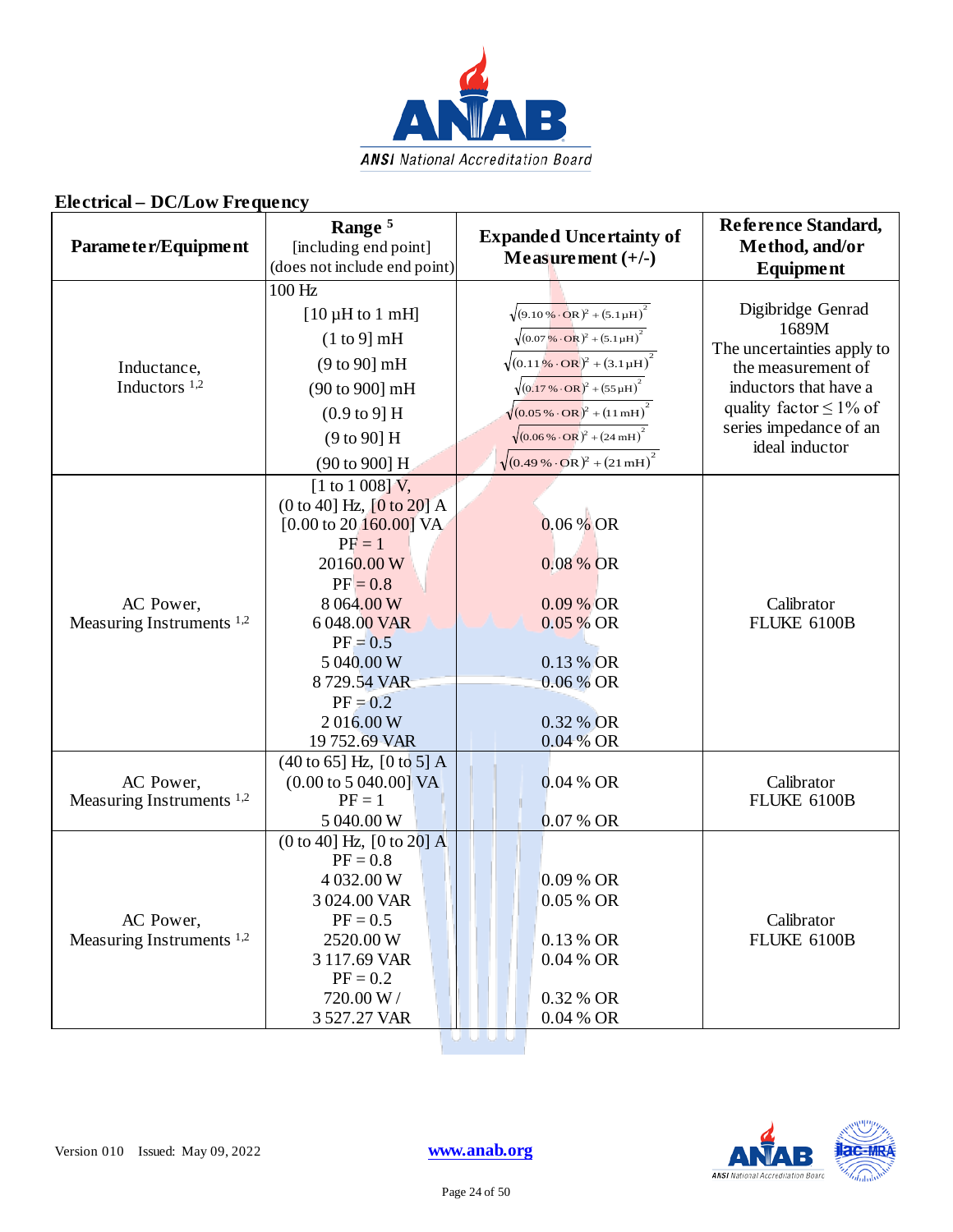

| Parameter/Equipment                                          | Range <sup>5</sup><br>[including end point]<br>(does not include end point)                                                                                                                                                       | <b>Expanded Uncertainty of</b><br>Measurement $(+/-)$                                                  | Reference Standard,<br>Method, and/or<br>Equipment                                      |
|--------------------------------------------------------------|-----------------------------------------------------------------------------------------------------------------------------------------------------------------------------------------------------------------------------------|--------------------------------------------------------------------------------------------------------|-----------------------------------------------------------------------------------------|
| AC Power,<br>Measuring Instruments <sup>1,2</sup>            | $(40 \text{ to } 65)$ Hz, $(5 \text{ to } 80)$ A<br>(5 040.00 to 80 640.0] VA<br>$PF = 1$<br>80 640.00 W<br>$PF = 0.8$<br>64 512.00 W/<br>48 384.00 VAR<br>$PF = 0.5$<br>40 320.00 W/<br>698.29 VAR                               | 0.05 % OR<br>$0.07\%$ OR<br>0.09 % OR<br>0.05 % OR<br>0.13 % OR<br>0.05 % OR                           | Calibrator<br>FLUKE 6100B                                                               |
| AC Power, AC current<br>Measuring Instruments <sup>1,2</sup> | (65 to 850) Hz,<br>(20 to 80] A<br>(20 160.0 to 80 640.0] VA<br>$PF = 1$<br>8 0640.00 W<br>$PF = 0.8$<br>64 512.00 W<br>48 384.00 VAR<br>$PF = 0.5$<br>4 0320.00 W<br>6 9836.29 VAR<br>$PF = 0.2$<br>16 128.00 W<br>79 010.74 VAR | $0.06\%$ OR<br>0.08 % OR<br>0.13 % OR<br>0.18 % OR<br>0.24 % OR<br>0.09 % OR<br>0.65 % OR<br>0.06 % OR | Calibrator<br>FLUKE 6100B                                                               |
| AC Power,<br>Measuring Instruments <sup>1,2</sup>            | $\overline{(65}$ to 850] Hz<br>(20 to 800 A<br>$(20160.0 \text{ to } 80640.0] \text{ VA}$<br>$PF = 1$<br>8 0640.00 W                                                                                                              | $0.06 %$ OR<br>0.08 % OR                                                                               | Calibrator<br>FLUKE 6100B                                                               |
| AC Power,<br>Generating instruments <sup>1</sup>             | (45 to 1 000) Hz<br>[11 to 749] V<br>PF range $[(0.1 \text{ to } 1)]$<br>$[1 \text{ to } 4)$ W<br>(4 W to 1.42 kW]<br>$(1.42 \text{ to } 75) \text{ kW}$                                                                          | $2.3$ mW/W<br>$1 \text{ mW/W}$<br>$3.5$ mW/W                                                           | <b>DMM DATRON 1281</b><br>DMM DATRON 1271<br><b>CLAPMETER</b><br><b>FLUKE 801-1000S</b> |



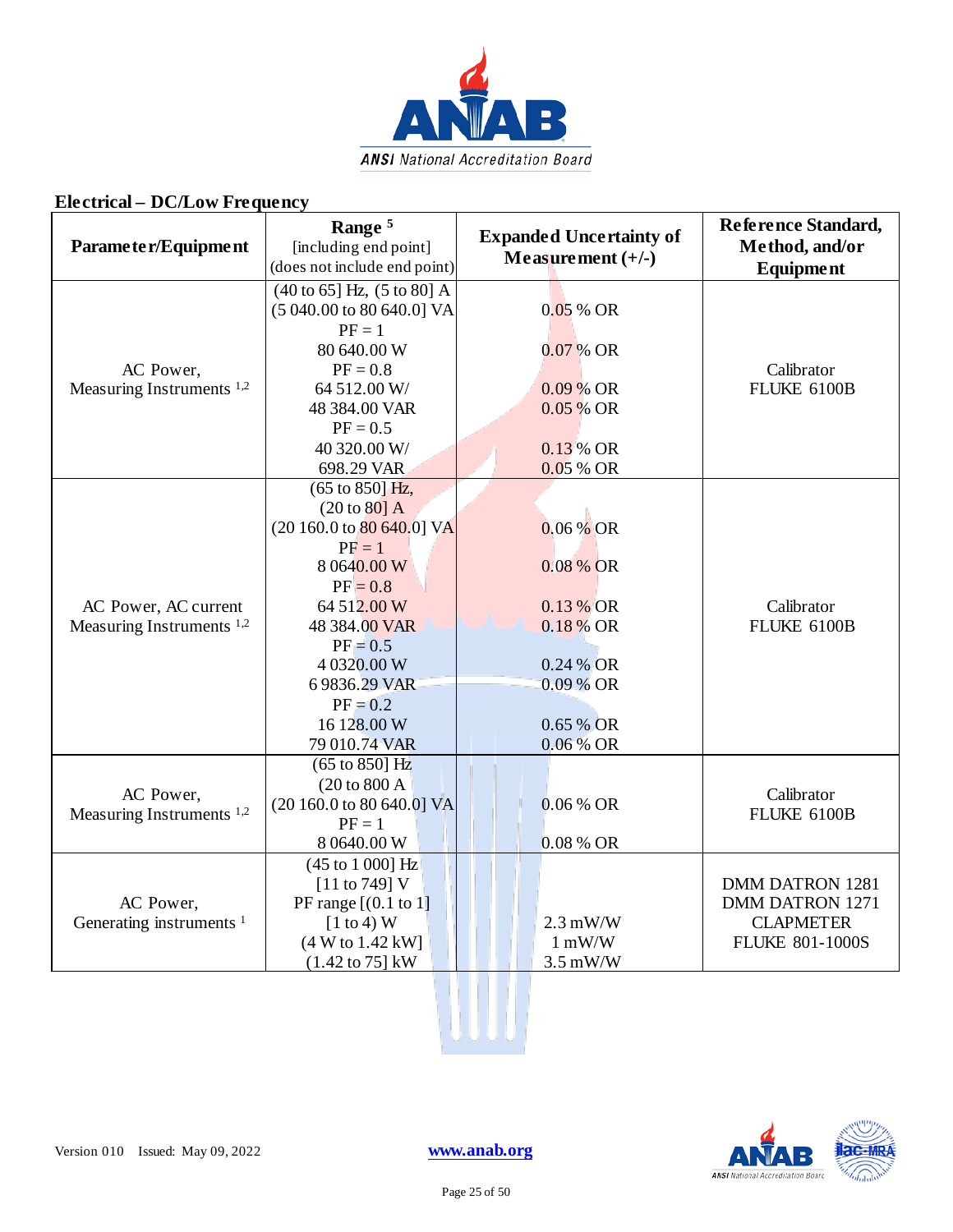

| Parameter/Equipment                                                                                    | Range <sup>5</sup><br>[including end point]<br>(does not include end point)                                                                                                                                                            | <b>Expanded Uncertainty of</b><br>Measurement $(+/-)$                                      | Reference Standard,<br>Method, and/or<br><b>Equipment</b>                                                   |
|--------------------------------------------------------------------------------------------------------|----------------------------------------------------------------------------------------------------------------------------------------------------------------------------------------------------------------------------------------|--------------------------------------------------------------------------------------------|-------------------------------------------------------------------------------------------------------------|
| Power factor (PF)<br>Measurement Instruments <sup>1,2,4</sup>                                          | [1 to 1008] $\overline{V}$<br>$[16 \text{ to } 850) \text{ Hz}$<br>$[0.01 \text{ to } 80]$ A<br>$PF = 1$<br>$PF = 0.9$<br>$PF = 0.8$<br>$PF = 0.7$<br>$PF = 0.6$<br>$PF = 0.5$<br>$PF = 0.4$<br>$PF = 0.3$<br>$PF = 0.2$<br>$PF = 0.1$ | 0.0055<br>0.0067<br>0.0079<br>0.0089<br>0.0096<br>0.01<br>0.011<br>0.011<br>0.011<br>0.011 | Calibrator<br>FLUKE 6100B                                                                                   |
| Power factor<br>Generating Instruments <sup>1,2,4</sup>                                                | [45 to $75$ ] Hz<br>Up to $500$ V]<br>Up to $10 \text{ A}$<br>PF range $[0.1$ to 1]                                                                                                                                                    | 0.03                                                                                       | IEC 60051-9                                                                                                 |
| AC Energy,<br>Single phase<br>Measuring Instruments <sup>1,2</sup>                                     | $[1 \text{ to } 1 \text{ 008}] V$<br>$[0.01 \text{ to } 80]$ A<br>$[16 \text{ to } 850]$ Hz<br>Max: 1 000 h                                                                                                                            | 0.08 % OR                                                                                  | Calibrator<br>FLUKE 6100B                                                                                   |
| Temperature,<br>Temperature indicators and<br>simulators for<br>Noble metal thermocouples <sup>1</sup> | [-200 to 500) $^{\circ}$ C<br>$(500 \text{ to } 1800)$ °C                                                                                                                                                                              | $0.5\degree C$<br>$0.3 \degree C$                                                          | Euramet cg11<br>Calibration by means of<br>electrical simulation<br>Including cold junction<br>compensation |
| Temperature,<br>Temperature indicators and<br>simulators for<br>Base metal thermocouples <sup>1</sup>  | [-200 to 1 380] $\degree$ C                                                                                                                                                                                                            | $0.15\text{ °C}$                                                                           | Euramet cg11<br>Calibration by means of<br>electrical simulation<br>Including cold junction<br>compensation |

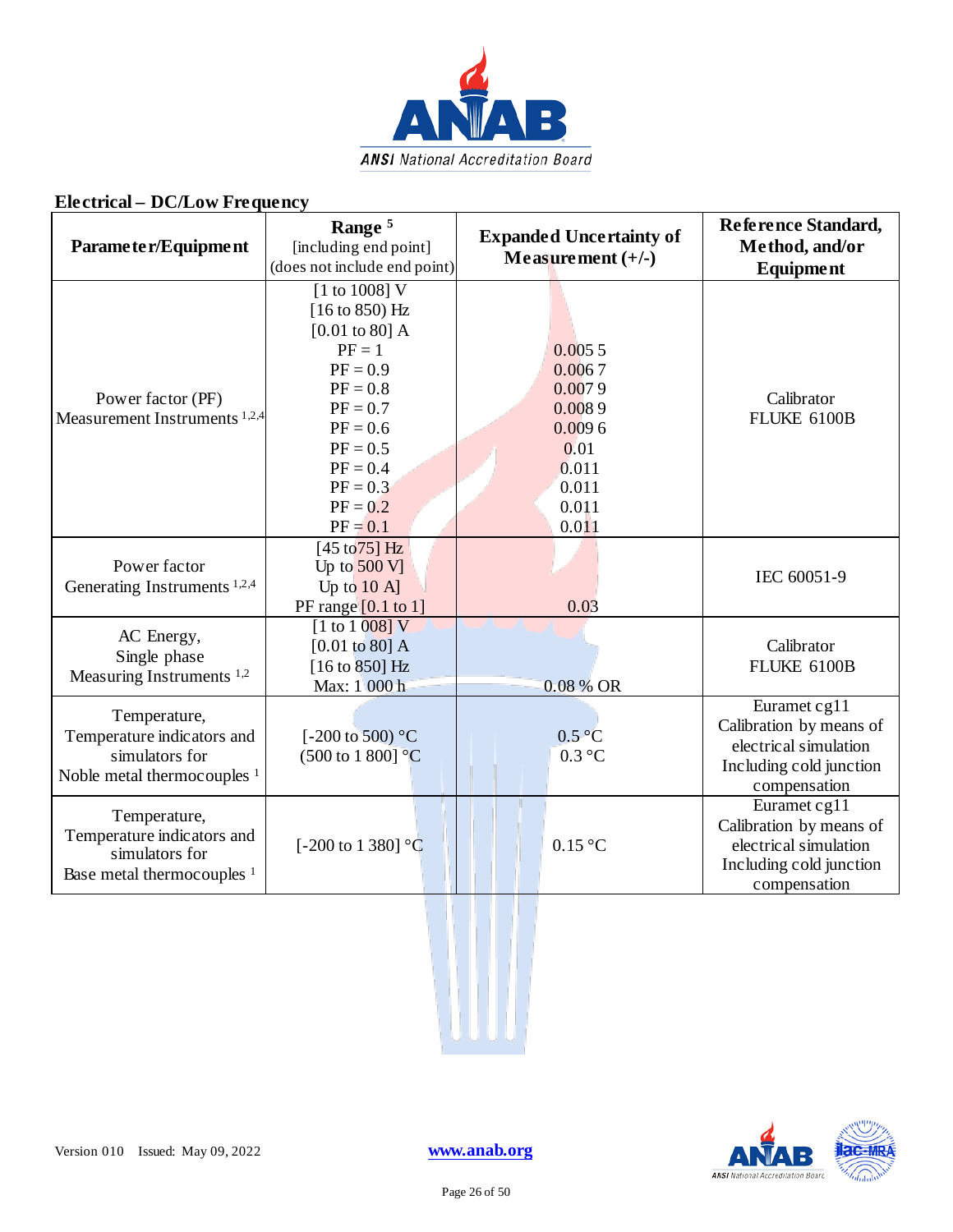

| Parameter/Equipment                                                                                    | Range <sup>5</sup><br>[including end point]<br>(does not include end point)                                                                                                                                                                                                                                                                                                       | <b>Expanded Uncertainty of</b><br>Measurement $(+/-)$                                                                                     | Reference Standard,<br>Method, and/or<br><b>Equipment</b>                                                   |
|--------------------------------------------------------------------------------------------------------|-----------------------------------------------------------------------------------------------------------------------------------------------------------------------------------------------------------------------------------------------------------------------------------------------------------------------------------------------------------------------------------|-------------------------------------------------------------------------------------------------------------------------------------------|-------------------------------------------------------------------------------------------------------------|
| Temperature,<br>Temperature indicators and<br>simulators for<br>Base metal thermocouples <sup>2</sup>  | Type E<br>[ $-250$ to $-100$ ) °C<br>$(-100 \text{ to } 1000]$ °C<br>Type J<br>[ $-210$ to $-100$ ) °C<br>$(-100 \text{ to } -1200)$ °C<br>Type K<br>[-200 to 1 000) $^{\circ}$ C<br>$(1000 \text{ to } 1372)$ °C<br>Type N<br>[ $-200$ to $-100$ ) °C<br>$(-100 \text{ to } 1300)$ °C<br>Type T<br>$[-250 \text{ to } -150)$ °C<br>$(-150 \text{ to } 0]$ °C<br>(0 to $400$ ] °C | 0.6 °C<br>0.3 °C<br>$0.4$ °C<br>$0.3$ °C<br>$0.3$ °C<br>$0.5\text{ °C}$<br>0.5 °C<br>$0.3\degree$ C<br>$0.7\degree$ C<br>0.3 °C<br>0.2 °C | Euramet cg11<br>Calibration by means of<br>electrical simulation<br>Including cold junction<br>compensation |
| Temperature,<br>Temperature indicators and<br>simulators for<br>Noble metal thermocouples <sup>2</sup> | Type R, S<br>[-200 to 1 800) $^{\circ}$ C                                                                                                                                                                                                                                                                                                                                         | 0.8 °C                                                                                                                                    | Euramet cg11                                                                                                |
| Temperature,<br>Temperature indicators and<br>simulators for<br>Resistance sensors <sup>1</sup>        | [-200 to $100$ ] °C<br>$(100 \text{ to } 300]$ °C<br>$(300 \text{ to } 500)$ °C<br>$(500 \text{ to } 850)$ °C                                                                                                                                                                                                                                                                     | $0.01\,^{\circ}\mathrm{C}$<br>$0.02\text{ °C}$<br>0.03 °C<br>$0.04$ °C                                                                    | Euramet cg11                                                                                                |

| Parameter/Equipment                           | Range <sup>5</sup><br>[including end point]<br>$\left(\frac{1}{2} \text{ does not include end point}\right)$ | <b>Expanded Uncertainty of</b><br>Measurement $(+/-)$ | <b>Reference Standard,</b><br>Method, and/or<br><b>Equipment</b>            |
|-----------------------------------------------|--------------------------------------------------------------------------------------------------------------|-------------------------------------------------------|-----------------------------------------------------------------------------|
| Calibration Factor for Power<br>Sensors $1,2$ | [100 to 150) kHz<br>$[0.15 \text{ to } 1) \text{ MHz}$<br>$[1 \text{ to } 10) \text{ MHz}$                   | $1.7\%$<br>1.6%<br>1.3%                               | <b>RF Reference Source Fluke</b><br>96270A With Power<br>Sensors: R&S Z55-1 |



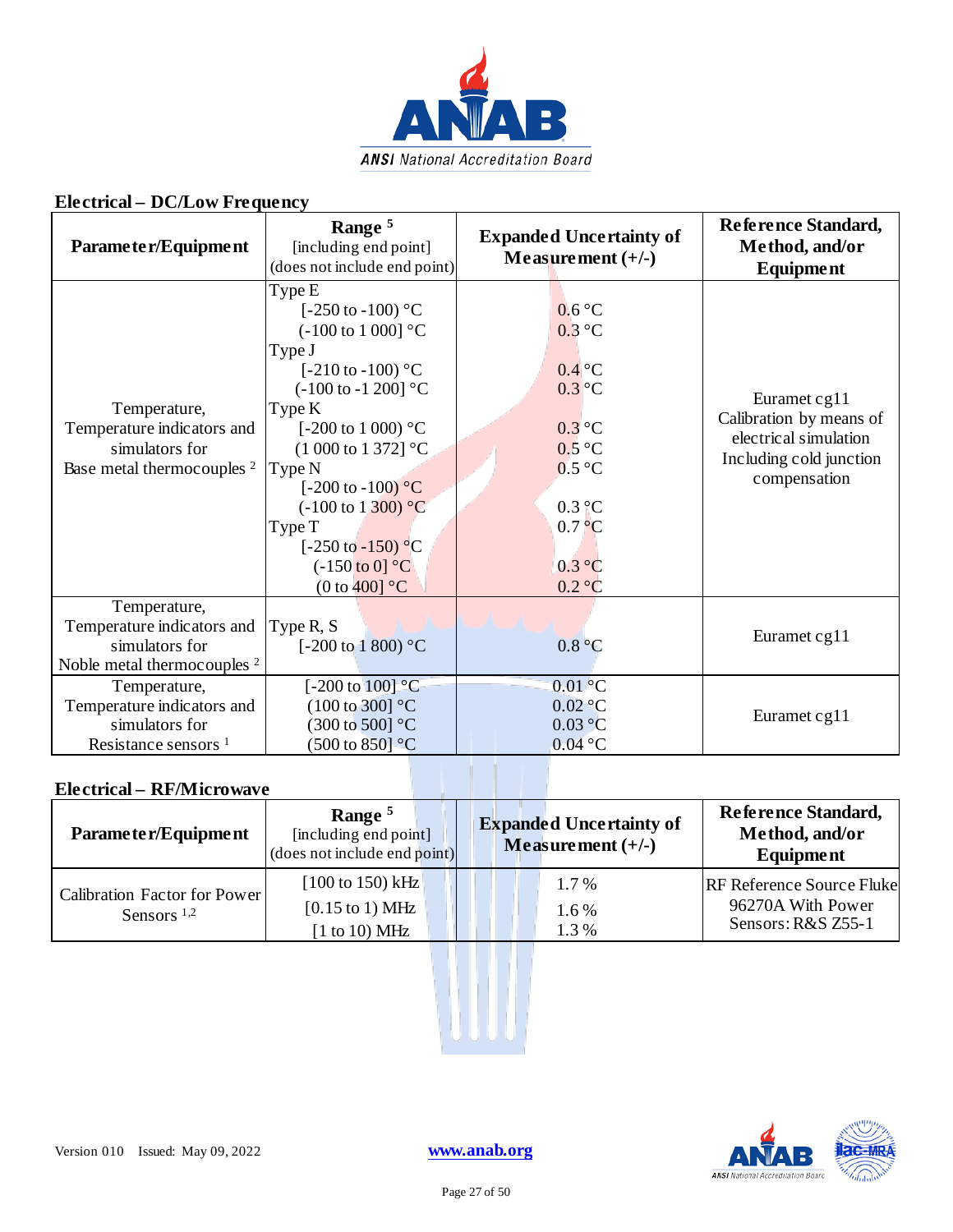

| Parameter/Equipment                                             | Range <sup>5</sup><br>[including end point]<br>(does not include end point)                                                                                                                                                                                                        | <b>Expanded Uncertainty of</b><br>Measurement $(+/-)$                           | Reference Standard,<br>Method, and/or<br>Equipment                                                                                                                                                                                                                |
|-----------------------------------------------------------------|------------------------------------------------------------------------------------------------------------------------------------------------------------------------------------------------------------------------------------------------------------------------------------|---------------------------------------------------------------------------------|-------------------------------------------------------------------------------------------------------------------------------------------------------------------------------------------------------------------------------------------------------------------|
| <b>Calibration Factor for Power</b><br>Sensors <sup>1,2,4</sup> | [10 to 499) MHz<br>[499 to 580) MHz<br>[580 to 820) MHz<br>$(0.82 \text{ to } 2.6) \text{ GHz}$<br>$(2.6 \text{ to } 3.3) \text{ GHz}$<br>$(3.3 \text{ to } 4.0] \text{ GHz}$<br>$(4.0 \text{ to } 4.5)$ GHz<br>$(4.5 \text{ to } 5.0] \text{ GHz}$<br>$(5.0 \text{ to } 6.0]$ GHz | 1.1%<br>1.2%<br>1.3%<br>$1.4\%$<br>1.5%<br>$1.6\%$<br>1.7%<br>1.8%<br>1.9%      | <b>RF REFERENCE</b><br><b>SOURCE FLOUKE</b><br>96270A With Power<br>Sensors: R & S Z55-1                                                                                                                                                                          |
| <b>Calibration Factor for Power</b><br>Sensors <sup>1,2,4</sup> | $(6 to 8)$ GHz<br>(8 to 10] GHz<br>$(10 to 12)$ GHz<br>$(12 to 15)$ GHz<br>(15 to 18] GHz                                                                                                                                                                                          | 2.0%<br>2.1%<br>2.2%<br>2.3%<br>2.4%                                            | RF Reference Source<br>Fluke 96270A With<br>Power Sensors: R&S<br>$Z$ 55-1                                                                                                                                                                                        |
| RF Attenuation $1,2$                                            | $(0 to 4)$ dB<br>$[300 \text{ kHz}]$ to $3 \text{ GHz}$<br>$(3 \text{ to } 6)$ GHz<br>(6 to 18] GHz<br>$(4 to 6)$ dB<br>[300 kHz to $3$ GHz]<br>$(3 \text{ to } 6)$ GHz<br>(6 to 18] GHz                                                                                           | $0.09$ <sub>dB</sub><br>0.1 dB<br>$0.27$ dB<br>0.1 dB<br>$0.12$ dB<br>$0.27$ dB | The uncertainties apply to<br>the measurements of<br>devices fitted with<br>connectors that have input/<br>output VSWR not<br>exceeding 1.1<br>The uncertainties will be<br>increased for devices with<br>higher VSWR<br>Network analyzers:<br>HP 8757A, HP 8753C |

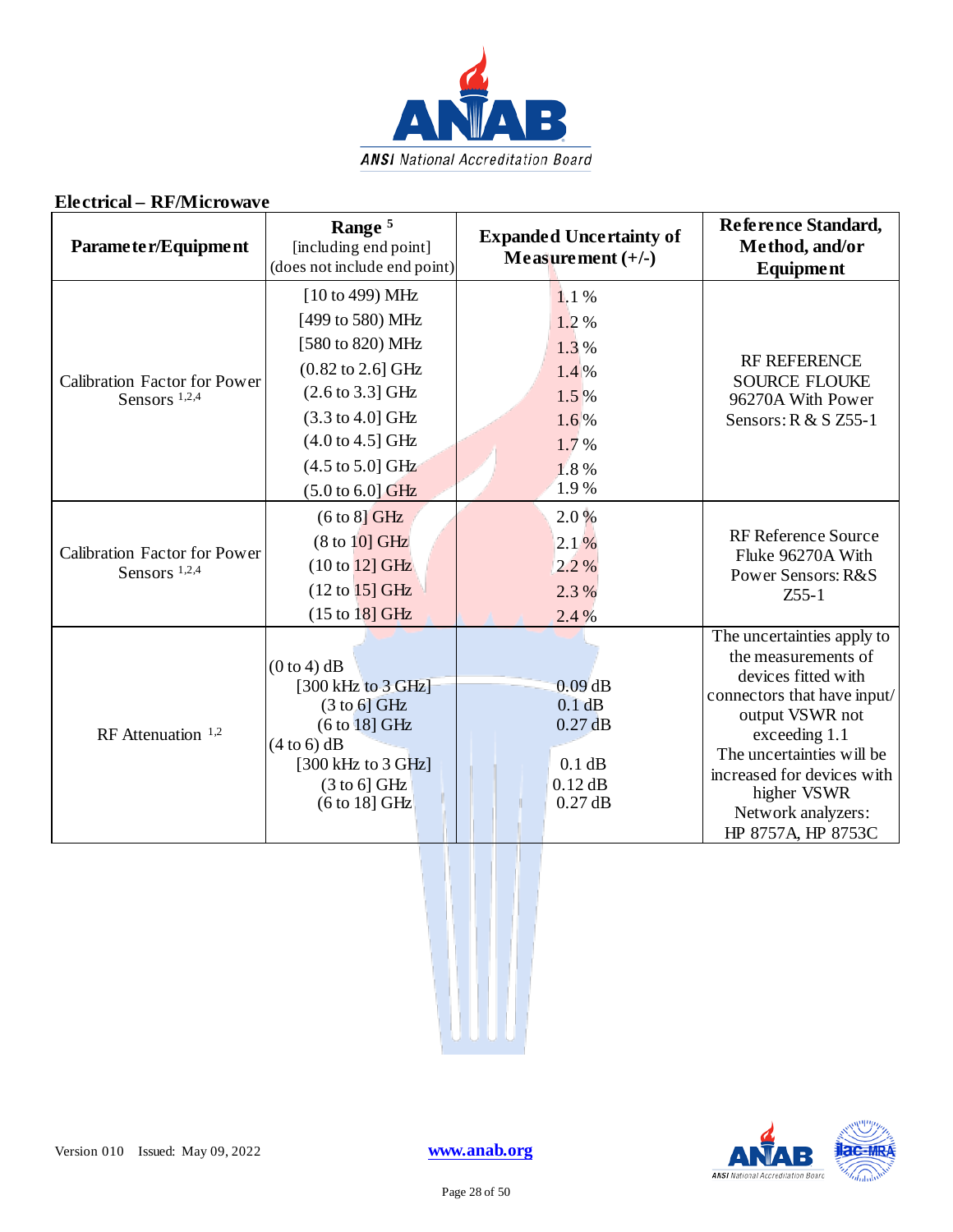

| Parameter/Equipment  | Range <sup>5</sup><br>[including end point]<br>(does not include end point)                                                                                                                                                                                                                                                                                                                                                                                                                                                                                                                                                                                                                                                                                                          | <b>Expanded Uncertainty of</b><br>Measurement $(+/-)$                                                                                                         | Reference Standard,<br>Method, and/or<br><b>Equipment</b> |
|----------------------|--------------------------------------------------------------------------------------------------------------------------------------------------------------------------------------------------------------------------------------------------------------------------------------------------------------------------------------------------------------------------------------------------------------------------------------------------------------------------------------------------------------------------------------------------------------------------------------------------------------------------------------------------------------------------------------------------------------------------------------------------------------------------------------|---------------------------------------------------------------------------------------------------------------------------------------------------------------|-----------------------------------------------------------|
| RF Attenuation $1,2$ | $(6 to 40)$ dB<br>$[300 \text{ kHz}$ to $10 \text{ MHz}]$<br>$(40 \text{ to } 45) \text{ dB}$<br>$[300 \text{ kHz}$ to $10 \text{ MHz}]$<br>$(45 \text{ to } 50)$ dB<br>$[300 \text{ kHz}$ to $10 \text{ MHz}]$<br>$(50 \text{ to } 55) \text{ dB}$<br>$[300 \text{ kHz}$ to $10 \text{ MHz}]$<br>$(55 \text{ to } 60)$ dB<br>$[300 \text{ kHz}$ to $10 \text{ MHz}]$<br>$(60 \text{ to } 65)$ dB<br>$[300 \text{ kHz to } 10 \text{ MHz}]$<br>$(65 \text{ to } 70)$ dB<br>$[300 \text{ kHz}]$ to $10 \text{ MHz}$<br>$(70 \text{ to } 75) \text{ dB}$<br>$[300 \text{ kHz}$ to $10 \text{ MHz}]$<br>$(75 \text{ to } 80)$ dB<br>$[300 \text{ kHz to } 10 \text{ MHz}]$<br>$(80 \text{ to } 85)$ dB<br>$[300 \text{ kHz}]$ to $10 \text{ MHz}$ )<br>$(85 \text{ to } 90) \text{ dB}$ | $0.13$ dB<br>0.2 dB<br>$0.41$ dB<br>$0.51$ dB<br>$0.54$ dB<br>$0.56$ dB<br>0.64dB<br>$0.86$ <sub>d</sub> B<br>1.4dB<br>2.1 dB<br>3.4dB                        | Spectrum analyzer Agilent<br><b>N9030A</b>                |
| RF Attenuation $1,2$ | [300 kHz to 10 MHz)<br>$(6 \text{ to } 25) \text{ dB}$<br>$[10 \text{ MHz}$ to $3.6 \text{ GHz}]$<br>$(3.6 \text{ to } 8.4) \text{ GHz}$<br>$(8.4 \text{ to } 17.1] \text{ GHz}$<br>$(17.1 \text{ to } 18) \text{ GHz}$<br>[ $25$ to 40) dB<br>$[10 \text{ MHz}$ to 3.6 GHz]<br>$(3.6 \text{ to } 8.4) \text{ GHz}$<br>(8.4 to 17.1] GHz<br>(17.1 to 18] GHz<br>[40 to 80] $dB$<br>[10 MHz to 3.6 GHz]<br>(3.6 to 8.4] GHz<br>$(8.4 \text{ to } 13.6) \text{ GHz}$<br>(13.6 to 17.1] GHz<br>(17.1 to 18] GHz                                                                                                                                                                                                                                                                         | $0.13$ dB<br>0.14dB<br>0.16 dB<br>$0.17$ dB<br>0.1 dB<br>$0.12$ dB<br>0.16 dB<br>0.17dB<br>0.1 dB<br>$0.12$ dB<br>$0.13$ dB<br>0.14 dB<br>$0.15$ dB<br>UUU UU | Spectrum analyzer Agilent<br><b>N9030A</b>                |

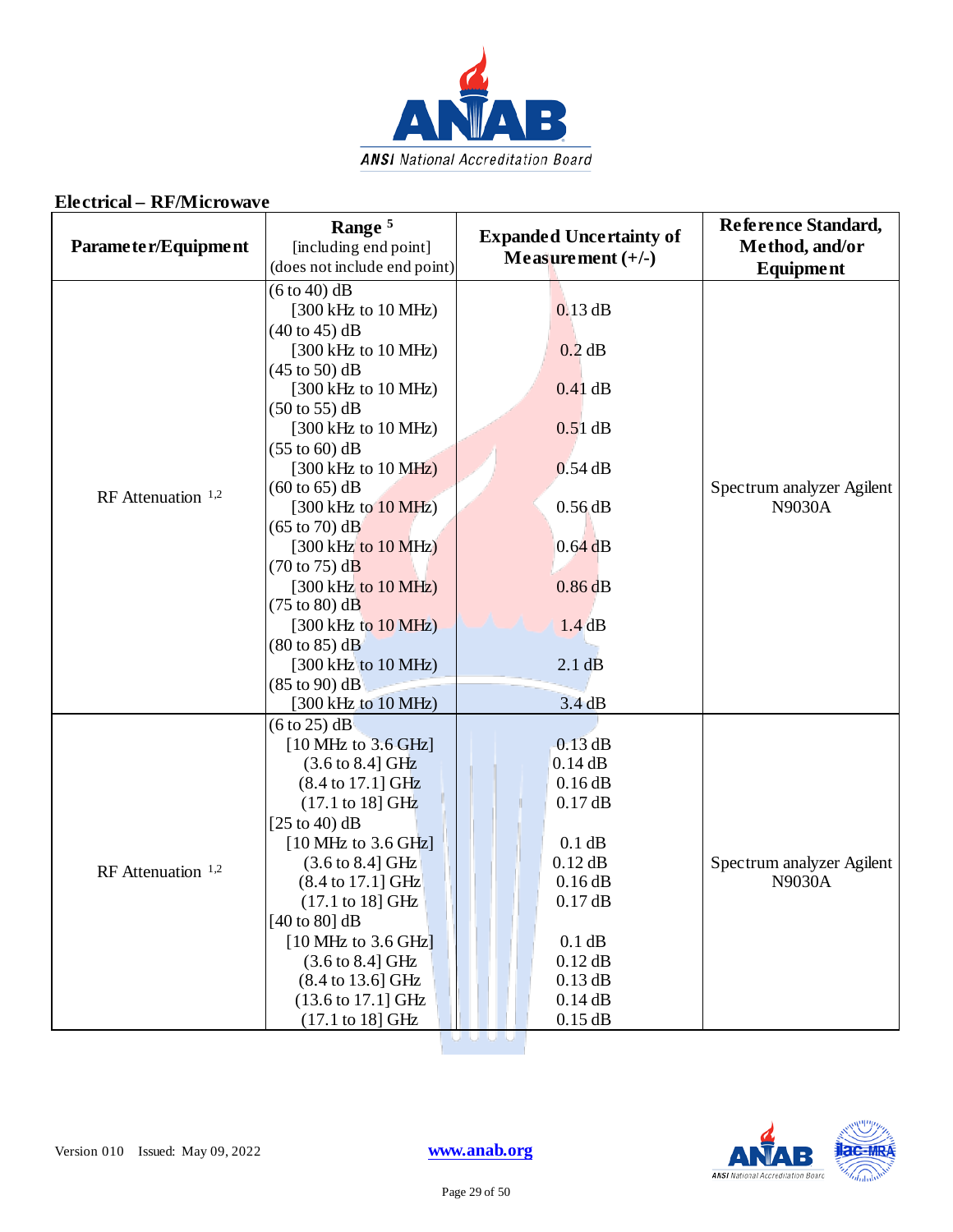

| Parameter/Equipment                            | Range <sup>5</sup><br>[including end point]<br>(does not include end point)                                                                                     | <b>Expanded Uncertainty of</b><br>Measurement $(+/-)$                                            | Reference Standard,<br>Method, and/or<br>Equipment                                                                                                                                                                     |
|------------------------------------------------|-----------------------------------------------------------------------------------------------------------------------------------------------------------------|--------------------------------------------------------------------------------------------------|------------------------------------------------------------------------------------------------------------------------------------------------------------------------------------------------------------------------|
| Power Source <sup>1,2</sup>                    | $[-100 \text{ to } -35) \text{ dBm}$<br>$(100 \text{ kHz})$ to 60 MHz]<br>$(60 \text{ MHz to } 16 \text{ GHz}]$<br>(8 to 16] GHz<br>$(16 \text{ to } 26.5)$ GHz | 0.16dB<br>$0.3$ dB<br>$0.41$ dB<br>$0.52$ dB                                                     | <b>RF</b> Reference<br><b>Source FLUKE</b><br>96270A<br>for absolute power<br>offset<br>measurement +<br>Spectrum analyzer<br>Agilent N9030A<br>for power<br>measurement exceeding<br>1.1<br>The uncertainties will be |
| Power Source <sup>1,2</sup>                    | $(-35 \text{ to } 20) \text{ dBm}$<br>$[100 \text{ kHz to } 26.5 \text{ GHz}]$                                                                                  | $0.078$ <sub>dB</sub>                                                                            | increased for devices<br>with higher VSWR<br>RF Reference<br><b>Source FLUKE</b><br>96270A                                                                                                                             |
| Power Source <sup>1,2</sup>                    | $(20 to 44)$ dBm<br>$[10 MHz - 2 GHz]$<br>$(2 \text{ to } 6)$ GHz<br>$(6 \text{ to } 9)$ GHz<br>(9 to 13) GHz<br>$(13 \text{ to } 16)$ GHz<br>$(16 to 18)$ GHz  | $0.23$ <sub>dB</sub><br>$0.24$ dB<br>$0.25$ <sub>dB</sub><br>$0.27$ dB<br>$0.31$ dB<br>$0.39$ dB | <b>RF Reference Source</b><br>Fluke 96270A With<br>Power Sensors: R&S<br>$Z$ 55-1                                                                                                                                      |
| Power,<br>Measuring Instruments $1,2$          | $[-130 \text{ to } -110) \text{ dBm}$<br>$[10 \text{ to } 240) \text{ MHz}$<br>[240 MHz to 3 GHz]                                                               | $0.92$ dB<br>2 dB                                                                                | RF Reference<br><b>Source FLUKE</b><br>96270A                                                                                                                                                                          |
| Power,<br>Measuring Instruments <sup>1,2</sup> | $[-110 \text{ to } -35) \text{ dBm}$<br>[100 to 300) kHz<br>[300 kHz to 4] GHz]<br>$(4 to 26.5)$ GHz                                                            | $0.054$ dB<br>$0.049$ dB<br>0.1 dB                                                               | RF Reference Source<br>Fluke 96270A With<br>Power Sensors: R&S<br>Z55-1 with automatic<br>dynamic attenuator<br>and generator error<br>correction                                                                      |
| Power,<br>Measuring Instruments <sup>1,2</sup> | $[-35 \text{ to } 20) \text{ dBm}$<br>$[100 \text{ kHz}$ to 14 GHz]<br>$(14 to 26.5)$ GHz                                                                       | $0.02$ dB<br>$0.026$ dB                                                                          | RF Reference Source<br>Fluke 96270A With<br>Power Sensors: R&S<br>$Z$ 55-1                                                                                                                                             |

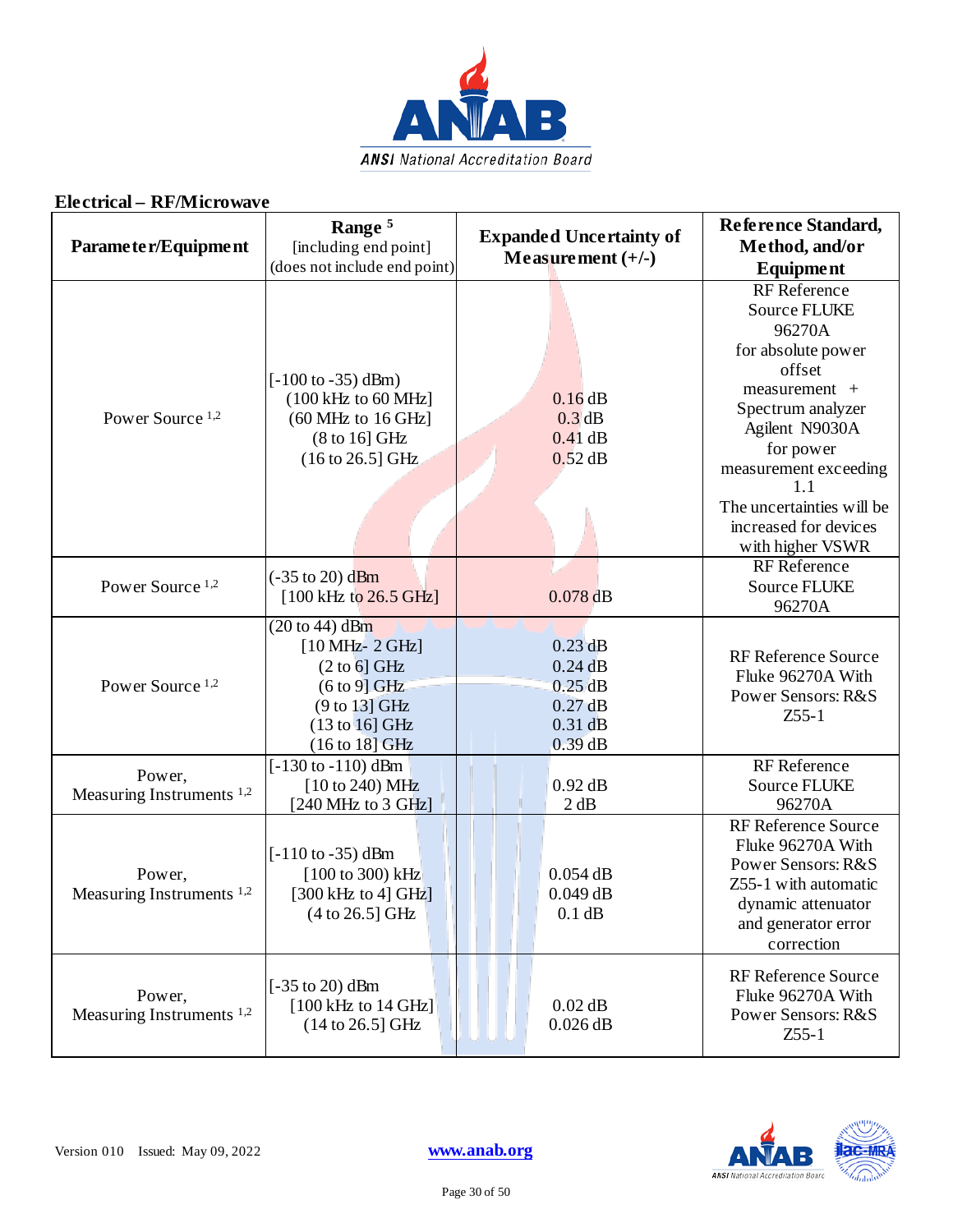

| Parameter/Equipment                                           | Range <sup>5</sup><br>[including end point]<br>(does not include end point)                                                                                                                                                | <b>Expanded Uncertainty of</b><br>Measurement $(+/-)$                                 | Reference Standard,<br>Method, and/or<br><b>Equipment</b>                                                                                         |
|---------------------------------------------------------------|----------------------------------------------------------------------------------------------------------------------------------------------------------------------------------------------------------------------------|---------------------------------------------------------------------------------------|---------------------------------------------------------------------------------------------------------------------------------------------------|
| Power,<br>Measuring Instruments <sup>1,2</sup>                | 20 dBm<br>[100 kHz to 18 GHz]<br>$(20 \text{ to } 44]$ dBm<br>$(10 \text{ MHz to } 6 \text{ GHz}]$<br>$(2 \text{ to } 6)$ GHz<br>$(6 \text{ to } 9)$ GHz<br>(9 to 13) GHz<br>$(13 \text{ to } 16)$ GHz<br>$(16 to 18)$ GHz | $0.026$ dB<br>$0.23$ dB<br>$0.24$ dB<br>$0.25$ dB<br>$0.27$ dB<br>0.3 dB<br>$0.38$ dB | Power sensor<br>HP 8481B, HP 8482A,<br>HP 8485A                                                                                                   |
| Relative Power Sources <sup>1,2</sup>                         | $[-80 \text{ to } -35] \text{ dB}$<br>$[100 \text{ kHz to } 3.6 \text{ GHz}]$<br>$(3.6 \text{ to } 8.4) \text{ GHz}$<br>$(8.4 \text{ to } 13.6) \text{ GHz}$<br>$(13.6 \text{ to } 26.5) \text{ GHz}$                      | $0.15$ dB<br>$0.27$ dB<br>$0.35$ <sub>dB</sub><br>$0.41$ dB                           | Spectrum Analyzer<br>Agilent N9030A                                                                                                               |
|                                                               | [ $-35$ to 20) dB<br>$[100 \text{ kHz to } 26.5 \text{ GHz}]$                                                                                                                                                              | $0.08$ <sub>dB</sub>                                                                  | RF Reference<br><b>Source FLUKE</b><br>96270A<br>Power sensor<br>R & S                                                                            |
| Relative Power Sources <sup>1,2</sup>                         | (20 to 44) dB<br>$[10 \text{ MHz}$ to $18 \text{ GHz}]$<br>$(6 \text{ to } 9)$ GHz<br>(9 to 13) GHz<br>$(13 \text{ to } 16)$ GHz<br>$(16 \text{ to } 26.5)$ GHz                                                            | $0.08$ <sub>dB</sub><br>$0.09$ <sub>dB</sub><br>$0.01$ dB<br>0.11 dB<br>$0.12$ dB     | <b>High Frequency</b><br>Power sensor<br>HP 8481B                                                                                                 |
| <b>Relative Power</b><br>Measuring Instruments $1,2$          | $[-110 \text{ to } -35) \text{ dBm}$<br>$(100 \text{ kHz to } 10 \text{ MHz})$<br>$[10 \text{ MHz}$ to $4 \text{ GHz}]$<br>$(4 to 18)$ GHz<br>$(18 \text{ to } 26.5)$ GHz                                                  | $0.054$ dB<br>$0.044$ dB<br>$0.098$ dB<br>0.1 dB                                      | RF Reference Source<br>Fluke 96270A With<br>Power Sensors: R&S<br>Z55-1 with automatic<br>dynamic attenuator<br>and generator error<br>correction |
| <b>Relative Power</b><br>Measuring Instruments <sup>1,2</sup> | $(-35 \text{ to } 20) \text{ dB}$<br>$[100 \text{ kHz}$ to 26.5 GHz]                                                                                                                                                       | $0.014$ dB                                                                            | RF Reference Source Fluke<br>96270A With Power<br>Sensors: R&S Z55-1                                                                              |
| <b>Relative Power</b><br>Measuring Instruments <sup>1,2</sup> | (20 to 44) dB<br>$[10 \text{ MHz}$ to $18 \text{ GHz}]$                                                                                                                                                                    | $0.08$ dB                                                                             | <b>High Frequency Power</b><br>sensor HP 8481B                                                                                                    |

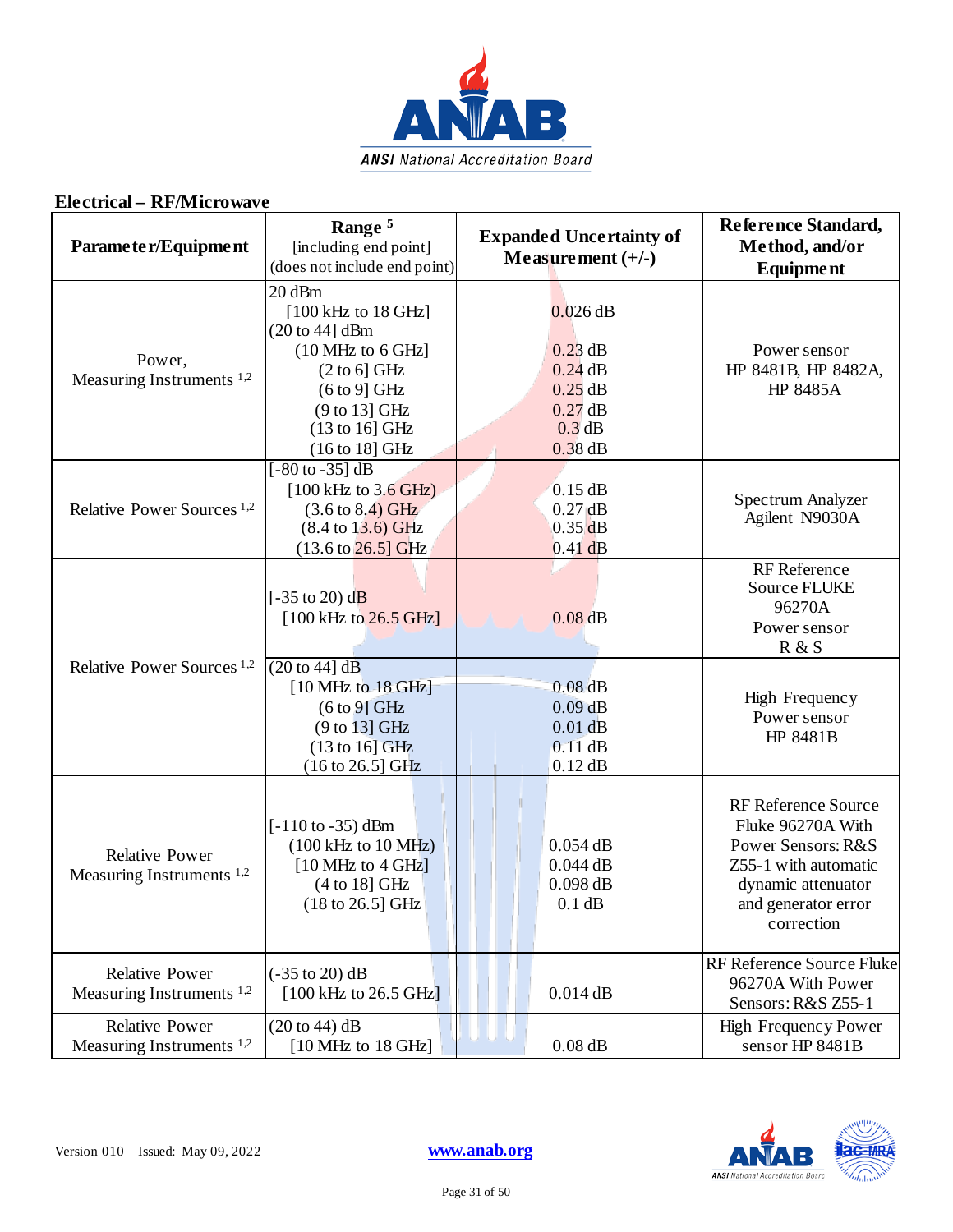

| Parameter/Equipment                      | Range <sup>5</sup><br>[including end point]<br>(does not include end point)                                                                      | <b>Expanded Uncertainty of</b><br>Measurement $(+/-)$                                                            | Reference Standard,<br>Method, and/or<br><b>Equipment</b> |
|------------------------------------------|--------------------------------------------------------------------------------------------------------------------------------------------------|------------------------------------------------------------------------------------------------------------------|-----------------------------------------------------------|
| Amplitude Modulation,<br>Sources $1,2$   | carrier:<br>$[1 \text{ MHz}$ to 26.5 GHz]<br>modulation rate:<br>[50 Hz to $10$ kHz]<br>modulation depth:<br>$[1 \text{ to } 99]$ %              | 0.00164 x MODULATION<br>$DEFTH + 0.022$                                                                          | Spectrum<br>Analyzer<br>Agilent N9030A                    |
| Frequency Modulation,<br>Sources $1,2$   | carrier:<br>$[1 \text{ MHz}$ to 26.5 GHz]<br>modulation rate:<br>$[20 Hz$ to 20 kHz)<br>frequency deviation:<br>200 Hz to 4 kHz                  | $\sqrt{1.57\% \text{ of} \text{rdg.}^2 + 3\text{Hz}^2}$                                                          | Spectrum<br>Analyzer<br>Agilent N9030A                    |
| Frequency Modulation,<br>Sources $1,2$   | carrier:<br>$[1 \text{ MHz}$ to $26.5 \text{ GHz}]$<br>modulation rate:<br>$[20 \text{ to } 50]$ kHz<br>frequency deviation:<br>[4 to 40] $kHz$  | $\sqrt{3.30\% \text{ of } \text{rdg.}^2 + 30\text{Hz}^2}$                                                        | Spectrum<br>Analyzer<br>Agilent N9030A                    |
| Frequency Modulation,<br>Sources $1,2$   | carrier:<br>$[1 \text{ MHz}$ to 26.5 GHz]<br>modulation rate:<br>$[20 \text{ to } 50]$ kHz<br>frequency deviation:<br>[40 to 400] kHz            | $\sqrt{0.69\% \text{ of } \text{rdg.}^2 + 210 \text{Hz}^2}$                                                      | Spectrum<br>Analyzer<br>Agilent N9030A                    |
| <b>Phase Modulation</b><br>Sources $1,2$ | carrier:<br>$[1 \text{ MHz}$ to 26.5 GHz]<br>modulation rate:<br>[50 Hz to 50 $kHz$ ]<br>phase deviation:<br>$[0.2 \text{ to } 100] \text{ rad}$ | $0.12\%$ of rdg. $+0.02$ rad                                                                                     | Spectrum<br>Analyzer<br>Agilent N9030A                    |
| Distortion,<br>Sources                   | $[0.001 \text{ to } 100]$ %:<br>$[20 Hz$ to 20 kHz]<br>(20 to 100] kHz                                                                           | $\sqrt{(13.9\%)}$ OR) <sup>2</sup> + (0.00058 %) <sup>2</sup><br>$\sqrt{(29.0\% \text{ OR})^2 + (0.00058 \%)^2}$ | HP 8903 Audio Analyzer                                    |



W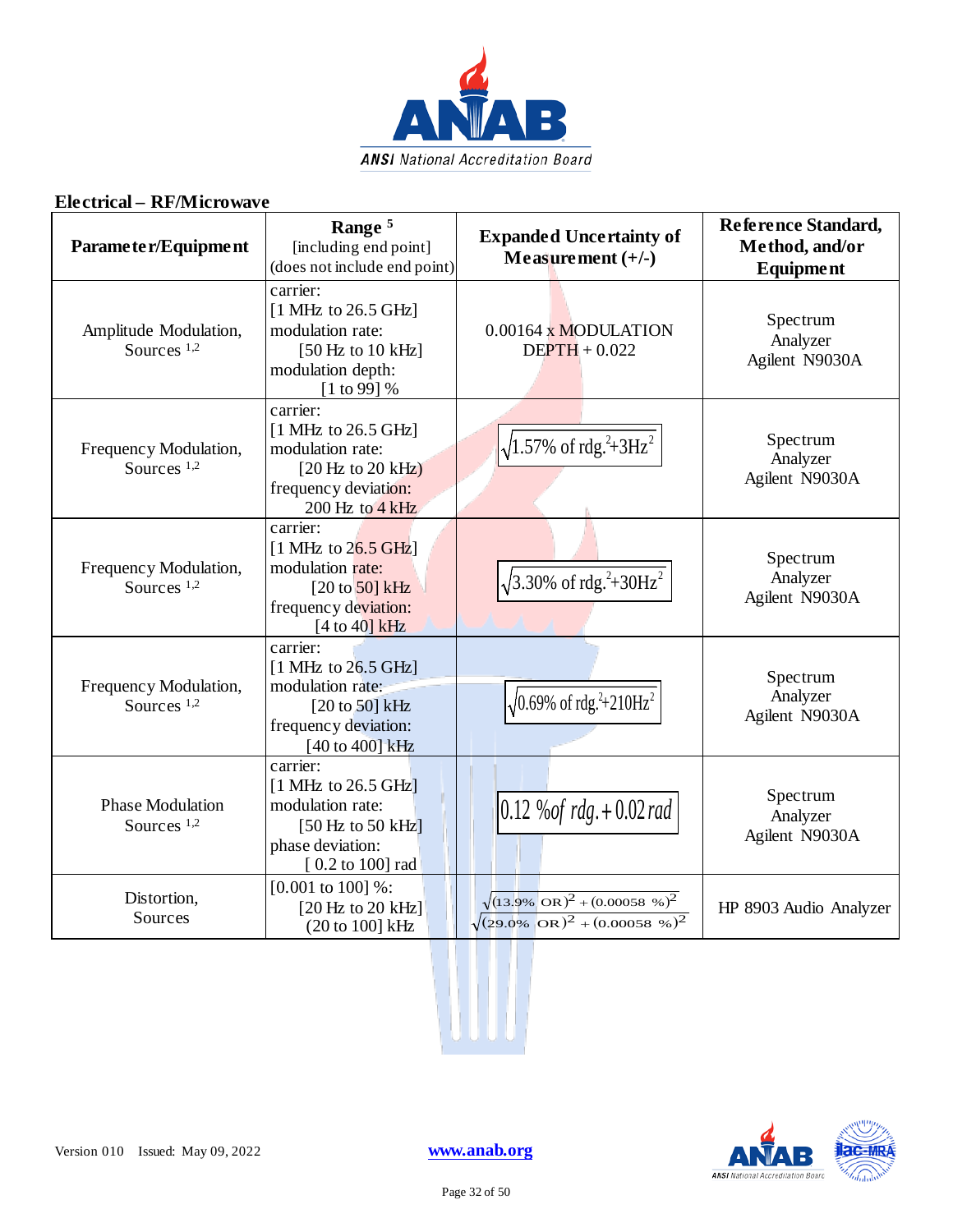

| Parameter/Equipment                             | Range <sup>5</sup><br>[including end point]<br>(does not include end point)                                                                                                                                                                                                                                                                                                                                                                        | <b>Expanded Uncertainty of</b><br>Measurement $(+/-)$                                                                             | Reference Standard,<br>Method, and/or<br><b>Equipment</b>                                                                                                                                                                                                                              |
|-------------------------------------------------|----------------------------------------------------------------------------------------------------------------------------------------------------------------------------------------------------------------------------------------------------------------------------------------------------------------------------------------------------------------------------------------------------------------------------------------------------|-----------------------------------------------------------------------------------------------------------------------------------|----------------------------------------------------------------------------------------------------------------------------------------------------------------------------------------------------------------------------------------------------------------------------------------|
| Voltage reflection<br>coefficient (VRC) $1,2,4$ | $\overline{[300 \text{ kHz}]}$ to 3 GHz]<br>(0 to 0.01)<br>$(0.01 \text{ to } 0.1)$<br>$(0.1 \text{ to } 0.2)$<br>$(0.2 \text{ to } 0.3)$<br>$(0.3 \text{ to } 0.4)$<br>$(0.4 \text{ to } 0.5)$<br>$(0.5 \text{ to } 0.6)$<br>$(0.6 \text{ to } 0.7)$<br>$(0.7 \text{ to } 0.8)$<br>$(0.4 \text{ to } 0.5)$<br>$(0.5 \text{ to } 0.6)$<br>$(0.6 \text{ to } 0.7)$<br>$(0.7 \text{ to } 0.8)$<br>$(0.8 \text{ to } 0.9)$<br>$(0.9 \text{ to } 1.0)$ | 0.008<br>0.009<br>0.01<br>0.012<br>0.014<br>0.016<br>0.019<br>0.023<br>0.026<br>0.016<br>0.019<br>0.023<br>0.026<br>0.03<br>0.034 | The results may also be<br>expressed in terms of<br>VSWR or Return Loss (dB)<br>with uncertainties stated in<br>the appropriated units.<br>Network Analyzer HP<br>8753C The uncertainties<br>are for one-port or two -<br>port device with greater<br>than 25 dB transmission<br>loss. |
| Voltage reflection<br>coefficient (VRC) 1,2,4   | $(3 \text{ to } 6)$ GHz<br>(0 to 0.01)<br>$(0.01 \text{ to } 0.1)$<br>$(0.1 \text{ to } 0.2)$<br>$(0.2 \text{ to } 0.3)$<br>$(0.3 \text{ to } 0.4)$<br>$(0.4 \text{ to } 0.5)$<br>$(0.5 \text{ to } 0.6)$<br>$(0.6 \text{ to } 0.7)$<br>$(0.7 \text{ to } 0.8)$<br>$(0.8 \text{ to } 0.9)$<br>$(0.9 \text{ to } 1.0)$                                                                                                                              | 0.012<br>0.013<br>0.015<br>0.018<br>0.022<br>0.025<br>0.03<br>0.035<br>0.04<br>0.046<br>0.052                                     | The results may also be<br>expressed in terms of<br>VSWR or Return Loss (dB)<br>with uncertainties stated in<br>the appropriated units.<br>Network Analyzer HP<br>8753C The uncertainties<br>are for one-port or tow -<br>port device with greater<br>than 25 dB transmission<br>loss. |
| Voltage reflection<br>coefficient (VRC) 1,2,4   | $(6 to 12)$ GHz<br>$(0.00 \text{ to } 1.00]$<br>(12 to 18] GHz<br>$(0.01 \text{ to } 1.00] \text{ GHz}$                                                                                                                                                                                                                                                                                                                                            | 0.034<br>0.042                                                                                                                    | Network Analyzer<br><b>HP 8757A</b>                                                                                                                                                                                                                                                    |

### **Length – Dimensional Metrology**

| Parameter/Equipment                                                    | Range <sup>5</sup><br>[including end point]<br>(does not include end point) | <b>Expanded Uncertainty of</b><br>Measurement $(+/-)$ | Reference Standard,<br>Method, and/or Equipment |
|------------------------------------------------------------------------|-----------------------------------------------------------------------------|-------------------------------------------------------|-------------------------------------------------|
| Length,<br>Dimensions of Traffic<br>Camera's Loop Field <sup>2,3</sup> | [1 to 5] m                                                                  | $(1 + L/2)$ mm                                        | Reference Measuring Tape                        |

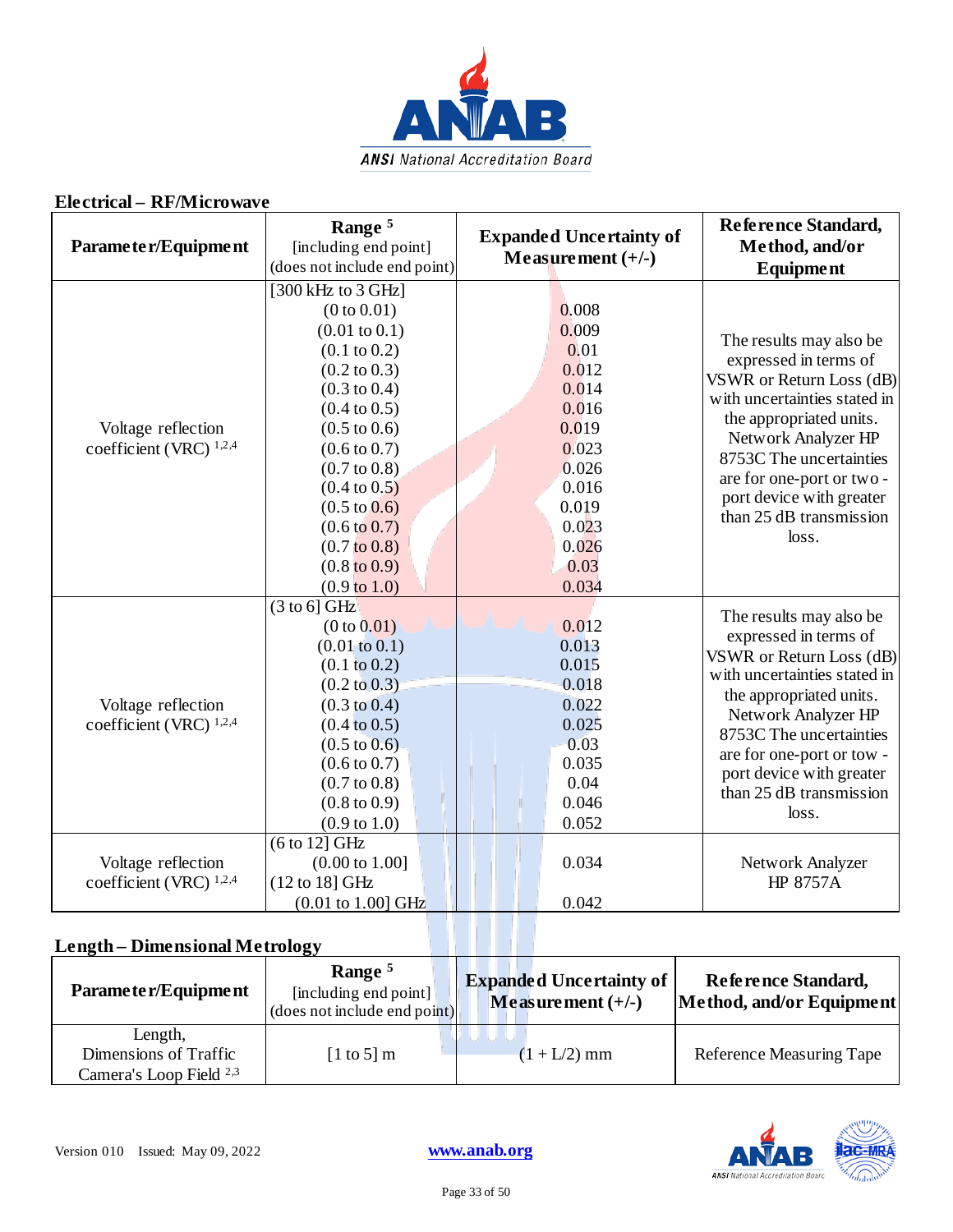

#### **Parameter/Equipment Range 5** [including end point] (does not include end point) **Expanded Uncertainty of Measurement (+/-) Reference Standard, Method, and/or Equipment** Traffic Speed, Gatso Loop Detector Traffic Cameras 1,2  $[20 \text{ to } 250]$  km/h  $1 \text{ km/h}$ Calibration of Gatso loop detector traffic speed cameras by means of 4 lanes simulator. The scope of accreditation comprises conducting camera self-tests and speed limit accuracy tests. The results of these tests may be included in the calibration certificates. Distance- Calibration of City ance- Calibration of City (875 to 885) m 2 m Reference Measuring Tape (875 to 885) 2 m Reference Measuring Tape CP 25.240 Speed -Calibration of City Train Tachograph <sup>2</sup> (10 to 70) km/h 0.45 km/h GPS Standard Instrument The scope of accreditation comprises tests hereafter. The results may be included in the certificates. Tachograph, Functional tests according regulator's specification Functional tests will cover items (a), (b), (c), (d), (e), (f),  $(g)$ , (h), (i), (j), (k), (l), (m). Chapter 5 paragraph 20(5) of Railroad Regulations. Perpendicularity, Height Gauge<sup>1</sup> (-1 to 1) mm (gauge height up to 600 mm)  $5 \mu m$ JIS B7517; BS 1643 Gauge blocks, Angle Plate WYLER Perpendicularity, Squares  $<sup>1</sup>$ </sup> [0 to 300] mm (300 to 600] mm  $3 \mu m$  $5 \mu m$ JIS B 7526; DIN 875 Height up to 600 mm Grade "00" Standard Angle plate WYLER, Gauge blocks. Angle,<br>Sine Bars<sup>1</sup> Sine Bars 1 [0 to 45]<sup>°</sup>  $\left| \begin{array}{c} | \\ | \end{array} \right|$  22 µrad DIN 2273; JIS B 7523 BS 3064 Base length up to 200 mm Grade "1" Gauge blocks, Angle gauges Angle, Bevel protractors  $^{1}$  (-90 to 90)° 0.6 mrad BS 1685; GGG-P-676b Angle gauges TSUGAMI Scale interval 5<sup> $\degree$ </sup>



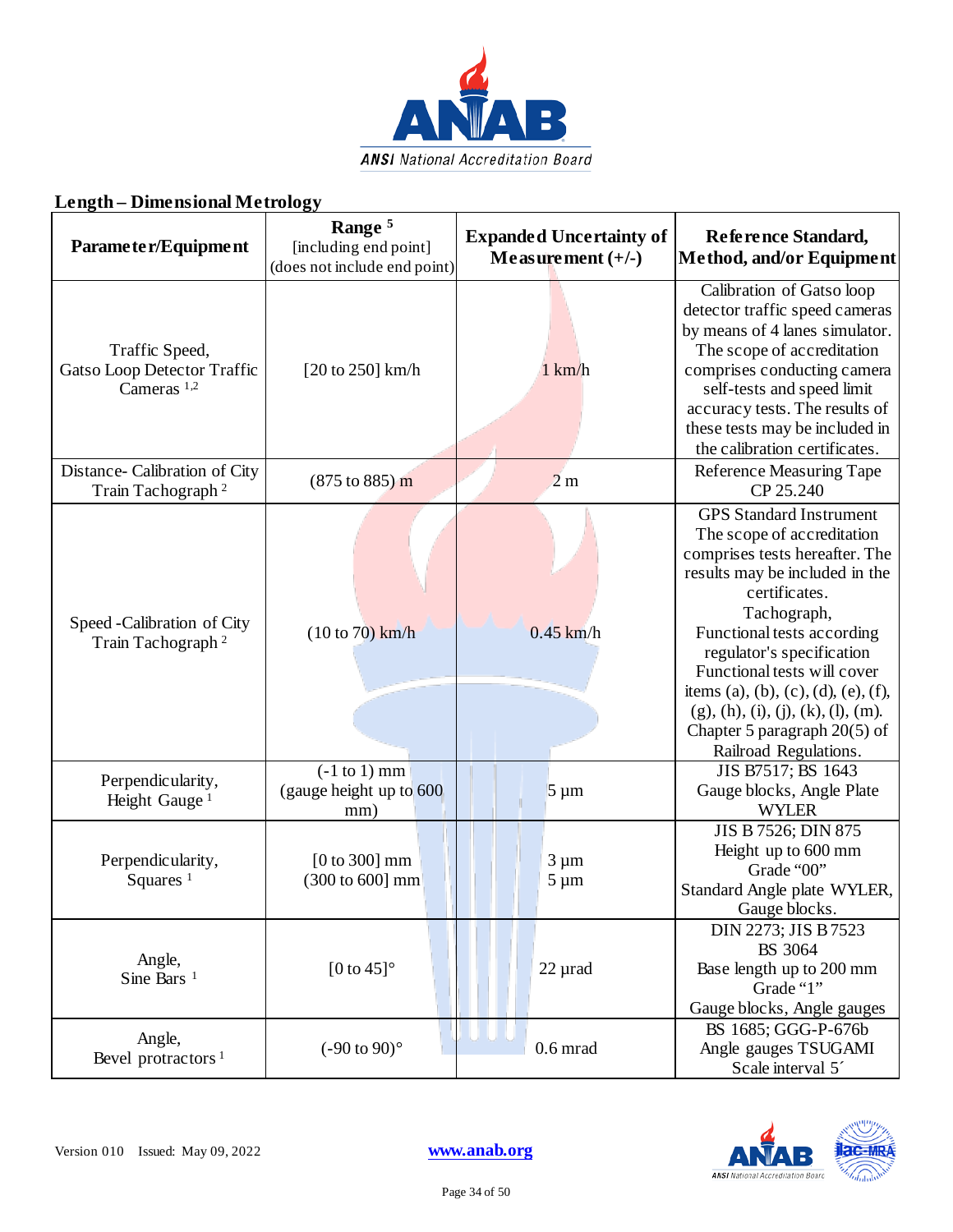

| лицки<br>$-$ DHIR INIOHAL PLUBUOGY                     |                                                                                                                     |                                                       |                                                                                                                                                                                  |
|--------------------------------------------------------|---------------------------------------------------------------------------------------------------------------------|-------------------------------------------------------|----------------------------------------------------------------------------------------------------------------------------------------------------------------------------------|
| Parameter/Equipment                                    | Range <sup>5</sup><br>[including end point]<br>(does not include end point)                                         | <b>Expanded Uncertainty of</b><br>Measurement $(+/-)$ | Reference Standard,<br>Method, and/or Equipment                                                                                                                                  |
| Angle,<br>Levels $1$                                   | Up to $\pm$ 3'<br>$\pm (3 \text{ to } \pm 10)'$<br>$\pm (10 \text{ to } \pm 20]'$<br>$\pm (20 \text{ to } \pm 30]'$ | 0.5"<br>$1$ "<br>2"<br>3"                             | JIS B 7510; DIN 877;<br>BS 958; BS 3509<br>Small angles generator,<br>$1 \mu m/m$ sensitivity                                                                                    |
| Form,<br>Flatness,<br>Surface Plates,<br>Granite 1,2,3 | ISO 8512-2,<br>BS 817,<br><b>DIN 876</b><br>Grades                                                                  | $(2 + 0.5 \times L) \mu m$                            | <b>Surface Plate</b><br>250 x 250 mm minimum size<br>up to 4 m in diagonal<br>Grade "0"<br>Electronic level WYLER                                                                |
| Gauge Blocks <sup>1,3</sup>                            | [ $0.5$ to $100$ ] mm                                                                                               | $(0.1 + L) \mu m$                                     | ISO 3650; DIN 861;<br>BS 888; ISO 3650;<br><b>BS</b> 4311<br>Gauge blocks, Comparator<br>Tesa, The calibration method is<br>the comparison                                       |
| Length Bars $1,3$                                      | $[1 to 1 000]$ mm                                                                                                   | $(1+5\times L)$ µm                                    | BS 870; JIS B 7502;<br><b>DIN 863-1</b><br>Gauge blocks, Comparator<br>(Dial indicator MAHR, length<br>measuring instrument MAHR)<br>The calibration method is the<br>comparison |
| Caliper <sup>1,2,3</sup>                               | $[0.5 \text{ to } 1000] \text{ mm}$                                                                                 | $(15+20\times L) \mu m$                               | ISO 6906; ISO 3599;<br>DIN 862; JIS B 7507<br>Gauge blocks,<br>CMC stands for caliper<br>resolution 0.01 mm.                                                                     |
| Depth Caliper <sup>1,2,3</sup>                         | Up to 200 mm                                                                                                        | $(10+10\times L) \mu m$                               | <b>DIN 862</b><br>CMC stands for caliper<br>resolution 0.01 mm.<br>Gauge blocks, Depth micro<br>checker                                                                          |
| Micrometer<br>External 1,2,3                           | Up to $100 \text{ mm}^1$<br>Up to $100 \text{ mm}^2$<br>$(100 \text{ to } 1000] \text{ mm}^1$                       | $2 \mu m$<br>$3 \mu m$<br>$(2+8\times L)$ µm          | ISO 3611; DIN 863;<br><b>JIS B 7502</b><br>Gauge blocks<br>CMC stands for resolution<br>$0.001$ mm                                                                               |
| Micrometer<br>Internal, Duo-bore <sup>1</sup>          | [30 to 100] mm                                                                                                      | $3 \mu m$                                             | <b>DIN 863</b><br><b>Standard Plain rings</b>                                                                                                                                    |

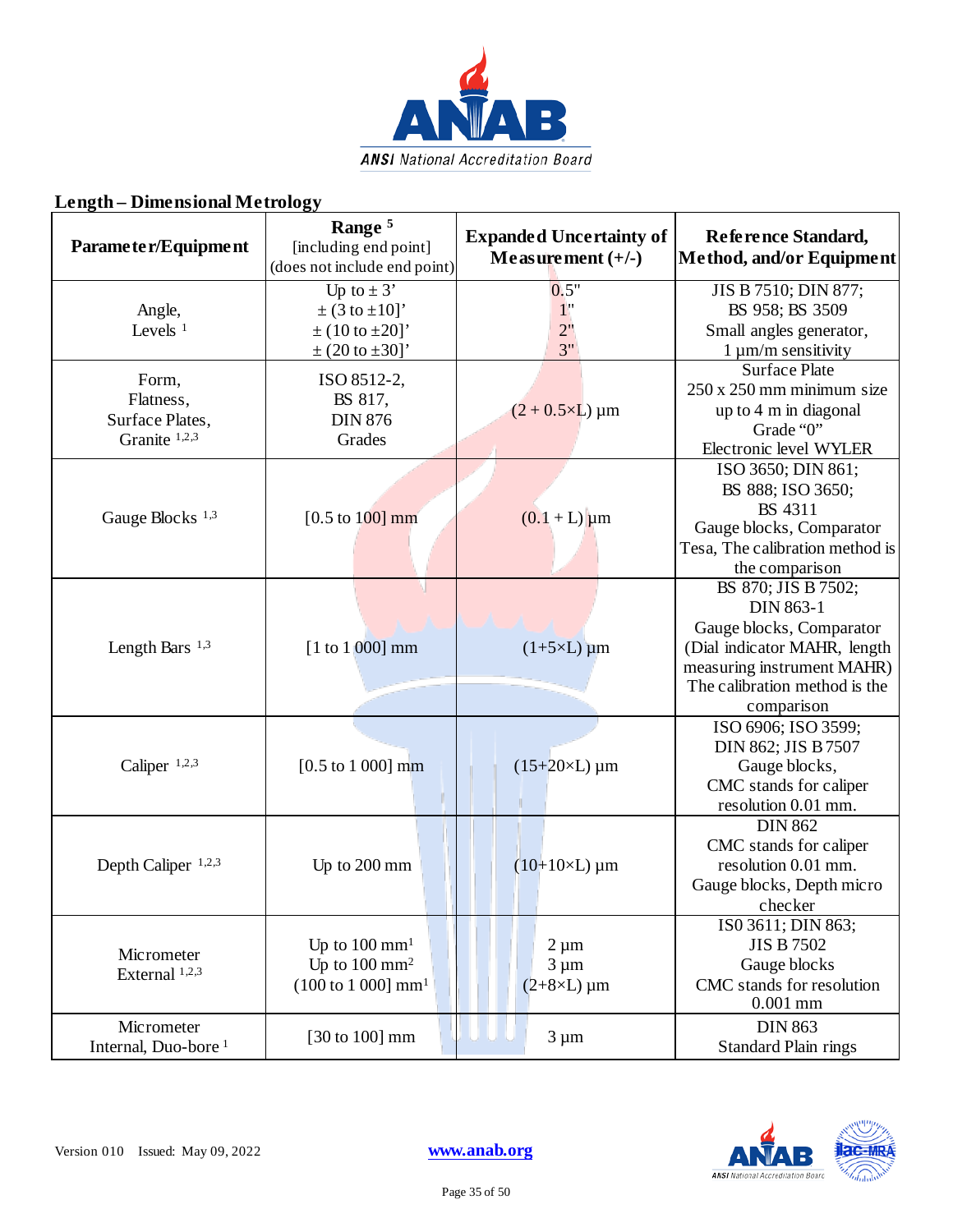

| Parameter/Equipment                                     | Range <sup>5</sup><br>[including end point]<br>(does not include end point) | <b>Expanded Uncertainty of</b><br>Measurement $(+/-)$ | Reference Standard,<br>Method, and/or Equipment                                                                                                             |
|---------------------------------------------------------|-----------------------------------------------------------------------------|-------------------------------------------------------|-------------------------------------------------------------------------------------------------------------------------------------------------------------|
| Micrometer Depth <sup>1</sup>                           | Up to 200 mm                                                                | $2 \mu m$                                             | <b>DIN 863</b><br>Depth micro checker,<br>Mitutoyo, Measuring machine                                                                                       |
| Micrometers, Indicating,<br>Main Scale <sup>1</sup>     | Up to 100 mm                                                                | $2 \mu m$                                             | <b>JIS B 7520</b><br>Gauge blocks<br>CMC stands for resolution<br>$0.001$ mm                                                                                |
| Micrometers, Indicating<br>Indicator Scale <sup>1</sup> | $\pm 0.06$ mm                                                               | $1 \mu m$                                             | <b>JIS B 7520</b>                                                                                                                                           |
| Micrometer<br>Internal, Tri-o-Bore <sup>1</sup>         | [5 to 100] $mm$                                                             | $2 \mu m$                                             | <b>DIN 863</b><br><b>Standard Plain Rings</b>                                                                                                               |
| Height Gauge <sup>1,2,3</sup>                           | Up to $1000$ mm                                                             | $(2+4\times L)$ µm                                    | JIS B7517; BS 1643<br>Gauge blocks<br>CMC stands for resolution<br>$0.001$ mm                                                                               |
| Dial Gauge <sup>1</sup>                                 | Up to 100 mm                                                                | $1 \mu m$                                             | DIN 878; JIS B7503;<br>ANSI/ASME B89.1.10M<br>XPE-11-056<br>Calibration Testers Mitutoyo,<br>Measuring machine,<br>CMC stands for resolution 0.1<br>$\mu$ m |
| Dial Gauge Lever <sup>1</sup>                           | $(-0.1 \text{ to } 0.1) \text{ mm}$                                         | $1.5 \,\mathrm{\upmu m}$                              | DIN 2270; JIS B 7533<br>Calibration Testers Mitutoyo,<br>Measuring machine CMC<br>stands for resolution of $0.2 \mu m$                                      |
| Dial Indicator Symmetric<br>Scale <sup>1</sup>          | $(-0.25 \text{ to } 0.25) \text{ mm}$                                       | $1 \mu m$                                             | <b>DIN 879</b><br>Calibration testers Mitutoyo,<br>Plain Rings<br>CMC stands for resolution of<br>$0.1 \mu m$                                               |
| Bore Gauges <sup>1</sup>                                | $[3.6 \text{ to } 100] \text{ mm}$                                          | $2 \mu m$                                             | <b>JIS B 7515</b><br>Calibration Testers Mitutoyo,<br>Plain rings<br>CMC stands for<br>resolution of $0.5 \mu m$                                            |
| Extensometer $1,2$                                      | Up to 5 mm                                                                  | $3.5 \,\mathrm{\upmu m}$                              | ISO 9513; JIS B 7741;<br><b>ASTME B3; BS 3846</b><br><b>Standard Extensometer</b><br><b>Standard Dial Gauge</b>                                             |

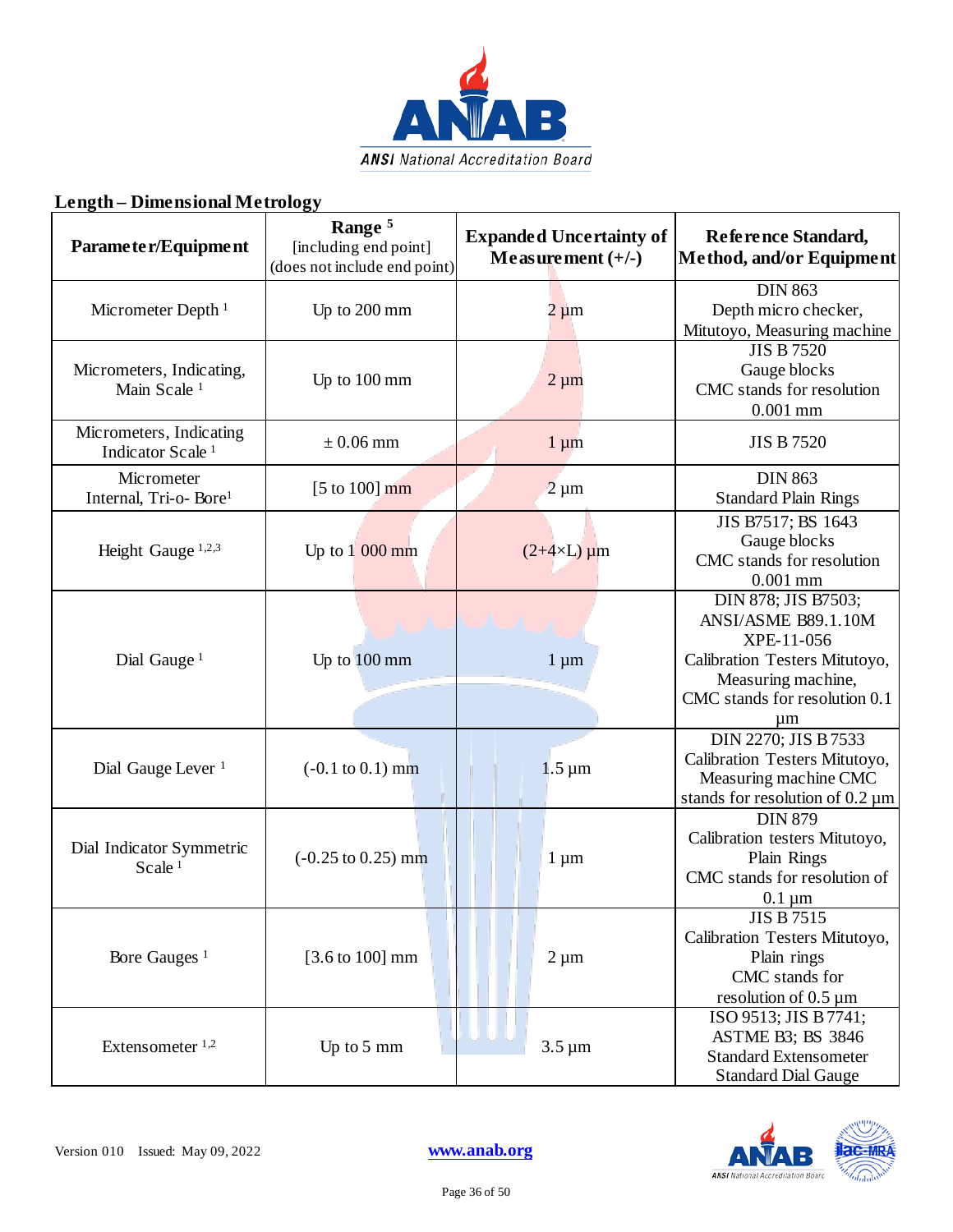

| Parameter/Equipment                                                             | Range <sup>5</sup><br>[including end point]<br>(does not include end point) | <b>Expanded Uncertainty of</b><br>Measurement $(+/-)$ | Reference Standard,<br>Method, and/or Equipment                                                                          |
|---------------------------------------------------------------------------------|-----------------------------------------------------------------------------|-------------------------------------------------------|--------------------------------------------------------------------------------------------------------------------------|
| Measuring table scale,<br>Microscope $1,2$                                      | Up to 275 mm                                                                | $5 \mu m$                                             | <b>JIS B 7153</b><br><b>Standard Glass Scale</b><br>CMC stands for magnification<br>of $x50$ and resolution of 1 $\mu$ m |
| Comparator-<br>Tesa Modul UPC <sup>1</sup>                                      | $(-0.01 \text{ to } 0.01) \text{ mm}$                                       | $0.05 \mu m$                                          | EURAMET/ cg-02<br>Gauge blocks, CMC stands for<br>max. nom. Length for<br>comparison 100 mm.                             |
| Horizontal Measuring<br>Machine <sup>1,3</sup>                                  | Up to 250 mm                                                                | $(0.12 + 3 \times L) \mu m$                           | Gauge blocks<br>CMC stands for resolution of<br>$0.1 \mu m$                                                              |
| Depth Microchecker <sup>1,3</sup>                                               | Up to $300$ mm                                                              | $(1+3\times L)$ um                                    | Gauge blocks                                                                                                             |
| Length,<br>Electrical Comparator <sup>1</sup>                                   | $(-1 to 1)$ mm                                                              | $0.3 \mu m$                                           | Gauge blocks<br>CMC stands for resolution of<br>$0.1 \mu m$                                                              |
| Length,<br><b>Calibration Testers</b><br>For Dial Gauges <sup>1</sup>           | Up to $25 \text{ mm}$                                                       | $0.8 \,\mathrm{\upmu m}$                              | Gauge blocks<br><b>Electrical Comparator</b><br>L-in meters<br>CMC stands for resolution of<br>$0.5 \mu m$               |
| Length,<br><b>Calibration Testers</b><br>For Precision Dial Gauges <sup>1</sup> | Up to $\overline{5}$ mm                                                     | $0.4 \mu m$                                           | Gauge blocks<br><b>Electrical Comparator</b><br>L-in meters<br>CMC stands for resolution of<br>$0.1 \mu m$               |
| Length,<br>Metal Rules <sup>1</sup>                                             | Up to $1 \text{ m}$<br>(1 to 2] m                                           | $0.2 \text{ mm}$<br>$0.3$ mm                          | Standard 1 m long Engineering<br><b>Metal Rule</b><br>JIS B 7516-1987                                                    |
| Metal Rules <sup>1</sup><br>Straightness,<br>Squareness                         | Up to 1 mm                                                                  | $0.04$ mm<br>$0.003$ mm                               | Standard 1 m long Engineering<br><b>Metal Rule</b><br>JIS B 7516-1987                                                    |
| Length, Steel Tape<br>Measures $1,3$                                            | Up to $4 \text{ m}$<br>(4 to 50] m                                          | 0.4 <sub>mm</sub><br>$(0.4 + 0.3xL/4)$ mm             | Standard 4 m long Metal Rule<br><b>OIML R 35-1</b>                                                                       |
| Length, Non-metallic Tape<br>Measures <sup>1,3</sup>                            | Up to $4 \text{ m}$<br>(4 to 50] m                                          | $1.4 \text{ mm}$<br>$(1 + 0.35xL)$ mm                 | Standard 4 m long Metal Rule<br><b>OIML R 35-1</b>                                                                       |
| Length<br>Laser Distance Measurer <sup>1</sup>                                  | Up to $4 \text{ m}$<br>24 m                                                 | $1 \text{ mm}$<br>$3 \text{ mm}$                      | Standard 4 m long rule<br>Standard 24 m long set up                                                                      |
| Thickness,<br>Feeler Gauge <sup>1</sup>                                         | $[0.01 \text{ to } 2] \text{ mm}$                                           | $1 \mu m$                                             | JIS B 7524; DIN 2275<br>Measuring machine Standard<br>Gauge Block                                                        |



Page 37 of 50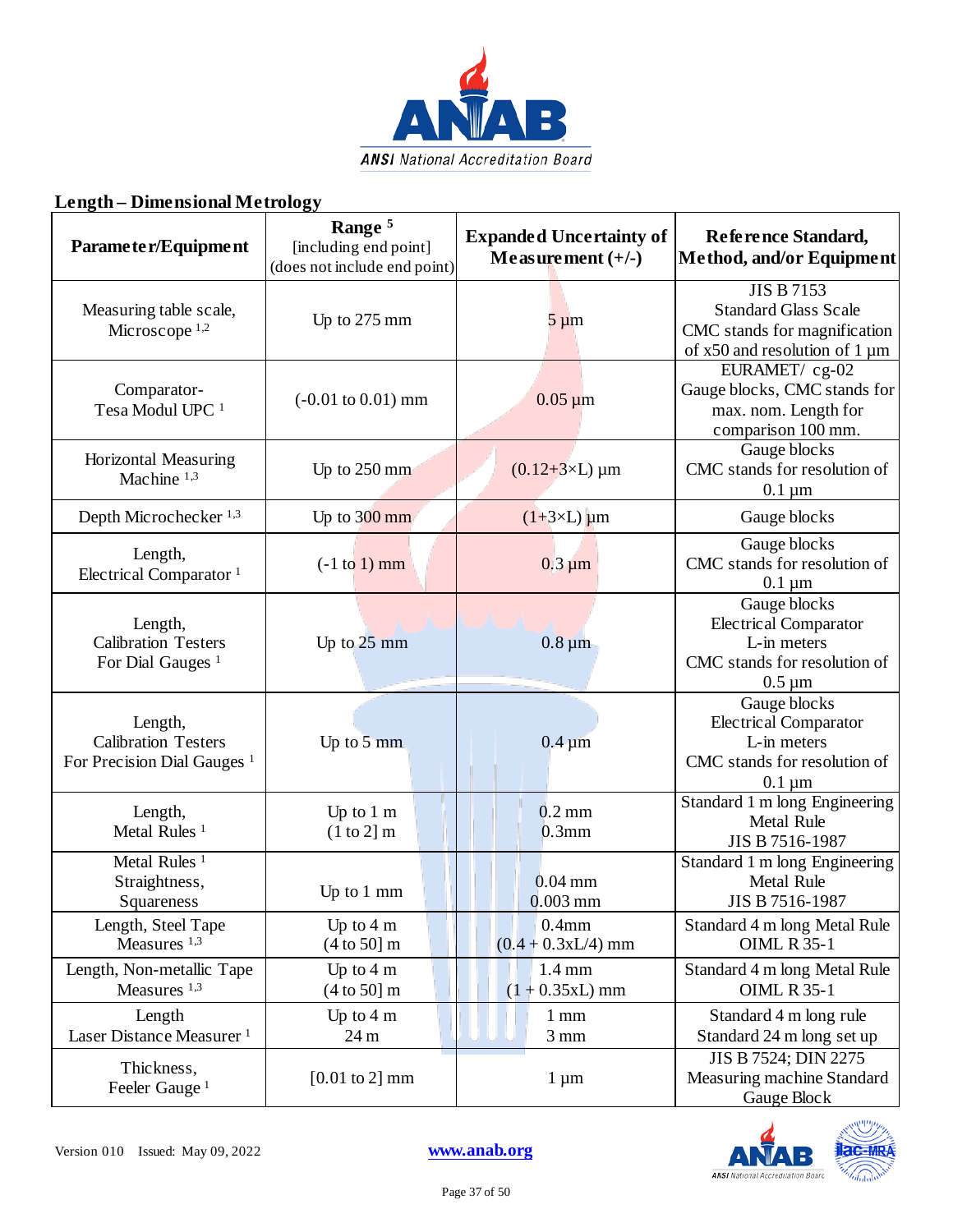

#### **Parameter/Equipment Range 5** [including end point] (does not include end point) **Expanded Uncertainty of Measurement (+/-) Reference Standard, Method, and/or Equipment** Diameter Plain Plug Gauges <sup>1,3</sup> [0.5 to 150] mm (1+ $3\times$ D)  $\mu$ m BS 969; ISO/R 1938; DIN 7150; DIN 7162; DIN 2269 Measuring machine Standard Plugs Major Diameter, Thread Plug Gauges, Parallel <sup>1</sup> [0.5 to 150] mm 2  $\mu$ m ISO 965; ISO 724; ISO 1502; FED - STD H28/6A; ANSI/ASME B1.2; ISO 5864; ISO 228/1; ISO 228/2; ANSI/ASME B1.20.1; FED-STD H28/7A; BS 84; BS 919; MIL-ST-21309E; BS 3409; BS 2710; Measuring Machine, Standard Plugs Simple Pitch Diameter, Thread Plug Gauges, Parallel<sup>1</sup>  $[0.5 \text{ to } 150] \text{ mm}$   $\|\|\|$  3 µm ISO 965; ISO 724; ISO 1502; FED - STD H28/6A; ANSI/ASME B1.2; ISO 5864; ISO 228/1; ISO 228/2; ANSI/ASME B1.20.1; FED-STD H28/7A; BS 84; BS 919; MIL-ST-21309E; BS 3409; BS 2710 Measuring machine, Wires for screw thread measuring, Standard Plugs Pitch Diameter, Thread Plug Gauges, Tapered <sup>1</sup> [1.5 to 150] mm  $\begin{array}{|c|c|c|c|c|} \hline \end{array}$  5 µm ANSI/ASME B1.20.1; BS 21; ISO 7; DIN 2999; ASME B1.20.5; AS 2710

#### **Length – Dimensional Metrology**



Measuring machine, Wires for screw thread measuring Standard Plugs

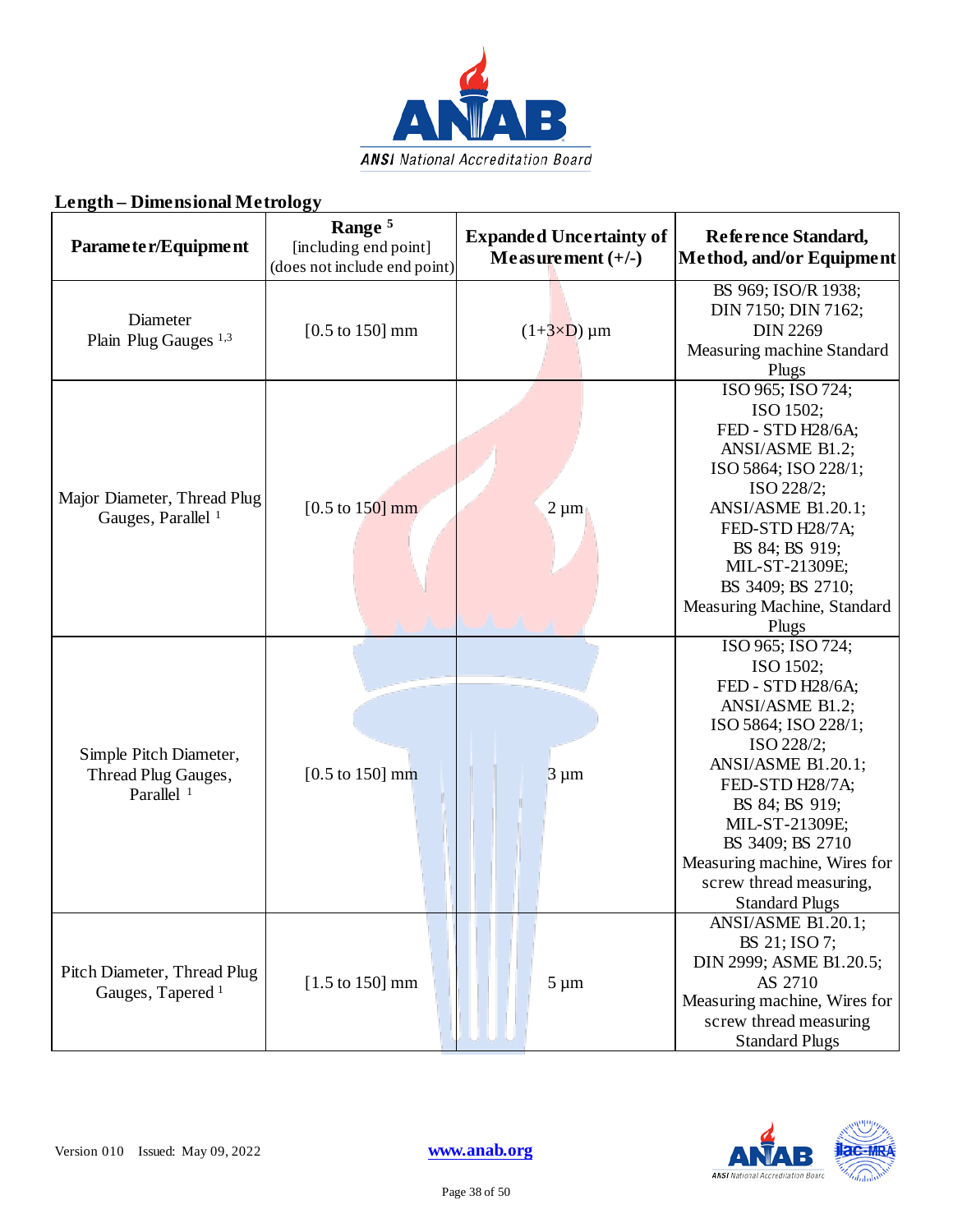

| Parameter/Equipment                                                                                     | Range <sup>5</sup><br>[including end point]<br>(does not include end point) | <b>Expanded Uncertainty of</b><br>Measurement $(+/-)$ | Reference Standard,<br>Method, and/or Equipment                                                                                                                                                                                                               |
|---------------------------------------------------------------------------------------------------------|-----------------------------------------------------------------------------|-------------------------------------------------------|---------------------------------------------------------------------------------------------------------------------------------------------------------------------------------------------------------------------------------------------------------------|
| Major Diameter, Thread Plug<br>Gauges, Tapered <sup>1</sup>                                             | $[1.5 \text{ to } 150] \text{ mm}$                                          | $3 \mu m$                                             | ANSI/ASME B1.20.1;<br>BS 21; ISO 7;<br>DIN 2999; ASME B1.20.5;<br>AS 2710<br>Measuring machine,<br><b>Standard Plugs</b>                                                                                                                                      |
| Stand off from Reference<br>Plane<br>Thread Ring Gauges, Tapered<br>sizes<br>$1/16"$ to 3" <sup>1</sup> | $[-5 \text{ to } 5]$ mm                                                     | $20 \mu m$                                            | $ISO 7-2;$<br>ANSI/ASME B1.20.1<br><b>Standard Check Plug Gauges</b>                                                                                                                                                                                          |
| Dimension<br>Thread Ring Gauges, Tapered<br>sizes<br>$1/16"$ to $6"$ <sup>1</sup>                       | $[1 \text{ to } 50]$ mm                                                     | $4 \mu m$                                             | $ISO 7-2;$<br>ANSI/ASME B1.20.1<br>Length dimensions                                                                                                                                                                                                          |
| Diameter,<br>Plain Ring Gauges, Parallel <sup>1</sup>                                                   | $[2.5 \text{ to } 200] \text{ mm}$                                          | $1.5 \,\mathrm{\mu m}$                                | BS 969; ISO/R 1938;<br>DIN 7150; DIN 7162;<br>BS 4064;<br>ANSI/ASME B89. 1.6 M<br><b>Standard Ring Gauges,</b><br>Measuring machine                                                                                                                           |
| Diameter,<br>Thread Measuring, Wires <sup>1</sup>                                                       | $[0.15 \text{ to } 4] \text{ mm}$                                           | $0.6 \,\mathrm{\upmu m}$                              | JIS B 0271; BS 5590<br>Measuring machine, Standard<br>Wires                                                                                                                                                                                                   |
| Simple Pitch Diameter,<br>Minor Diameter Thread Ring<br>Gauges, Parallel <sup>1</sup>                   | $[4 \text{ to } 200]$ mm                                                    | $3 \mu m$                                             | ISO 965; ISO 724;<br>ISO 1502;<br>ANSI/ASME B.1.2;<br>ISO 5864; ISO 228/1;<br>ISO 228/2;<br>ANSI/ASME B.1.20.1;<br>FED-STD H28/7A;<br>BS 919; AS 2710<br>Measuring machine, Standard<br>Feelers for the thread<br>measurement Standard Ring<br>Gauge Parallel |
| Measuring table scale,<br>Profile Projector <sup>1,2</sup>                                              | Up to $275$ mm                                                              | $5 \mu m$                                             | JIS B 7153; JIS B 7184<br><b>Standard Glass Scale</b><br>CMC stands for magnification<br>of $x50$ and resolution of 1 $\mu$ m                                                                                                                                 |

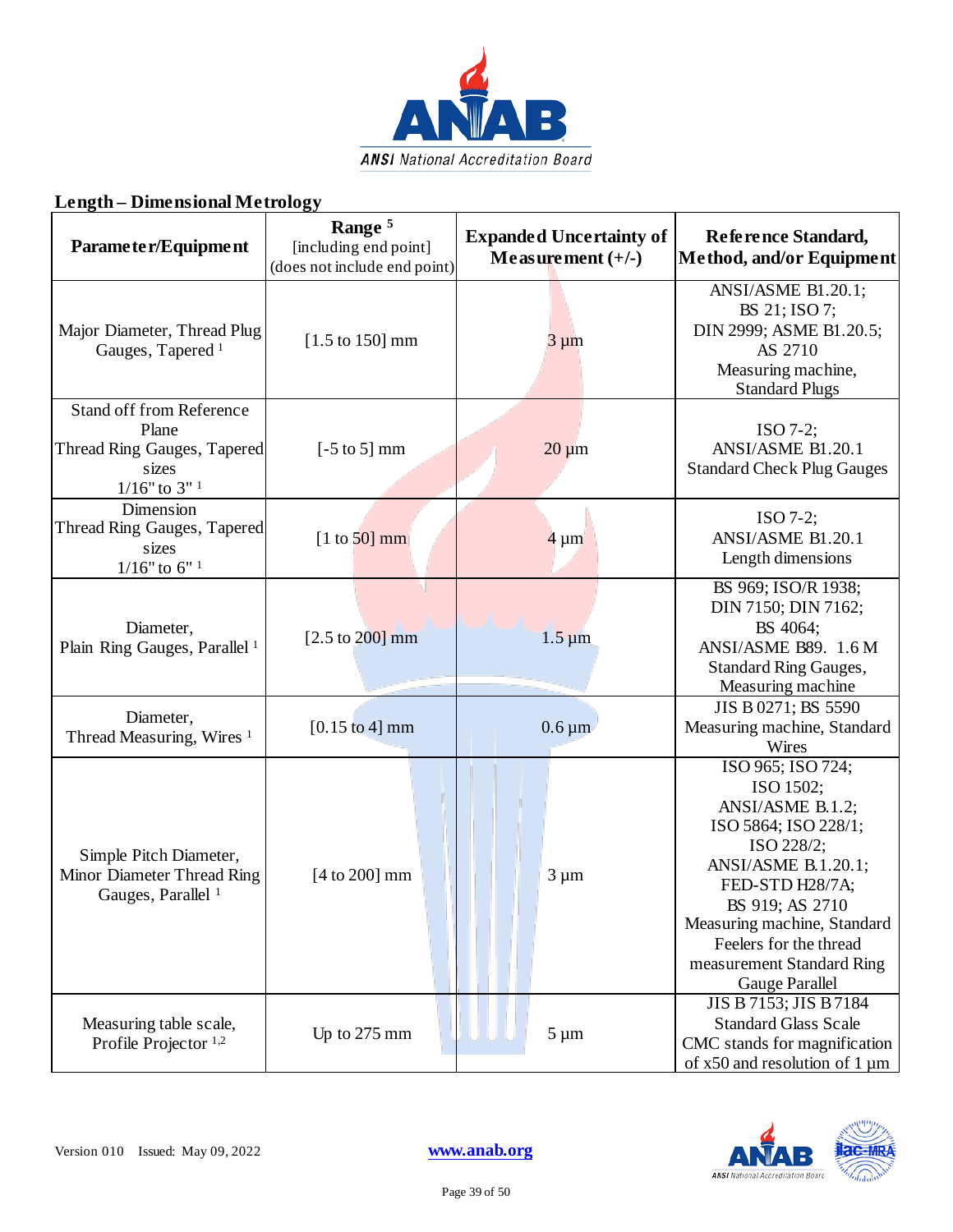

| Parameter/Equipment          | Range <sup>5</sup><br>[including end point]<br>(does not include end point) | <b>Expanded Uncertainty of</b><br>Measurement $(+/-)$ | Reference Standard,<br>Method, and/or Equipment |
|------------------------------|-----------------------------------------------------------------------------|-------------------------------------------------------|-------------------------------------------------|
|                              |                                                                             |                                                       | BS 410-1; BS410-2;                              |
|                              |                                                                             | $4 \mu m \text{ or } 4$ of Y                          | ASTM E11;<br><b>ASTM E323-09</b>                |
| Opening size,                | [20 $\mu$ m to 5.6. mm] <sup>1</sup>                                        | whichever greater                                     | $Y$ – tolerance of average                      |
| Test sieves 1,2              |                                                                             |                                                       | opening size for wire test                      |
|                              | [6.3 mm to 125 mm] $^{1,2}$                                                 | $0.5$ mm or $\frac{1}{4}$ of Y                        | sieves or individual hole size                  |
|                              |                                                                             | whichever lower                                       | tolerance for perforated sieve.                 |
|                              |                                                                             |                                                       | Caliper                                         |
|                              |                                                                             |                                                       | Optical projector                               |
| <b>Mass and Mass Related</b> |                                                                             |                                                       |                                                 |

#### **Mass and Mass Related**

| Parameter/Equipment                                                                        | Range <sup>5</sup><br>[including end point]<br>(does not include end<br>point) | <b>Expanded Uncertainty of</b><br>Measurement $(+/-)$ | Reference Standard,<br>Method, and/or<br>Equipment                       |
|--------------------------------------------------------------------------------------------|--------------------------------------------------------------------------------|-------------------------------------------------------|--------------------------------------------------------------------------|
| Torque<br>Torque Wrenches and<br>Drivers $1$                                               | $[0.05 \text{ to } 1000) \text{ N} \cdot \text{m}$                             | 0.75 % of Readings of Standard<br>Instrument          | <b>Standard BS EN ISO</b><br>6789;<br><b>ASME B107.300</b><br>Transducer |
| Torque<br>Torque Wrenches and<br>Drivers <sup>2</sup>                                      | $[0.05 \text{ to } 50] \text{ N} \cdot \text{m}$                               | 1 % of Readings of Standard<br>Instrument             | <b>Standard BS EN ISO</b><br>6789;<br><b>ASME B107.300</b><br>Transducer |
| Torque<br>Mechanical and Electronic<br><b>Torque Calibration</b><br>Equipment <sup>1</sup> | $[0.05 \text{ to } 1000]$ N·m                                                  | 0.1 % of Readings                                     | Standard BS 7882;<br>ASME B107.300;<br>Euramet cg-14<br>Mass and Lever   |
| Force<br>Compression <sup>1,2</sup><br>Tension $1,2$                                       | $(0 \text{ to } 1.5]$ kN                                                       | 0.03 % of Readings of Standard<br>Instrument          | Standard ISO 376<br>Standard ISO 7500-1<br>Standard weights              |
| Force<br>Compression $1,2$<br>Tension <sup>1,2</sup>                                       | $[1.5 \text{ to } 100]$ kN                                                     | 0.15 % of Readings of Standard<br>Instrument          | Standard ISO 376<br>Standard ISO 7500-1<br>Standard load Cell            |
| Force<br>Compression <sup>1,2</sup><br>Tension <sup>1,2</sup>                              | [100 to 400] kN                                                                | 0.08 % of Readings of Standard<br>Instrument          | Standard ISO 376<br>Standard ISO 7500-1<br>Standard load Cell            |
| Force<br>Compression <sup>1,2</sup><br>Tension <sup>2</sup>                                | [400 to 1 000] kN                                                              | 0.08 % of Readings of Standard<br>Instrument          | Standard ISO 376<br>Standard ISO 7500-1<br>Standard load Cell            |

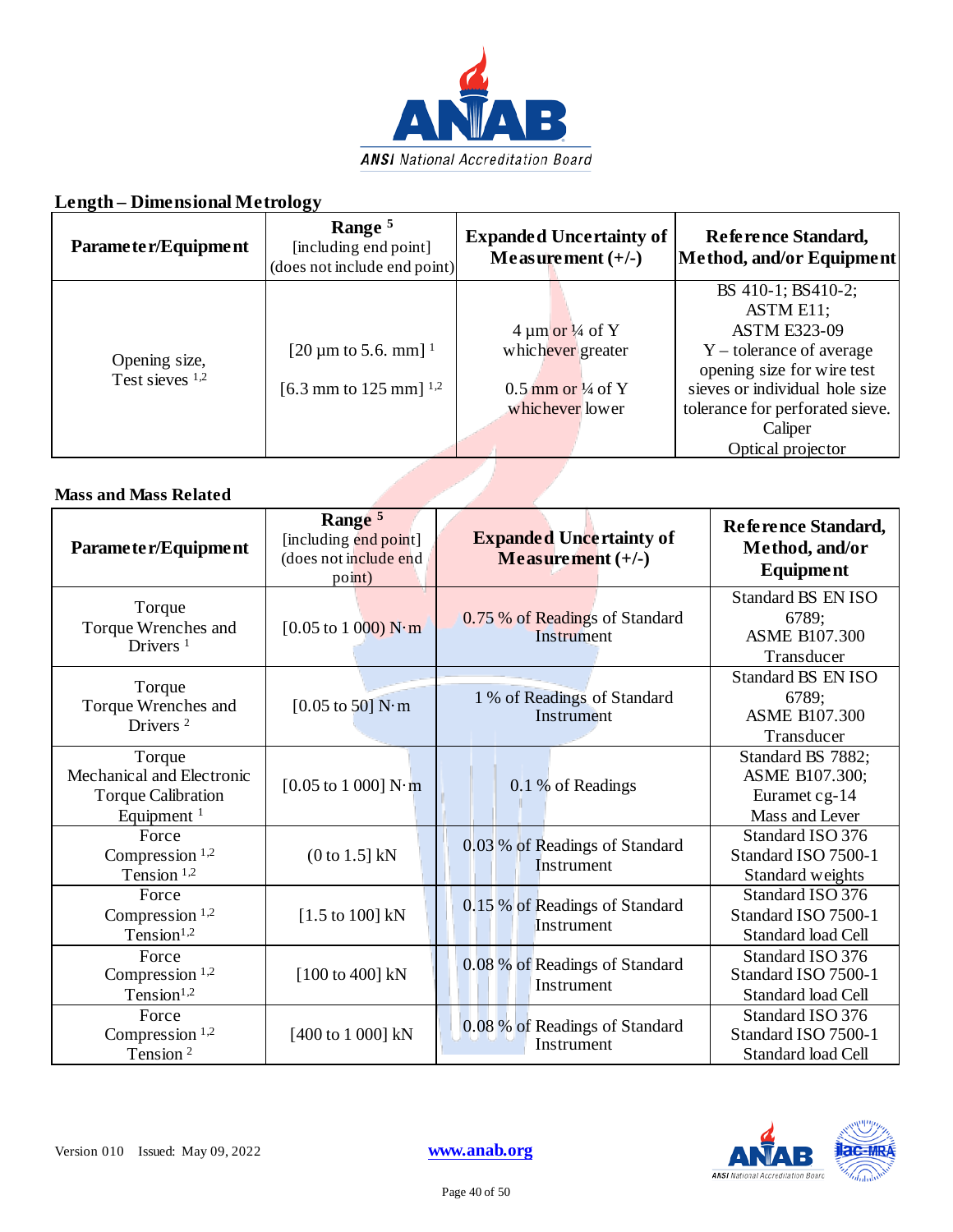

#### **Mass and Mass Related**

| Parameter/Equipment                 | Range <sup>5</sup><br>[including end point]<br>(does not include end<br>point)                                                                                                                                 | <b>Expanded Uncertainty of</b><br>Measurement $(+/-)$                                                                                                                   | Reference Standard,<br>Method, and/or<br><b>Equipment</b>                                                   |
|-------------------------------------|----------------------------------------------------------------------------------------------------------------------------------------------------------------------------------------------------------------|-------------------------------------------------------------------------------------------------------------------------------------------------------------------------|-------------------------------------------------------------------------------------------------------------|
| Force<br>Compression <sup>1,2</sup> | (1 000 to 2 000] kN                                                                                                                                                                                            | 0.08 % of Readings                                                                                                                                                      | Standard ISO 376<br>Standard ISO 7500-1<br><b>Standard load Cell</b>                                        |
| Force<br>Compression <sup>2</sup>   | (2 000 to 5 000] kN                                                                                                                                                                                            | 0.33 % of Readings                                                                                                                                                      | Standard ISO 376<br>Standard ISO 7500-1<br>Standard load Cell                                               |
| Mass,<br>Weights <sup>1</sup>       | $1 \text{ mg}$<br>2 <sub>mg</sub><br>5 <sub>mg</sub><br>$10 \,\mathrm{mg}$<br>$20 \,\mathrm{mg}$<br>$50 \,\mathrm{mg}$<br>$100 \,\mathrm{mg}$<br>$200$ mg<br>$500 \,\mathrm{mg}$<br>1 <sub>g</sub><br>2g<br>5g | $0.0033$ mg<br>$0.0033$ mg<br>$0.0033$ mg<br>$0.0033$ mg<br>$0.0033$ mg<br>$0.004$ mg<br>$0.005$ mg<br>$0.006$ mg<br>$0.007$ mg<br>$0.007$ mg<br>$0.01$ mg<br>$0.01$ mg | OIML R111-1; OIML<br>R52;<br><b>Standard Weights Class</b><br>$E1$ ,<br>Standard Comparator,<br>Comparison. |
| Mass,<br>Weights $1$                | 10 <sub>g</sub><br>20 g<br>50 g<br>100 g<br>$200\,\mathrm{g}$<br>500 g<br>$1 \text{ kg}$<br>2 kg<br>5 kg<br>$10\,\mathrm{kg}$<br>20 kg                                                                         | $0.012$ mg<br>$0.026$ mg<br>$0.05$ mg<br>$0.06$ mg<br>$0.07$ mg<br>$0.17$ mg<br>$1.6 \,\mathrm{mg}$<br>$2.0$ mg<br>$2.6$ mg<br>150 mg<br>$150 \text{ mg}$               | OIML R111-1; OIML<br>R52;<br><b>Standard Weights Class</b><br>$E1$ ,<br>Standard Comparator,<br>Comparison. |



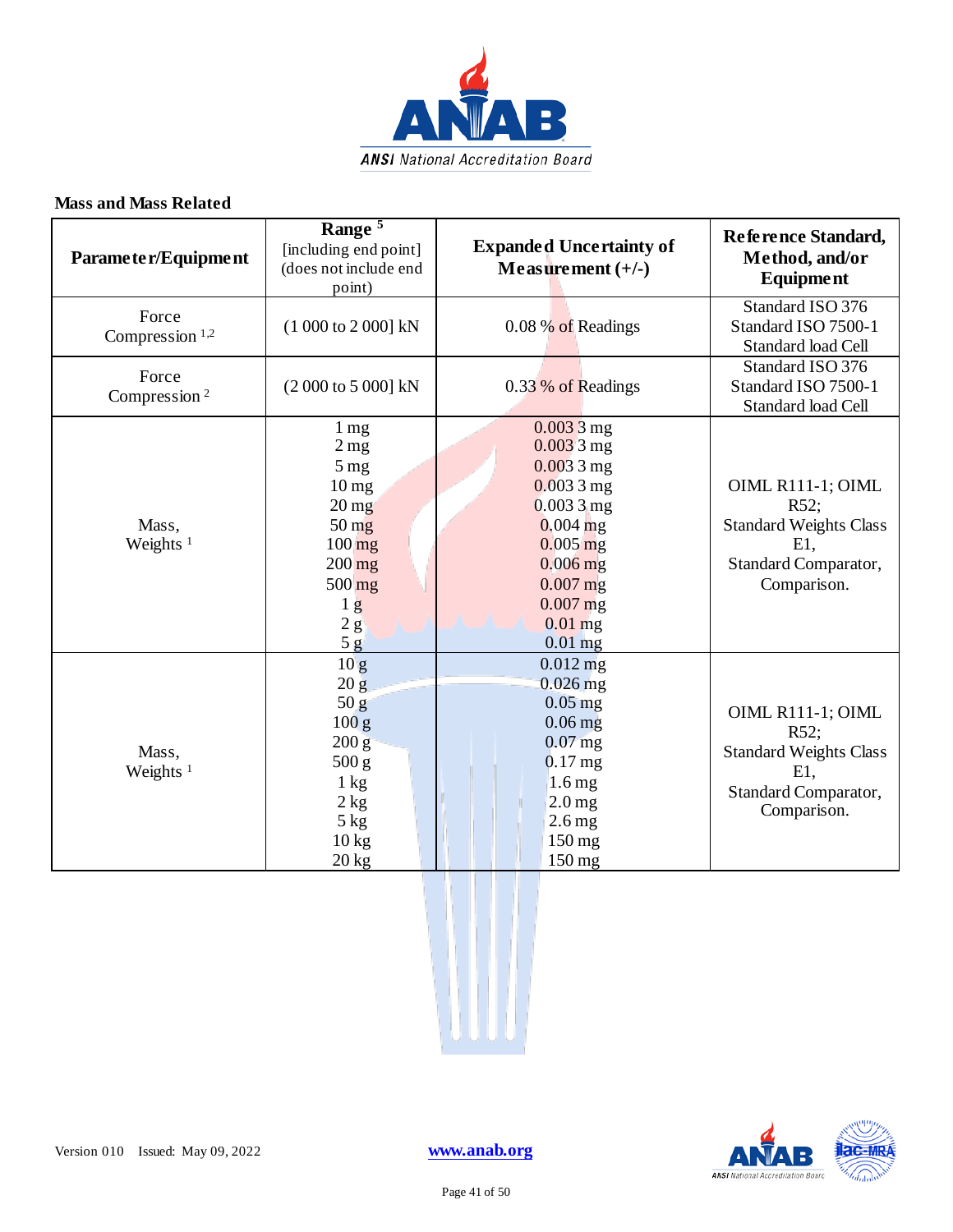

#### **Mass and Mass Related**

| Parameter/Equipment                                                          | Range <sup>5</sup><br>[including end point]<br>(does not include end<br>point)                                                                                                                             | <b>Expanded Uncertainty of</b><br>Measurement $(+/-)$                                          | Reference Standard,<br>Method, and/or<br>Equipment                                                                                                                                                                                                                                                                                                                                                                                                              |
|------------------------------------------------------------------------------|------------------------------------------------------------------------------------------------------------------------------------------------------------------------------------------------------------|------------------------------------------------------------------------------------------------|-----------------------------------------------------------------------------------------------------------------------------------------------------------------------------------------------------------------------------------------------------------------------------------------------------------------------------------------------------------------------------------------------------------------------------------------------------------------|
| Non-automatic Weighing<br>Instruments <sup>1,2</sup>                         | Up to $5000 kg$                                                                                                                                                                                            | $2 \times \sqrt{\left(\frac{res}{3.4}\right)^2 + \left(\frac{mpe}{1.7}\right)^2}$              | <b>OIML R 76-1</b><br>Euramet cg 18<br>res: the resolution of the<br>balances at the calibration<br>point<br>mpe: maximum<br>permissible error of the<br>weights as defined in<br>Table 1, OIML R 111-1<br>Available standard<br>weights are:<br>E1 from 1 mg to 5 kg,<br>E2 from $1 \text{ mg}$ to $5 \text{ kg}$ ,<br>F1 from 1 mg to 10 kg<br>F <sub>2</sub> from 1 mg to $10 \text{ kg}$<br>M1 from $100$ g to $10$ kg<br>M <sub>2</sub> 10 kg (100 pieces) |
| Pneumatic Pressure - Gauge<br>Pressure measuring<br>instruments $1$          | [ $-98$ to $-20$ ) kPa<br>$[-20 \text{ to } -7) \text{ kPa}$<br>$[-7 to -2.5) kPa$<br>$[-2.5 \text{ to } 2.5]$ kPa<br>$(2.5 \text{ to } 7)$ kPa<br>$(7 to 10)$ kPa<br>$[10 kPa$ to 7 MPa]<br>(7 to 10] MPa | $10 Pa + 0.2 Pa/kPa$<br>15 Pa<br>3 Pa<br>1 Pa<br>3 Pa<br>$15$ Pa<br>$0.25$ Pa/kPa<br>1 Pa/kPa  | <b>OIML R 101;</b><br><b>OIML R 109;</b><br>ASME B40.100;<br>EURAMET cg 17;<br>BS EN 837;<br><b>BS EN ISO 5171</b><br>Gas Dead Weight Tester                                                                                                                                                                                                                                                                                                                    |
| Pneumatic Pressure - Gauge<br>Pressure measuring<br>instruments <sup>2</sup> | $[-95 \text{ to } -20) \text{ kPa}$<br>$[-20 \text{ to } -7) \text{ kPa}$<br>$[-7 to -2.5) kPa$<br>[-2.5 to 2.5] kPa<br>$(2.5 \text{ to } 7)$ kPa<br>(7 to 20] kPa<br>(20 kPa to 6 MPa]<br>(6 to 70] MPa   | 20 Pa +0.1 Pa/kPa<br>15 Pa<br>3 Pa<br>1 Pa<br>3 Pa<br>15 Pa<br>1 Pa/kPa<br>1 Pa/kPa            | Pressure in<br>6 MPa to 70 MPa range<br>generated by customer<br><b>IDOS UPMP Transducer</b><br><b>Standard Pressure Gauge</b>                                                                                                                                                                                                                                                                                                                                  |
| Pneumatic Pressure -<br>Absolute.<br>Pressure measuring<br>instruments $1$   | [ $2$ to 80] kPa<br>(80 to 115] kPa<br>$(115 \text{ kPa}$ to $7.1 \text{ MPa}$ ]                                                                                                                           | 35 Pa<br>20 Pa<br>$\sqrt{[0.00025*(P_i-P_{barometric})]^2+20^2}$ Pa barometric pressure during | $P_i$ – measured value of<br>absolute pressure<br>$P_{\text{barometric}} - \text{ambient}$<br>the P <sub>i</sub> measurement.                                                                                                                                                                                                                                                                                                                                   |

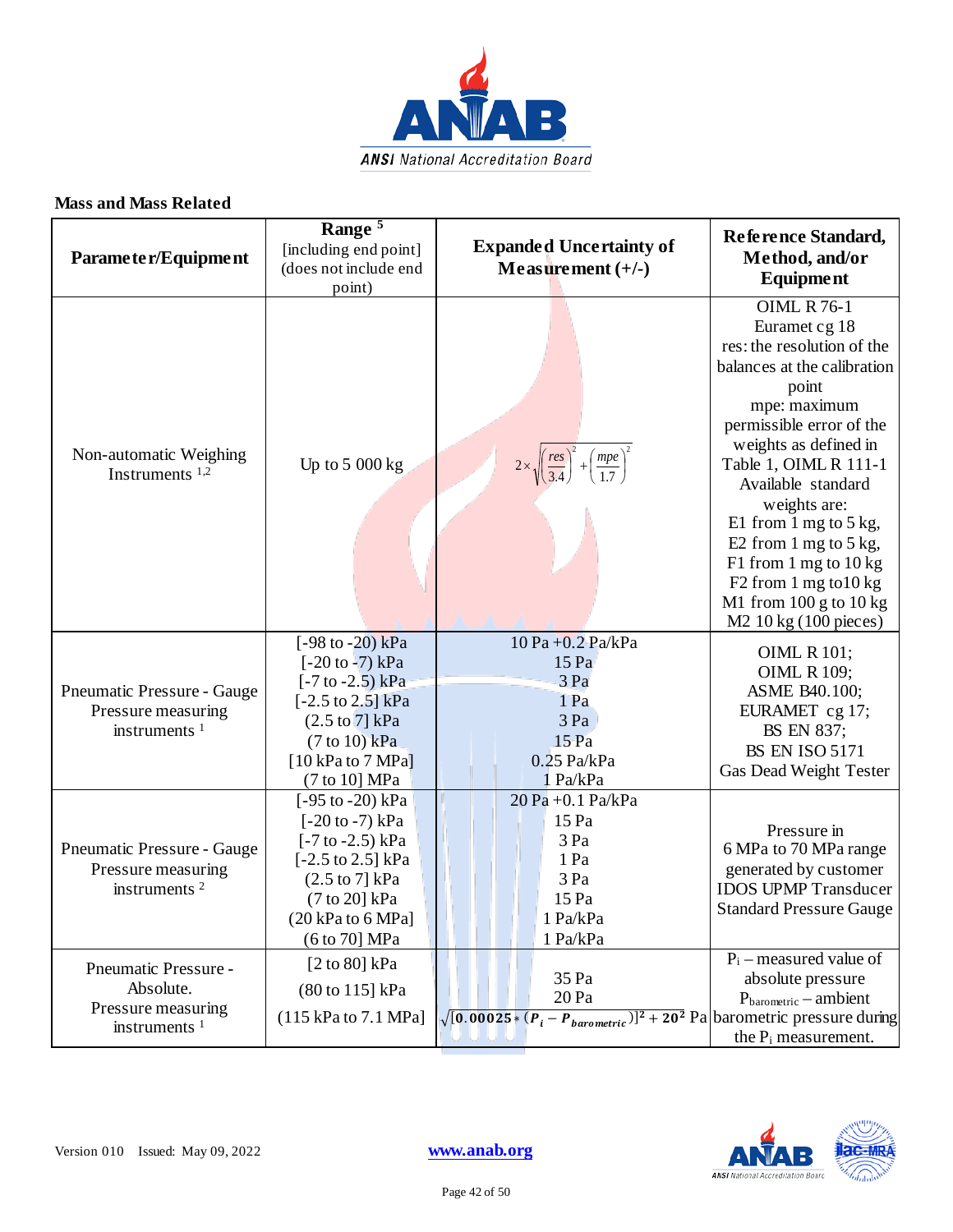

#### **Mass and Mass Related**

| Parameter/Equipment                                                        | Range <sup>5</sup><br>[including end point]<br>(does not include end<br>point) | <b>Expanded Uncertainty of</b><br>Measurement $(+/-)$              | Reference Standard,<br>Method, and/or<br>Equipment                                                                                                  |
|----------------------------------------------------------------------------|--------------------------------------------------------------------------------|--------------------------------------------------------------------|-----------------------------------------------------------------------------------------------------------------------------------------------------|
| Pneumatic Pressure -<br>Absolute.<br>Pressure measuring<br>instruments $2$ | [5 to 200) kPa<br>[200 kPa to $6.1$ MPa]                                       | $120$ Pa<br>$\sqrt{[0.001 * (P_i - P_{barometric})]^2 + 130^2}$ Pa | $P_i$ – measured value of<br>absolute pressure<br>$P_{\text{barometric}} -$ ambient<br>barometric pressure during<br>the P <sub>i</sub> measurement |
| Hydraulic pressure - Gauge<br>Pressure measuring<br>instruments $1$        | [0.1 to 0.16) MPa<br>[0.16 to 120] MPa                                         | $0.3$ Pa/kPa<br>$0.25$ Pa/kPa                                      | Oil Dead Weight Tester                                                                                                                              |
| Hydraulic pressure - Gauge<br>Pressure measuring<br>instruments $2$        | [0.1 to 70] $MPa$<br>(70 to 120] MPa                                           | $1$ Pa/kPa<br>0.5 MPa                                              | <b>Pressure Gauge</b>                                                                                                                               |
| The rmodynamic                                                             |                                                                                |                                                                    |                                                                                                                                                     |

#### **Thermodynamic**

| Parameter/Equipment                                                            | Range <sup>5</sup><br>[including end point]<br>(does not include end point)                                                                                                                                                                                                                                                                                                                                           | <b>Expanded Uncertainty of</b><br>Measurement $(+/-)$                                                                                                                                        | Reference Standard,<br>Method, and/or<br><b>Equipment</b>                                                           |
|--------------------------------------------------------------------------------|-----------------------------------------------------------------------------------------------------------------------------------------------------------------------------------------------------------------------------------------------------------------------------------------------------------------------------------------------------------------------------------------------------------------------|----------------------------------------------------------------------------------------------------------------------------------------------------------------------------------------------|---------------------------------------------------------------------------------------------------------------------|
| Temperature,<br>Liquid in Glass<br>Thermometers <sup>1</sup>                   | [-60 to 250] $^{\circ}$ C<br>$(250 \text{ to } 500)$ °C                                                                                                                                                                                                                                                                                                                                                               | $0.03$ °C<br>0.095 °C                                                                                                                                                                        | ASTM E1; ASTM E77;<br>SPRT set, HART 1595A<br>Superthermometer                                                      |
| Temperature,<br>Thermocouples, Base Metal<br>Type K, N, thermocouples $1,2$    | $[-100 \text{ to } -60)$ °C <sup>1</sup><br>[-60 to 0] $^{\circ}$ C <sup>1</sup><br>[0 to 50] $^{\circ}$ C <sup>1</sup><br>$(50 \text{ to } 100]$ °C <sup>1</sup><br>[100 to 250] $^{\circ}$ C <sup>1</sup><br>$(250 \text{ to } 500]$ °C <sup>1</sup><br>$(500 \text{ to } 600]$ °C <sup>1</sup><br>$(600 \text{ to } 1100]$ °C <sup>1</sup><br>$(1100 \text{ to } 1300]$ °C <sup>1</sup><br>[-100 to 600] °C $^{2}$ | $0.3$ °C<br>$0.1 \degree C$<br>$0.05\,^{\circ}\mathrm{C}$<br>$0.1 \degree C$<br>$0.15\text{ °C}$<br>$0.2\degree C$<br>$0.4\text{ °C}$<br>$1.4\text{ }^{\circ}C$<br>$2.3 \degree C$<br>0.5 °C | ASTM E220; ASTM E230<br><b>SPRT</b> set<br><b>HART 1595A</b><br>Superthermometer<br>Type R standard<br>thermocouple |
| Temperature,<br>Thermocouples, Noble Metal<br>Type S, R thermocouples $^{1,2}$ | [0 to 500] $^{\circ}C^{1}$<br>$(500 \text{ to } 600) \text{ } 0C^1$<br>$(600 \text{ to } 1100) \text{ } 0C1$<br>$(1\ 100\ \text{to}\ 1\ 300\ \text{°C}^1)$<br>[0 to 600] $^{\circ}$ C <sup>2</sup>                                                                                                                                                                                                                    | $0.4\text{ °C}$<br>$1^{\circ}C$<br>$1.4\text{ }^{\circ}C$<br>$2.3 \degree C$<br>$1^{\circ}C$                                                                                                 | ASTM E220; ASTM E230<br>SPRT set, HART 1595A<br>Superthermometer<br>Type R standard<br>thermocouple                 |
| Temperature,<br>Extension cables <sup>1</sup>                                  | [-100 to 1 300] $^{\circ}$ C                                                                                                                                                                                                                                                                                                                                                                                          | As for thermocouples of the same<br>type                                                                                                                                                     | ASTM E220; ASTM E230<br>Extension cables calibrated<br>at room temperatures                                         |
| Temperature,<br>Resistance thermometers <sup>1</sup>                           | $0.01\text{ °C}$                                                                                                                                                                                                                                                                                                                                                                                                      | $0.003$ °C                                                                                                                                                                                   | WTP Standard cell                                                                                                   |

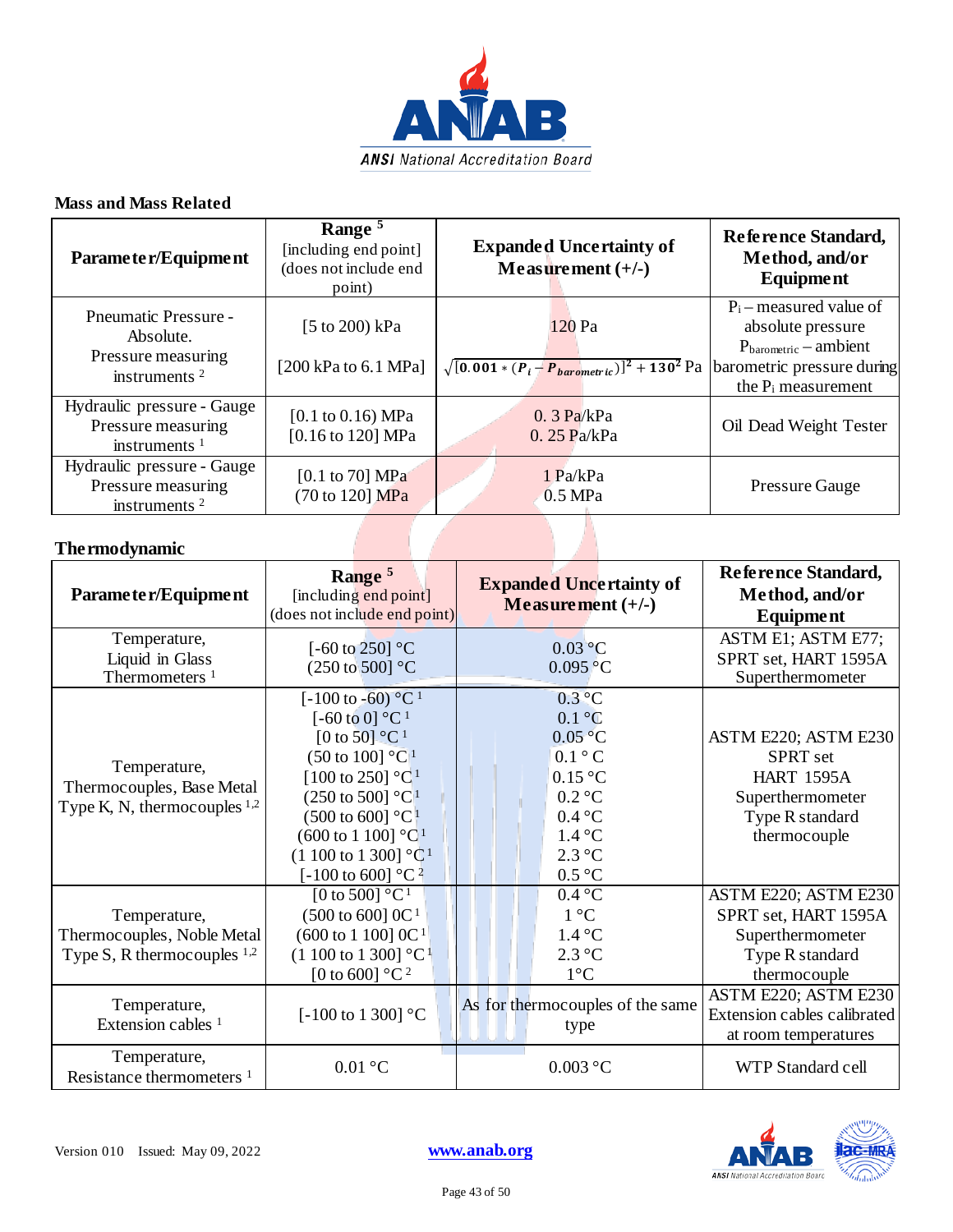

### **Thermodynamic**

| Parameter/Equipment                                                                                                        | Range <sup>5</sup><br>[including end point]<br>(does not include end point)                                                                                                                                                                             | <b>Expanded Uncertainty of</b><br>Measurement $(+/-)$                                                                                         | Reference Standard,<br>Method, and/or<br>Equipment                                                    |
|----------------------------------------------------------------------------------------------------------------------------|---------------------------------------------------------------------------------------------------------------------------------------------------------------------------------------------------------------------------------------------------------|-----------------------------------------------------------------------------------------------------------------------------------------------|-------------------------------------------------------------------------------------------------------|
| Temperature,<br>Resistance thermometers 1,2                                                                                | $\sqrt{[-100 \text{ to } -60] \text{ °C}^1}$<br>$(-60 \text{ to } 230]$ °C <sup>1</sup><br>$(230 \text{ to } 500)$ °C <sup>1</sup><br>$(500 \text{ to } 600]$ °C <sup>1</sup><br>$(600 \text{ to } 960]$ °C <sup>1</sup><br>[-100 to 600] $^{\circ}C^2$ | $0.13$ °C<br>$0.023$ °C<br>0.06 °C<br>$0.3$ °C<br>$1.3$ °C<br>$0.3$ °C                                                                        | <b>ASTM E1137;</b><br><b>ASTM E644</b><br>SPRT set, HART 1595A<br>Superthermometer                    |
| Temperature,<br>Infrared Thermometers <sup>1,6</sup>                                                                       | $-15^{\circ}$ C<br>$0^{\circ}C$<br>$15^{\circ}$ C<br>100 °C<br>120 °C<br>200 °C<br>300 °C<br>400 °C<br>500 °C                                                                                                                                           | $0.8$ <sup>o</sup> C<br>$0.8$ °C<br>0.8 °C<br>0.9 °C<br>$1^{\circ}C$<br>$1.2 \ndegree C$<br>$1.5\degree C$<br>$2^{\circ}C$<br>$2.5^{\circ}$ C | <b>Infrared Calibrator Fluke</b><br>4180, 4181<br>$\varepsilon$ = 0.95, $\lambda$ = (8 to 14) $\mu$ m |
| Temperature,<br>Block Calibrators <sup>1</sup>                                                                             | [ $-100 \text{ to } 100$ ] °C<br>$(100 \text{ to } 250)$ °C<br>$(250 \text{ to } 660)$ °C<br>(660 to 1 100] °C<br>$(1100 \text{ to } 1300)$ °C                                                                                                          | 0.07 °C<br>$0.1\degree C$<br>$0.17\,^{\circ}\mathrm{C}$<br>$1.3 \degree C$<br>$3^{\circ}C$                                                    | Euramet cg13                                                                                          |
| Temperature,<br><b>Block Calibrators</b><br>Stability test <sup>1</sup>                                                    | $\left[-100 \text{ to } 250\right]$ °C<br>$(250 \text{ to } 660)$ °C<br>$(660 \text{ to } 1300)$ °C                                                                                                                                                     | $0.01$ <sup>o</sup> C<br>0.03 °C<br>$0.2 \degree C$                                                                                           | Euramet cg13                                                                                          |
| Temperature<br><b>Block Calibrators</b><br>Uniformity test <sup>1</sup>                                                    | [-100 to 250] $^{\circ}$ C<br>$(250 \text{ to } 660)$ °C<br>$(660 \text{ to } 1300)$ °C                                                                                                                                                                 | $0.03\overline{C}$<br>$0.06\text{ °C}$<br>$0.4\text{ °C}$                                                                                     | Euramet cg13                                                                                          |
| Temperature,<br>Liquid baths $1,2$                                                                                         | [-100 to 250] $^{\circ}$ C<br>$(250 \text{ to } 500]$ °C                                                                                                                                                                                                | $0.032$ °C<br>0.07 °C                                                                                                                         | SPRT Type 5699                                                                                        |
| Temperature<br>Liquid baths<br>Stability test <sup>1</sup>                                                                 | [-100 to 550] $^{\circ}$ C                                                                                                                                                                                                                              | $0.001$ °C                                                                                                                                    | SPRT Type 5699                                                                                        |
| Temperature uniformity test,<br>Baths <sup>1</sup>                                                                         | [-100 to 550] $^{\circ}$ C                                                                                                                                                                                                                              | $0.01\text{ °C}$                                                                                                                              | <b>Standard Thermometer</b>                                                                           |
| Temperature,<br>Temperature indicators and<br>controllers in<br>Furnaces, Freezers, Climatic<br>Rooms/Cells <sup>1,2</sup> | [-60 to 90] $^{\circ}$ C<br>$(90 \text{ to } 120)$ °C<br>$(120 \text{ to } 370)$ °C<br>(370 to 800] °C<br>(800 to 1 300] °C                                                                                                                             | $0.5^{\circ}C$<br>0.9 °C<br>1.8 °C<br>3.8 °C<br>$6^{\circ}C$                                                                                  | IEC 60397; IEC 60398<br><b>Secondary Standard</b><br>Thermometer sets                                 |

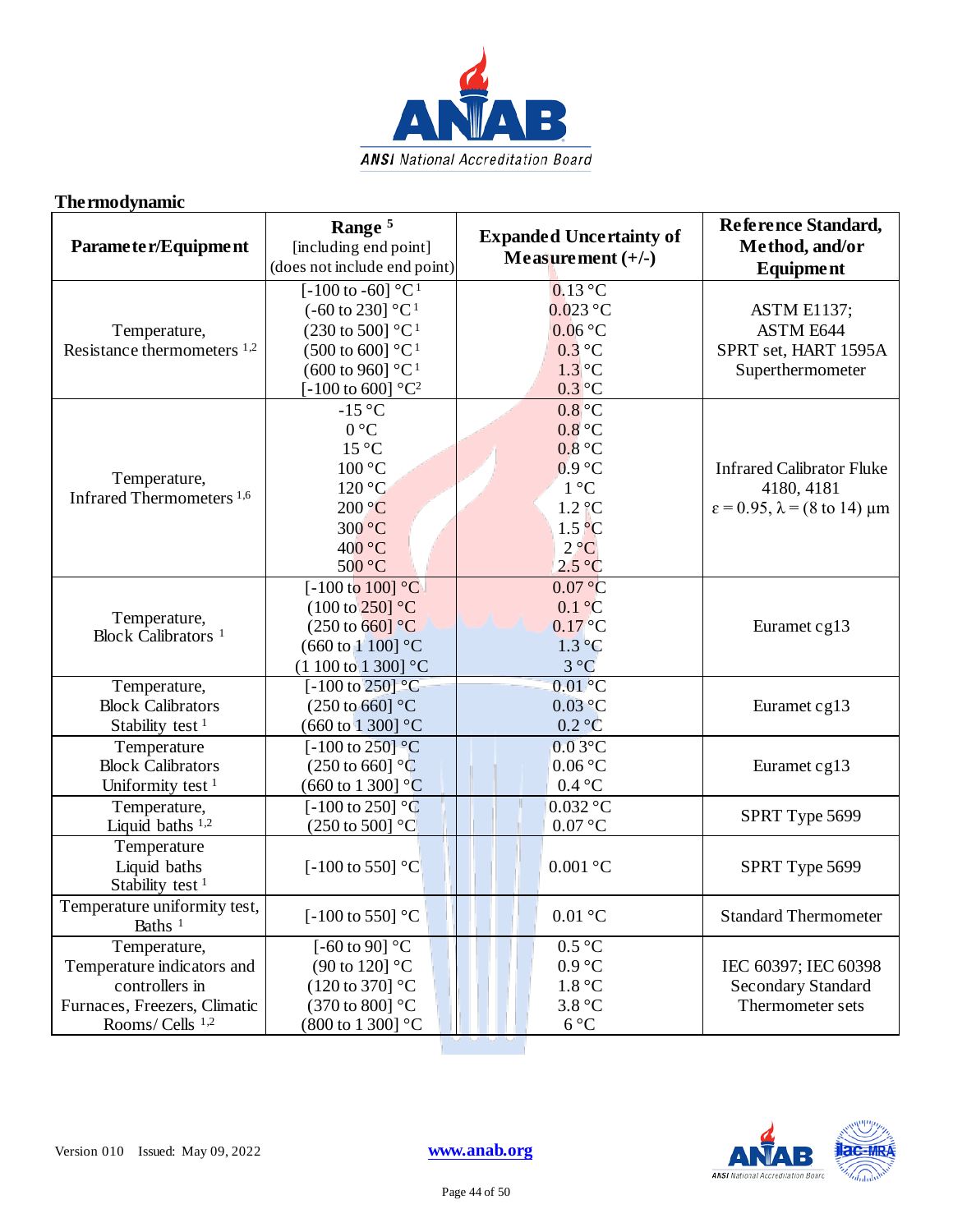

## **Thermodynamic**

| Parameter/Equipment                                                                                | Range <sup>5</sup><br>[including end point]<br>(does not include end point)                                                           | <b>Expanded Uncertainty of</b><br>Measurement $(+/-)$                  | Reference Standard,<br>Method, and/or<br>Equipment                                                               |
|----------------------------------------------------------------------------------------------------|---------------------------------------------------------------------------------------------------------------------------------------|------------------------------------------------------------------------|------------------------------------------------------------------------------------------------------------------|
| Temperature uniformity test,<br>Furnaces, Freezers, Climatic<br>Rooms/Cells <sup>1,2</sup>         | [-60 to 90] $^{\circ}$ C<br>(90 to 120] °C<br>$(120 \text{ to } 370)$ °C<br>$(370 \text{ to } 800)$ °C<br>$(800 \text{ to } 1300)$ °C | $0.5^{\circ}$ C<br>0.9 °C<br>1.8 °C<br>$3.8\text{ °C}$<br>$6^{\circ}C$ | IEC 60397; IEC 60398<br><b>Secondary Standard</b><br>Thermometer sets                                            |
| Relative Humidity,<br>Hygrometers,<br>Humidity Recorders <sup>1</sup>                              | 23 °C $\pm$ 4 °C ambient<br>$[10 \text{ to } 80]$ % RH)                                                                               | 0.8 % RH                                                               | Comparison to Standard<br>humidity probe in<br>Humidity Generator                                                |
| Relative Humidity,<br>Hygrometers,<br>Humidity Recorders <sup>1</sup>                              | 23 °C $\pm$ 4 °C ambient<br>$[4 \text{ to } 95)$ % RH                                                                                 | $0.5 \%$ RH+2% OR                                                      | Comparison to Standard<br>GE Dew point humidity<br>monitor with optical sensor<br>in Humidity Generator          |
| Relative Humidity,<br>Hygrometers,<br>Humidity Recorders <sup>1</sup>                              | $(25 \text{ to } 60)$ °C<br>[35 to $95$ ] %RH                                                                                         | $0.5\%$ RH+2 % OR                                                      | Comparison to Standard<br>GE Dew point humidity<br>monitor with optical sensor<br>in Temp & Humidity<br>chamber. |
| Dew Point <sup>1</sup>                                                                             | [ $-30$ to 60] $^{\circ}$ C                                                                                                           | 0.3 °C                                                                 | Standard GE Dew point<br>humidity monitor with<br>optical sensor                                                 |
| Relative Humidity,<br>Indicators and controllers,<br>Humidity Rooms/ Cells,<br>Uniformity test 1.2 | $23^{\circ}C \pm 4^{\circ}C$<br>$[10 \text{ to } 80]$ % RH<br>[19 to 60] $^{\circ}$ C<br>(4 to 95] %RH                                | 1.5 % RH<br>$2\%RH + 1.5\%$ OR                                         | Temperature and humidity<br>sensors                                                                              |

| Parameter/Equipment                                  | Range <sup>5</sup><br>[including end point]<br>(does not include end point)                                | <b>Expanded Uncertainty of</b><br>Measurement $(+/-)$                                                                            | <b>Reference Standard,</b><br>Method, and/or<br><b>Equipment</b> |
|------------------------------------------------------|------------------------------------------------------------------------------------------------------------|----------------------------------------------------------------------------------------------------------------------------------|------------------------------------------------------------------|
| Time Interval,<br>Measuring instruments <sup>1</sup> | $[150$ ns to 10 s]<br>$(10 \text{ to } 100)$ s<br>(100 s to 2 h]<br>$(2 \text{ to } 20)$ h<br>(20 to 27] h | $2 \times 10^{-9}$ s<br>$2.3 \times 10^{-10}$ s<br>$3.7 \times 10^{-11}$ s<br>$6.5 \times 10^{-12}$ s<br>$9.3 \times 10^{-13}$ s | Counter HP 53131 A<br>locked to GPS                              |
| Time Interval,<br>Mechanical Stopwatch <sup>1</sup>  | $[10 s - 24 h]$                                                                                            | 0.5 s                                                                                                                            | Clock<br>locked to GPS                                           |
| Time Interval,<br>Source instruments $1$             | [150 ns to $100 s$ ]                                                                                       | $2 \times 10^{-9}$ s                                                                                                             | Counter HP 53131A<br>locked to GPS                               |

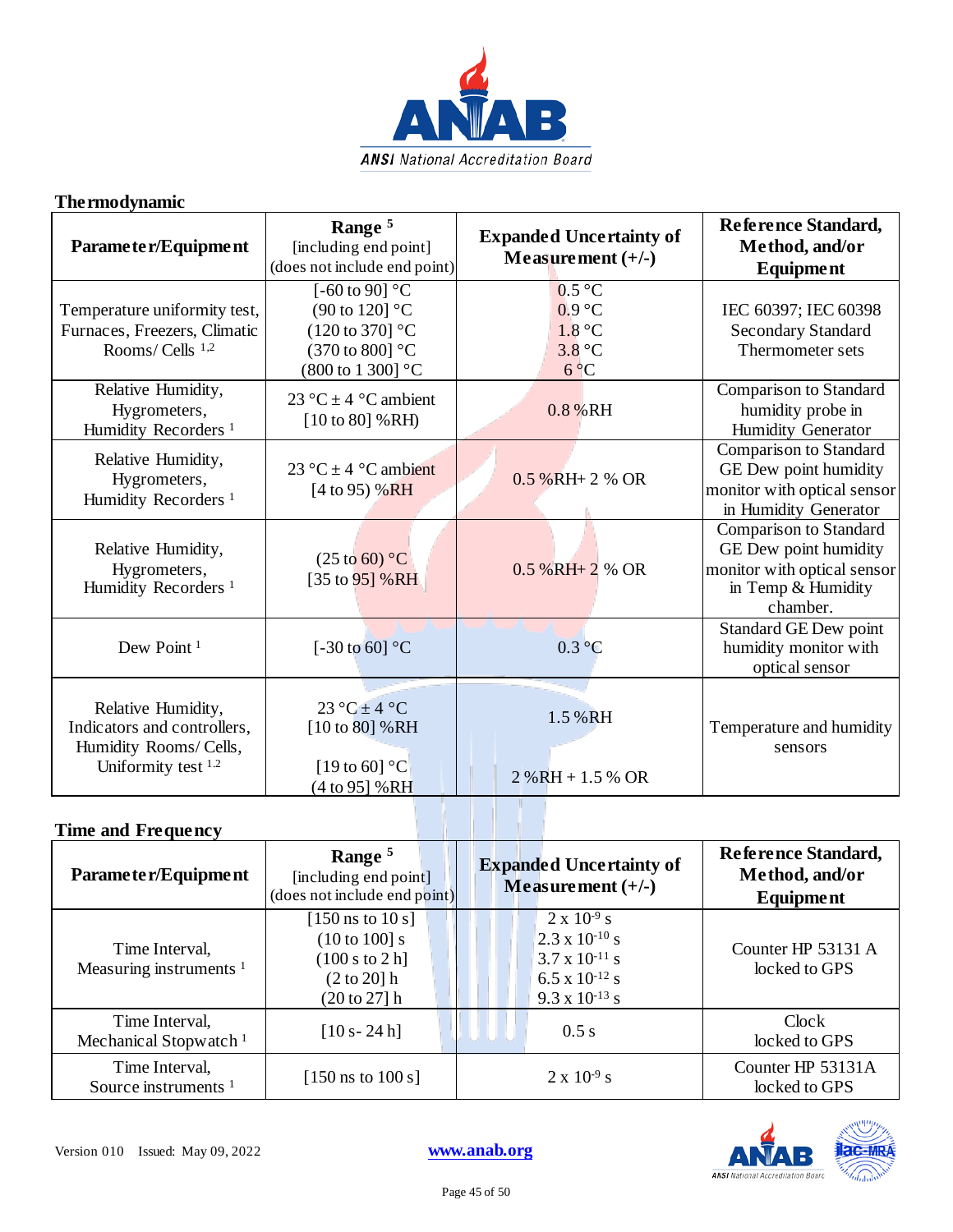

| Parameter/Equipment                                    | Range <sup>5</sup><br>[including end point]<br>(does not include end point)                                                                                                                                                                                                                                                                    | <b>Expanded Uncertainty of</b><br>Measurement $(+/-)$                                                                                                                                                                                                                | Reference Standard,<br>Method, and/or<br>Equipment |
|--------------------------------------------------------|------------------------------------------------------------------------------------------------------------------------------------------------------------------------------------------------------------------------------------------------------------------------------------------------------------------------------------------------|----------------------------------------------------------------------------------------------------------------------------------------------------------------------------------------------------------------------------------------------------------------------|----------------------------------------------------|
| Oscilloscopes<br>Horizontal Sensitivity $1,2$          | $1$ ns/div<br>$2$ ns/div<br>$5$ ns/div<br>$10$ ns/div<br>20 ns/div<br>$50$ ns/div<br>$100$ ns/div<br>$200$ ns/div<br>$500$ ns/div<br>$1 \mu s/div$<br>$2 \mu s/div$<br>$5 \mu s/div$<br>$10 \mu s/div$<br>$20 \mu s/div$<br>$50 \mu s/div$<br>$100 \mu s/div$<br>$200 \mu s/div$<br>$500 \mu s/div$<br>$1 \text{ ms}/\text{div}$<br>$2$ ms/div | 0.18 % OR<br>$0.18\%$ OR<br>$0.15\%$ OR<br>0.18 % OR<br>0.18 % OR<br>0.15 % OR<br>0.18 % OR<br>0.18 % OR<br>0.15 % OR<br>0.18 % OR<br>0.18 % OR<br>0.15 % OR<br>0.18 % OR<br>0.18 % OR<br>0.15 % OR<br>0.18 % OR<br>0.18 % OR<br>0.15 % OR<br>0.18 % OR<br>0.18 % OR | Fluke 5522A<br>Multiproduct Calibrator             |
| Oscilloscopes<br>Horizontal Sensitivity <sup>1,2</sup> | $5 \text{ ms}/\text{div}$<br>10 ms/div<br>$20 \text{ ms}/\text{div}$<br>50 ms/div                                                                                                                                                                                                                                                              | 0.15 % OR<br>0.18 % OR<br>0.18 % OR<br>0.15% OR                                                                                                                                                                                                                      | Fluke 5522A<br>Multiproduct Calibrator             |
| Oscilloscopes<br>Vertical Sensitivity <sup>1,2</sup>   | 50 V/div<br>20 V/div<br>$10$ V/div<br>$2$ V/div<br>1 V/div<br>5 V/div<br>500 mV/div<br>200 mV/div<br>100 mV/div<br>50 mV/div<br>20 mV/div<br>$10 \text{ mV}/\text{div}$<br>5 mV/div<br>$2$ mV/div<br>$1 \text{ mV}/\text{div}$                                                                                                                 | 0.33 % OR<br>$0.29%$ OR<br>$0.29%$ OR<br>$0.29%$ OR<br>0.29 % OR<br>0.29 % OR<br>0.29 % OR<br>0.29 % OR<br>0.3 % OR<br>0.31 % OR<br>0.33 % OR<br>0.37 % OR<br>0.45 % OR<br>0.76 % OR<br>1.1 % OR                                                                     | Fluke 5522A<br>Multiproduct Calibrator             |
| Oscilloscopes<br>Bandwidth 1,2                         | [50 kHz to 100 MHz]<br>Level= $4.0\%$                                                                                                                                                                                                                                                                                                          | 1.2 minor divisions for a major<br>graticule divided in 5 minor<br>divisions                                                                                                                                                                                         | Uncertainties are for RF<br>voltage displayed      |

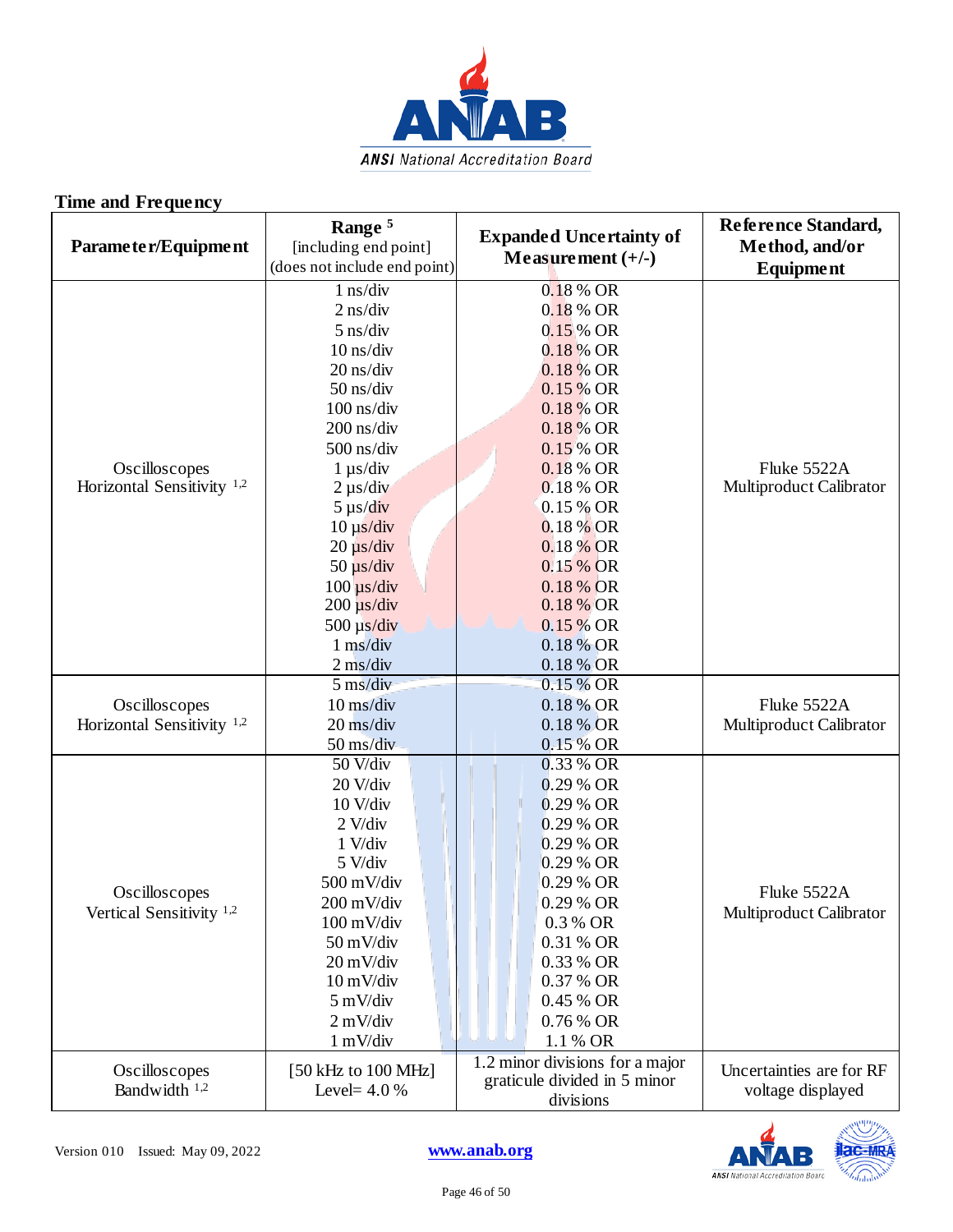

| (100 MHz to 300 MHz)<br>Level= $4.3\%$<br>(300 MHz to 500 MHz)<br>Level= $5.9\%$<br>(500 MHz to 1100 MHz)<br>Level= $6.8\%$ | 1.3 minor divisions for a major<br>graticule divided in 5 minor<br>divisions<br>1.8 minor divisions for a major<br>graticule divided in 5 minor<br>divisions                                                                                    | relative to a reference<br>voltage level at<br>50 kHz, /6 graticules<br>$(=30$ minor divisions).                                                                                                   |
|-----------------------------------------------------------------------------------------------------------------------------|-------------------------------------------------------------------------------------------------------------------------------------------------------------------------------------------------------------------------------------------------|----------------------------------------------------------------------------------------------------------------------------------------------------------------------------------------------------|
|                                                                                                                             |                                                                                                                                                                                                                                                 |                                                                                                                                                                                                    |
|                                                                                                                             |                                                                                                                                                                                                                                                 |                                                                                                                                                                                                    |
|                                                                                                                             | 2.0 minor divisions for a major<br>graticule divided in 5 minor<br>divisions                                                                                                                                                                    | Uncertainties are for RF<br>voltage displayed<br>relative to a reference<br>voltage level at<br>50 kHz, /6 graticules<br>$(=30$ minor divisions)                                                   |
| 100 µHz to 26 GHz                                                                                                           | $2.8x 10^{-11}$ OR                                                                                                                                                                                                                              | IEC 60351; IEC 60548:<br>IEC 60 624<br><b>Function Generator</b><br>HP 33120A, Signal<br>Generator HP 4432B,<br>HP 8673B with the time<br>base locked to GPS,<br>Phase Comparator<br>locked to GPS |
|                                                                                                                             | 5 x 10-10 OR                                                                                                                                                                                                                                    | <b>Function Generator</b><br>HP 33120A,<br>Signal Generator HP<br>4432B, HP 8673B with<br>the time base locked to<br>the Fluke 910R                                                                |
| $0.01$ Hz<br>$0.01$ Hz<br>$0.025$ Hz<br>$0.05$ Hz<br>$0.1$ Hz                                                               | $9.6 \times 10^{-6}$ OR<br>$9.6 \times 10^{-6}$ OR<br>$9.6 \times 10^{-6}$ OR<br>$9.6 \times 10^{-7}$ OR<br>$9.6 \times 10^{-7}$ OR<br>$9.6 \times 10^{-7}$ OR<br>$9.6 \times 10^{-8}$ OR<br>$9.6 \times 10^{-8}$ OR<br>$9.6 \times 10^{-8}$ OR | The CMC is based on<br>square wave.<br>Phase comparator<br>STANFORD RESEARCH<br>FS 700,<br>Counter HP 53131A<br>and counter HP 5351B<br>locked to GPS                                              |
|                                                                                                                             | 100 $\mu$ Hz to 26 GHz<br>$0.25$ Hz<br>$0.5$ Hz<br>1 <sub>Hz</sub><br>$2.5$ Hz                                                                                                                                                                  | $9.6 \times 10^{-8}$ OR<br>$5\,\mathrm{Hz}$                                                                                                                                                        |

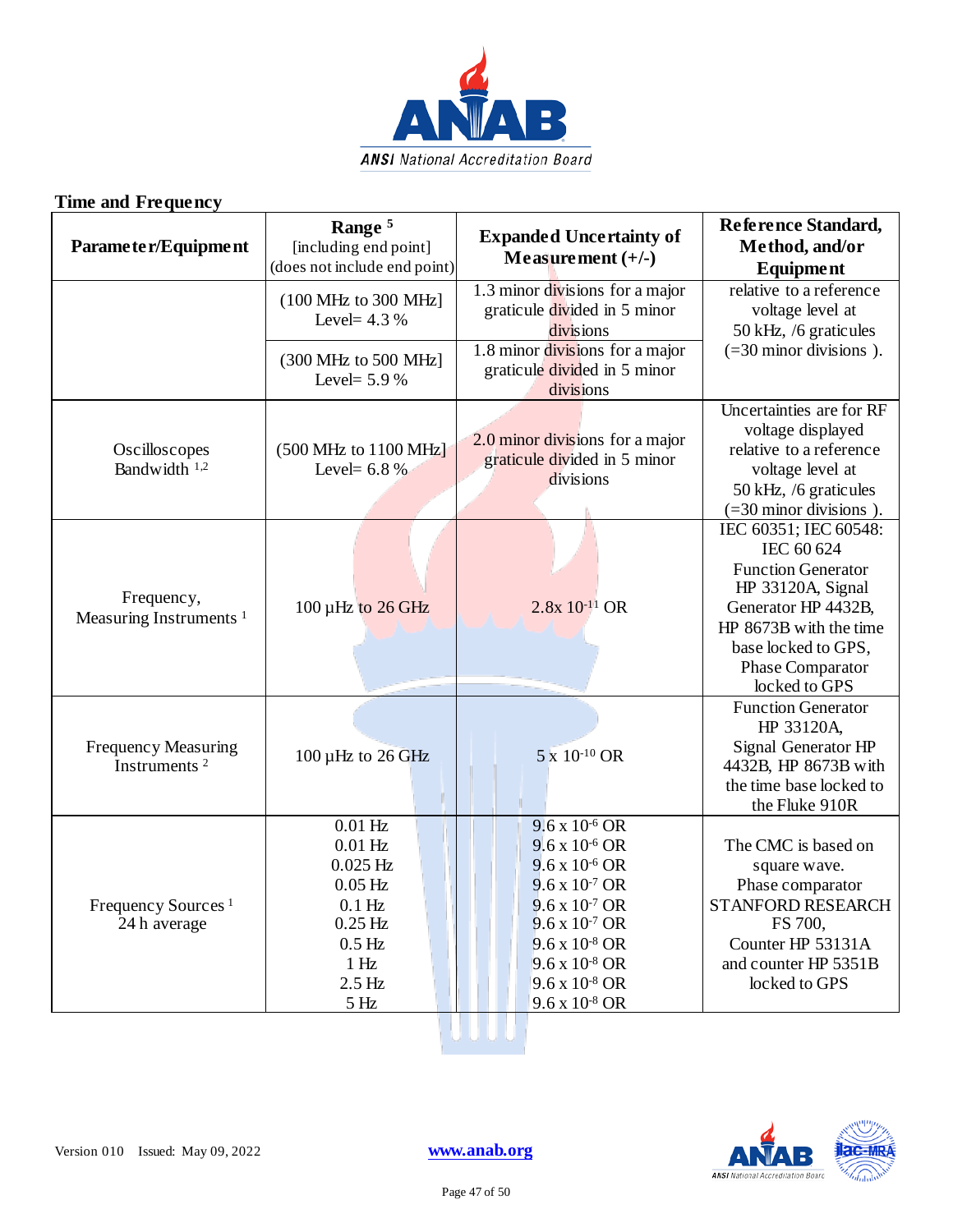

| Parameter/Equipment                            | Range <sup>5</sup><br>[including end point]<br>(does not include end point)                                                                                                                                                                                                                                                   | <b>Expanded Uncertainty of</b><br>Measurement $(+/-)$                                                                                                                                                                                                                                                                                                                                                                                           | Reference Standard,<br>Method, and/or<br><b>Equipment</b>                                                                                                                             |
|------------------------------------------------|-------------------------------------------------------------------------------------------------------------------------------------------------------------------------------------------------------------------------------------------------------------------------------------------------------------------------------|-------------------------------------------------------------------------------------------------------------------------------------------------------------------------------------------------------------------------------------------------------------------------------------------------------------------------------------------------------------------------------------------------------------------------------------------------|---------------------------------------------------------------------------------------------------------------------------------------------------------------------------------------|
| Frequency Sources <sup>1</sup><br>24 h average | 10 <sub>Hz</sub><br>25 Hz<br>50 Hz<br>100 Hz<br>250 Hz<br>500 Hz<br>$1$ kHz<br>$2.5$ kHz<br>$5$ kHz<br>$10$ kHz<br>$25$ kHz<br>50 kHz<br>100 kHz<br>250 kHz<br>500 kHz<br>1 MHz                                                                                                                                               | $9.6 \times 10^{-9}$ OR<br>$9.6 \times 10^{-9}$ OR<br>$9.6 \times 10^{-10}$ OR<br>$9.6 \times 10^{-10}$ OR<br>$9.6 \times 10^{-10}$ OR<br>$9.6 \times 10^{-10}$ OR<br>$9.6 \times 10^{-11}$ OR<br>$9.6 \times 10^{-11}$ OR<br>$9.6 \times 10^{-11}$ OR<br>$1 \times 10^{-11}$ OR<br>$1 \times 10^{-11}$ OR<br>$1 \times 10^{-11}$ OR<br>$0.18 \times 10^{-12}$ OR<br>$1 \times 10^{-12}$ OR<br>$1 \times 10^{-12}$ OR<br>$1 \times 10^{-12}$ OR | The CMC is based on<br>square wave.<br>Phase comparator<br><b>STANFORD</b><br><b>RESEARCH</b><br>FS 700, Counter HP<br>53131A and counter<br>HP 5351B locked to GPS<br>and Fluke 910R |
| Frequency Sources <sup>1</sup><br>24 h average | $2.5$ MHz<br>5 MHz<br><b>10 MHz</b><br>$[0.1 \text{ to } 1]$ Hz<br>(1 to 10] Hz<br>(10 to 100] Hz<br>(100 Hz to 1 kHz)<br>(1 to 10) kHz<br>(10 to 100] kHz<br>$(100 \text{ kHz to } 3 \text{ GHz}]$<br>$(3 \text{ to } 5)$ GHz<br>$(5 to 10)$ GHz<br>$(10 \text{ to } 15)$ GHz<br>$(15 \text{ to } 20)$ GHz<br>(20 to 26] GHz | $1 \times 10^{-12}$ OR<br>$1 \times 10^{-12}$ OR<br>$1 \times 10^{-12}$ OR<br>$4.4 \times 10^{-10}$ OR<br>$1.7 \times 10^{-10}$ OR<br>8.3 x 10-11 OR<br>$5.5 \times 10^{-11}$ OR<br>$4.7 - x 10^{-11}$ OR<br>$4.4 \times 10^{-11}$ OR<br>$4.3 \times 10^{-11}$ OR<br>$3.6 \times 10^{-10}$ OR<br>$2.3 \times 10^{-10}$ OR<br>$1.3 \times 10^{-10}$ OR<br>$9.4 \times 10^{-11}$ OR<br>$7.7 \times 10^{-11}$ OR                                   | The CMC is based on<br>square wave.<br>Phase comparator<br><b>STANFORD</b><br><b>RESEARCH</b><br>FS 700, Counter HP<br>53131A and counter<br>HP 5351B locked to GPS<br>and Fluke 910R |
| Frequency Sources <sup>2</sup><br>24 h average | [10 Hz to 1 GHz]<br>$[1 to 10)$ GHz<br>$[10 \text{ to } 15) \text{ GHz}$<br>[15 to 20) GHz<br>[20 to 26.5] GHz                                                                                                                                                                                                                | $5.8 \times 10^{-10}$ OR<br>8.1 x 10-10 OR<br>$6.9 \times 10^{-10}$ OR<br>$6.6 \times 10^{-10}$ OR<br>$6.4 \times 10^{-10}$ OR                                                                                                                                                                                                                                                                                                                  | Counter HP 53151A<br>locked to Fluke 910R GPS<br><b>Frequency Standard</b>                                                                                                            |



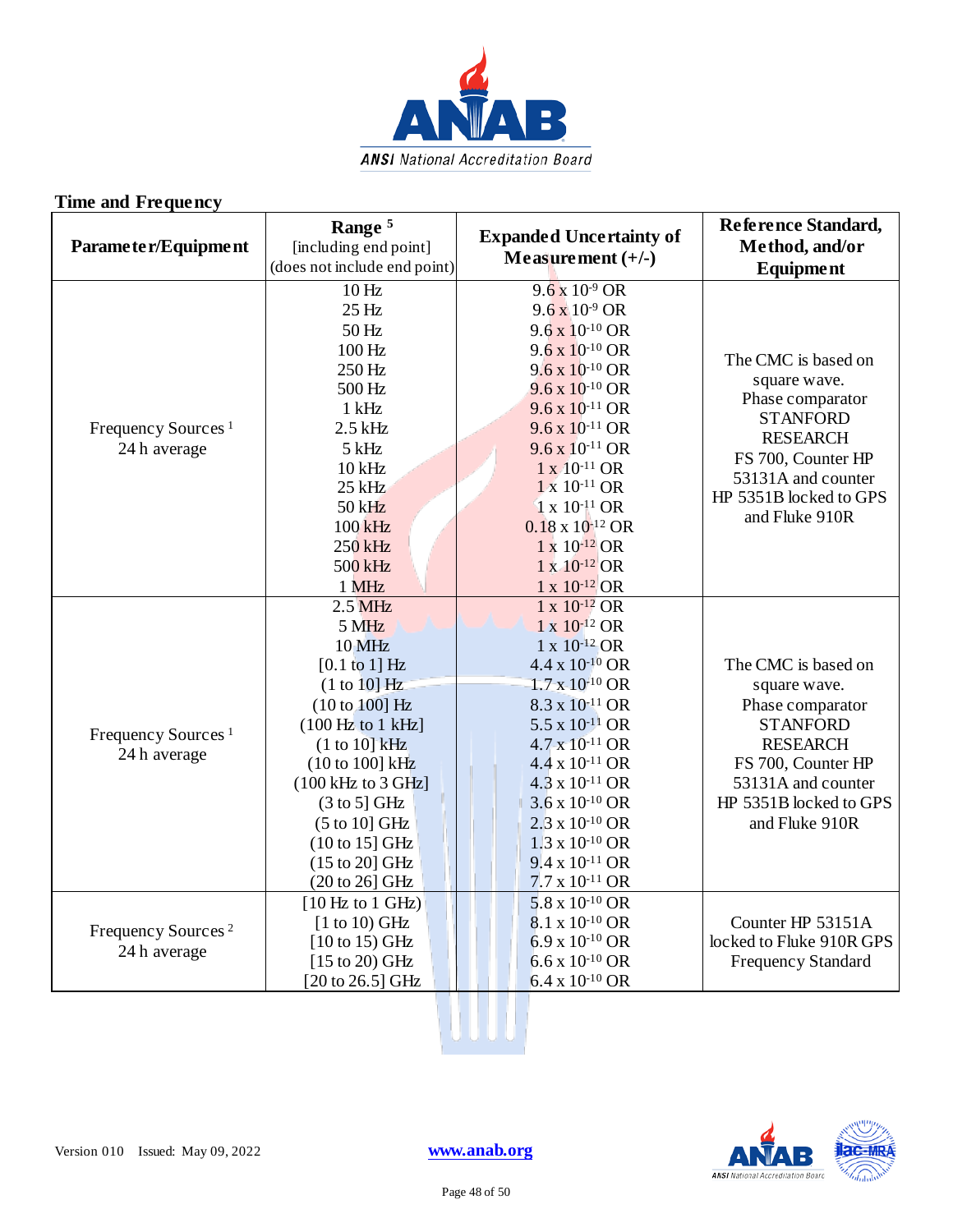

## **DIMENSIONAL MEASUREMENT**

#### **1 Dimensional**

| Parameter/Equipment                                                 | Range                              | <b>Expanded Uncertainty of</b><br>Measurement $(+/-)$ | Reference Standard,<br>Method, and/or<br><b>Equipment</b>    |
|---------------------------------------------------------------------|------------------------------------|-------------------------------------------------------|--------------------------------------------------------------|
| Length<br><b>Linear Dimensions</b><br>Special Gauges <sup>1</sup>   | $(Up \text{ to } 150 \text{ mm}]$  | $3 \mu m$                                             | Length Meas. Machine<br>SIP-302M<br>Procedure 25.190         |
| Length<br><b>Linear Dimensions</b><br>Special Gauges <sup>1</sup>   | $(Up \text{ to } 150 \text{ mm}]$  | $0.01$ mm                                             | <b>Optical Comparator</b><br>Procedure 25.190                |
| Length<br><b>Linear Dimensions</b><br>Special Gauges <sup>1,3</sup> | $(Up \text{ to } 500 \text{ mm})$  | $(2 + 20xL) \mu m$                                    | Length Gauge Block by<br>Comparison<br>Procedure 25.190      |
| Length<br><b>Linear Dimensions</b><br>Special Gauges <sup>1,3</sup> | $(Up \text{ to } 500 \text{ mm}]$  | $(5 + 20xL) \mu m$                                    | <b>Height Gauge Trimos</b><br>Vertical 3<br>Procedure 25.190 |
| Length<br><b>Linear Dimensions</b><br>Special Gauges <sup>1,3</sup> | $(Up \text{ to } 1000 \text{ mm}]$ | $(0.03 + 0.1xL)$ mm                                   | Calipers<br>Procedure 25.190                                 |
| Length<br><b>Linear Dimensions</b><br>Special Gauges <sup>1,3</sup> | $(Up \text{ to } 1000 \text{ mm}]$ | $(0.5 + 2xL)$ mm                                      | <b>Metal Rules</b><br>Procedure 25.190                       |
| Length<br><b>Linear Dimensions</b><br>Distance $2,3$                | (5 to 1000 m]                      | 0.1% OR                                               | Steel Measuring Tape 50 m<br>Procedure 25.190                |

#### **2 Dimensional**

| Parameter/Equipment                   | Range                            | <b>Expanded Uncertainty of</b><br>Measurement $(+/-)$ | Reference Standard,<br>Method, and/or<br><b>Equipment</b>         |
|---------------------------------------|----------------------------------|-------------------------------------------------------|-------------------------------------------------------------------|
| Angle<br>Special Gauges <sup>1</sup>  | (Up to $360^\circ$ ]             | 10                                                    | <b>Optical Comparator</b><br>Angle Protractor<br>Procedure 25.190 |
| Radius<br>Special Gauges <sup>1</sup> | $(Up \text{ to } 20 \text{ mm}]$ | $0.01$ mm                                             | <b>Optical Comparator</b><br>Procedure 25.190                     |

Calibration and Measurement Capability (CMC) is expressed in terms of the measurement parameter, measurement range, expanded uncertainty of measurement and reference standard, method, and/or equipment. The expanded uncertainty of measurement is expressed as the standard uncertainty of the measurement multiplied by a coverage factor of 2 (*k*=2), corresponding to a confidence level of approximately 95%.